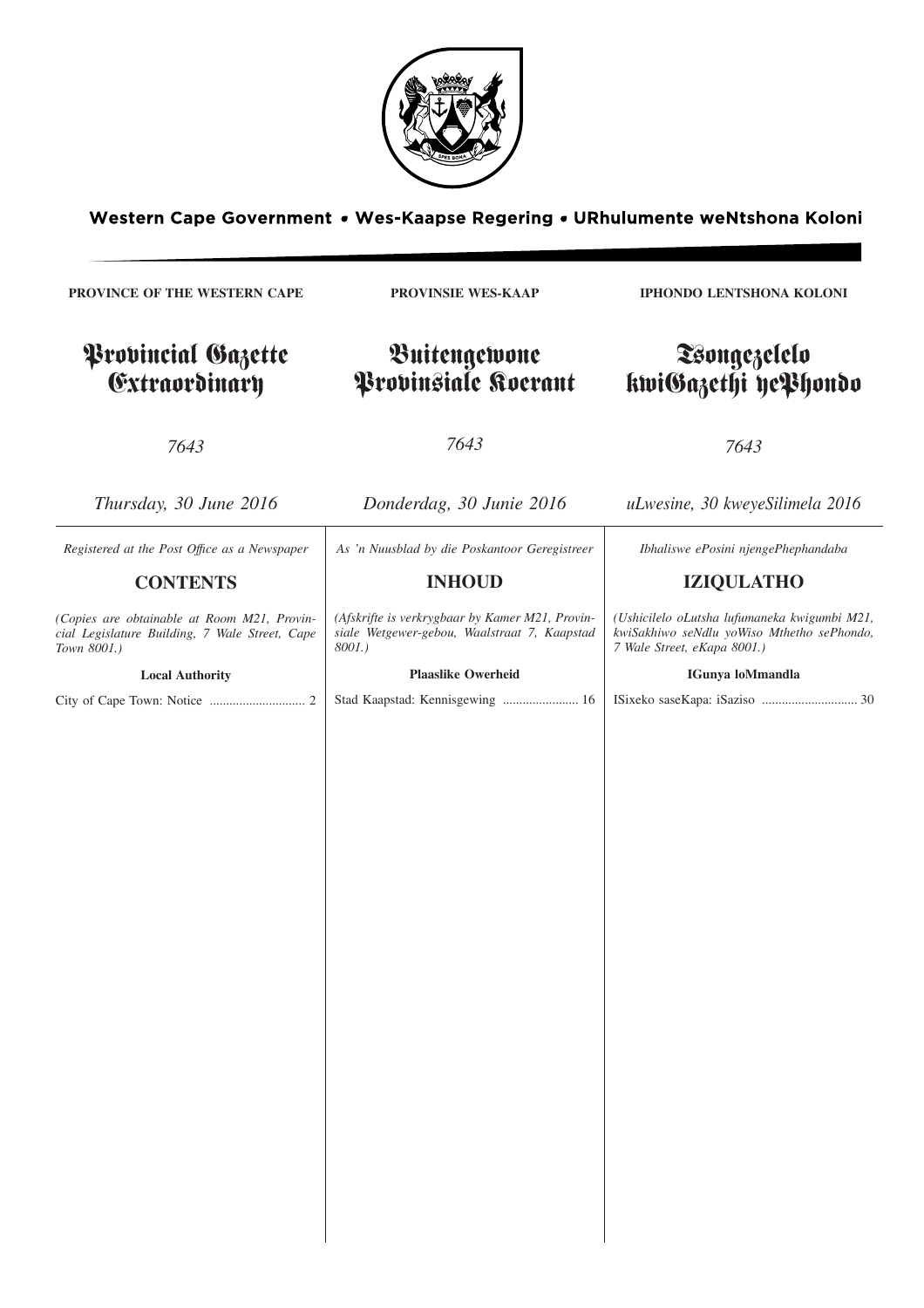# **CITY OF CAPE TOWN**

# **NOTICE**

In terms of section 14 (2), of the Local Government: Municipal Property Rates Act, 6 of 2004, the following special resolution, to levy rates in this Municipality, was adopted by Council, on 25 May 2016, and is hereby promulgated:

## **SPC 03/05/16 BUDGET 2016/17 TO 2018/19**

### **RESOLVED** that:

- (a) the City's annual budget for the financial year 2016/17; and indicative allocations for the two projected outer years 2017/18 and 2018/19 and related policies be approved and adopted, as set out in the following schedules and annexures:
	- (xi) Property (Tax) Rates as set out in Annexure 2;
	- (xii) Special Rating Areas (SRA) Policy, SRA additional rates as set out in Annexure 3;

The English version was the adopted version

# **ANNEXURE 2**

# **PROPERTY RATES 2016/17**

The property rates are to be levied in accordance with existing Council policies, the Local Government Municipal Property Rates Act 2004 (MPRA), the MPRA Amendment Act 2014 (MPRAA), the MPRA Regulations and the Local Government Municipal Finance Management Act 2003.

The Rates Policy was compiled taking into account feedback received from the Finance Portfolio Committee, Councillors, ratepayers and clients since the adoption of the 2015/16 Property Rates Policy in May 2015. In addition, it was informed by the Public Participation Process conducted during April 2016 and the workshops held with the Finance Portfolio Committee and relevant staff during the period October 2015 to May 2016. The Total Municipal Account (TMA) was modelled to assess the impact of all the billed Council charges on households spread over fourteen valuation brackets to assess the affordability of the package of tariff increases.

Property rates are based on values indicated in the General Valuation Roll 2015 (GV) with the date of valuation being 1 August 2015. The Roll is being updated for properties affected by land subdivisions, alterations to buildings, demolitions and improvements through Supplemental Valuations.

Accordingly the rates levied per individual property will depend on that property's value compared with the valuation of all the rateable properties in the municipal area.

Rebates and concessions are granted to certain categories of property usage and/or property owner.

The definitions and listing of categories are reflected in the Rates Policy attached as Annexure 5.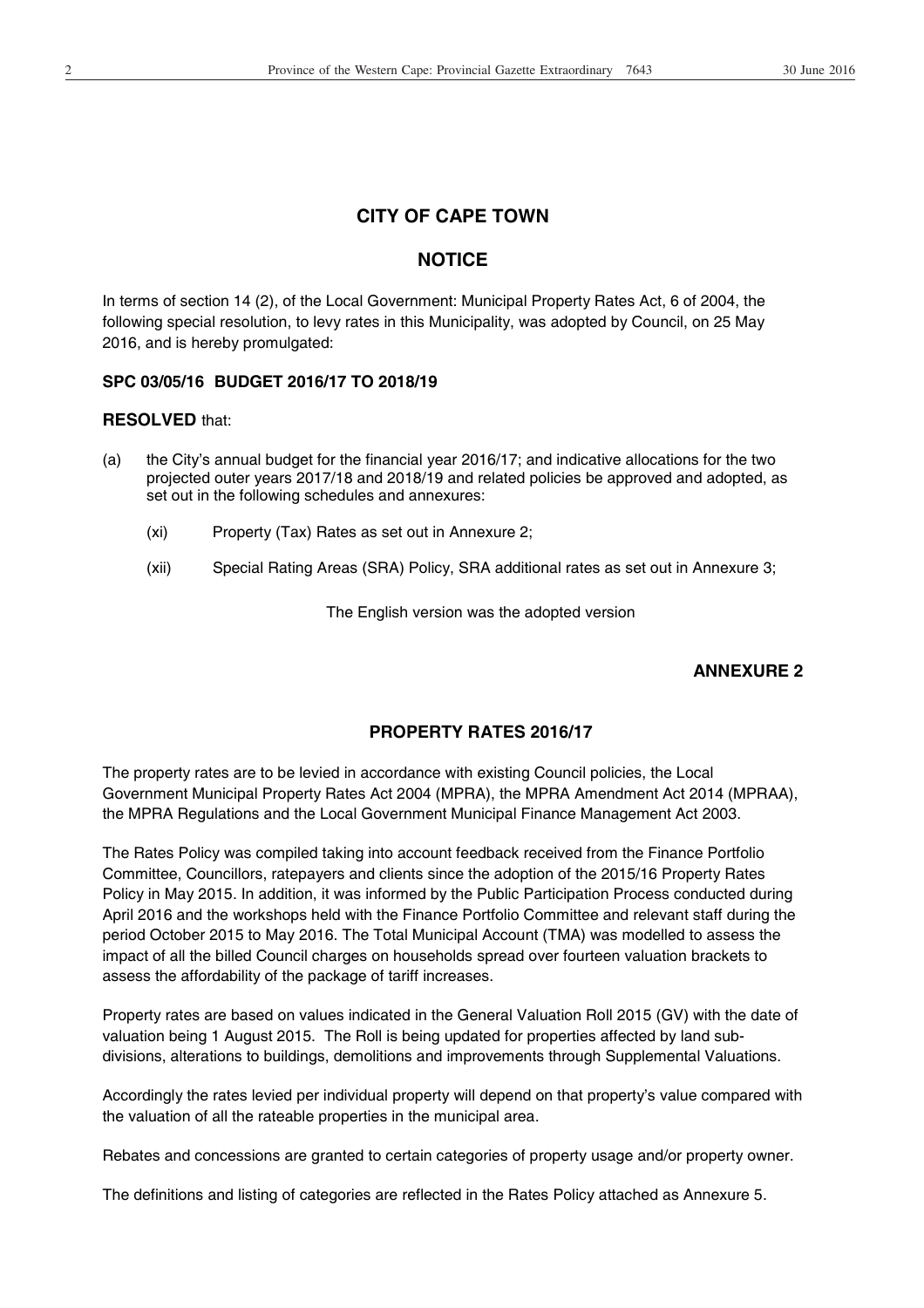## **Residential Properties**

For all residential properties, as defined per the Rates Policy, the rates payable will be rebated by the amount of rates payable on such properties of up to the first R200 000 of the individual property value.

The proposed cent-in-the-rand to be levied on all residential properties, as defined per the Rates Policy for 2016/17, is R0,006397. This is the base rate and all other rates levied will be shown as a ratio to the residential rate.

### **Industrial / Commercial Properties – Undeveloped Land**

All properties (including all undeveloped properties) other than those defined as residential will be rated at the ratio of 1:2 to the rate levied on residential properties. The proposed cent-in-the-rand for all properties other than residential for 2016/17 is R0,012795.

### **Agricultural Properties**

Agricultural properties (including farms and small holdings) fall into three categories;

- (a) those used for residential purposes,
- (b) those used for bona fide farming purposes,
- (c) those used for other purposes such as industrial or commercial.

Properties in rural areas that are not used for bona fide farming, but are used as residential properties will be categorised as "residential" and qualify for the rebate of up to the first R200 000 of municipal value as per the General Valuation Roll and the residential cent-in-the-rand. The proposed cent-inthe-rand for agricultural properties or small holdings that qualify for residential status for 2016/17 is R0,006397.

Bona fide farming properties as defined per the Rates Policy qualify for the special agricultural rate for 2016/17 which is an 80% rebate on the rate levied on residential properties. This rebate exceeds the 75% rebate as per the MPRA Regulations. The proposed cent-in-the-rand levied on such qualifying properties for 2016/17 is R0,001280.

All other properties in rural areas not used for bona fide farming or residential purposes will be rated at the ratio of 1:2 to the residential rate and the proposed cent-in-the-rand for 2016/17 is R0,012795.

#### **Public Service Infrastructure**

In terms of the MPRA Council may not levy rates on the first 30% of the market value of Public Service Infrastructure (PSI). The remainder of the market value is rated at the ratio of 1:0.25 of the residential rate (ignoring any rebates or reductions) and the proposed cent-in-the-rand for 2016/17 is R0,001599.

#### **Public Service Infrastructure (Phasing out transitional arrangement)**

The MPRAA prescribes the phasing out of the rates liability of certain PSI properties over a period of five financial years. For the 2016/17 financial year the rates must not exceed 60% of the rates that would have been charged had the MPRAA not been implemented. The proposed cent-in-the-rand for the properties listed in Section 17(1)(aA) of the MPRAA for 2016/17 is R0.000959.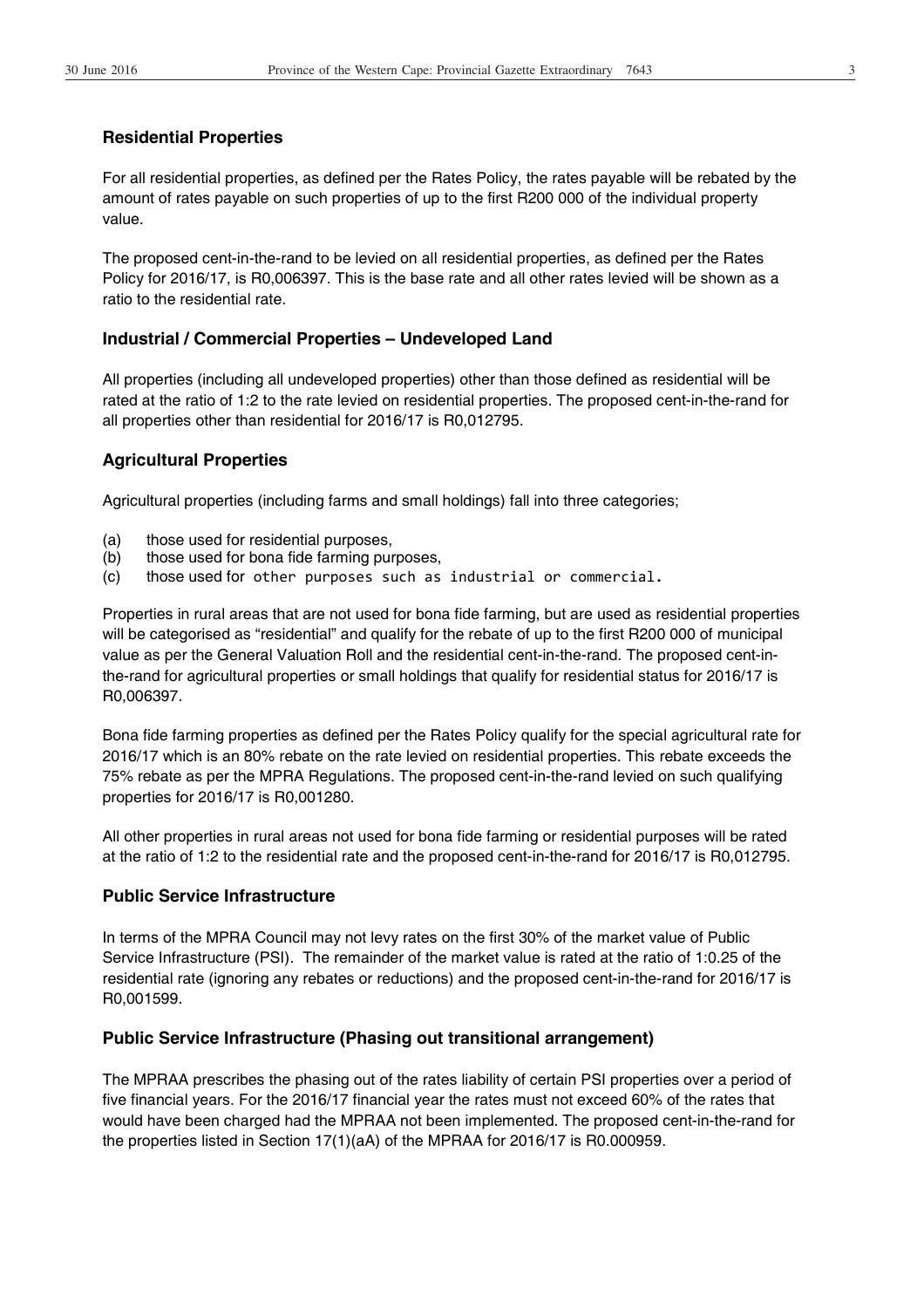#### **Senior Citizens Rate Rebate**

Registered owners of residential properties who are senior citizens qualify for special rebates according to gross monthly household income of the persons normally residing on that property. To qualify for the rebate a property owner must be a natural person and the property must satisfy the requirements of the definition of residential property, and must on 1 July of the financial year:

- occupy the property as his/her primary residence, provided that where the owner is unable to occupy the property due to no fault of his/her own, the spouse or partner or children (including minor children) may satisfy the occupancy requirement; and
- $\bullet$  be at least 60 years of age; and
- be in receipt of a gross monthly household income as defined in paragraph 3 of the Rates Policy not exceeding R15 000 as proven by the submission of the applicant's most recent income tax return and the minimum of three months bank statements from all financial institutions or, if the person does not have a bank account, such proof as the City may require to substantiate the person's level of gross monthly household income; and the applicant and/or spouse and/or life partner should not be the owner of more than one property nationally (with the exception of any unproductive vacant land) or internationally (subject to paragraph 5.8.11 of the Rates Policy).

A usufructuary or habitatio (right of habitation) or an executor or administrator of a deceased estate will be regarded as an owner. However the applicant must produce a letter or an affidavit from the Master of the Court or a suitably endorsed Title Deed or addendum to the Title Deed to substantiate the appointment.

The criteria of a natural person may be waived at the sole discretion of the CFO to allow for a property owned by a trust where at least one beneficiary meets all of the other requirements of paragraph 5.8 of the Rates Policy; provided that the gross monthly household income of the persons normally residing on that property be added to the gross monthly household income of all beneficiaries, which income may, collectively, not exceed R15 000.

The criteria of a natural person may be waived at the sole discretion of the CFO to allow for a property owned by a Close Corporation (CC) where the total number of members meets all of the other requirements of paragraph 5.8 of the Rates Policy; provided that the gross monthly household income of the persons normally residing on that property be added to the gross monthly household income of all members, which income may, collectively, not exceed R15 000.

The criteria of a natural person may be waived at the sole discretion of the CFO to allow for a property owned by multiple owners where at least one co-owner meets all of the other requirements of paragraph 5.8 of the Rates Policy; provided that the gross monthly household income of the persons normally residing on that property be added to the gross monthly household income of the co-owners of that property, which income may, collectively, not exceed R15 000.

The criteria of registered owner (per the Deeds Office) may be waived at the sole discretion of the CFO to allow the holder of a share or the holder of a life right and who occupies that property which that person has the right to occupy and such person is responsible for the payment of the rates in terms of their right to occupy, to allow that owner and occupant to apply for this rebate (subject to all the other applicable requirements of paragraph 5.8 of the Rates Policy).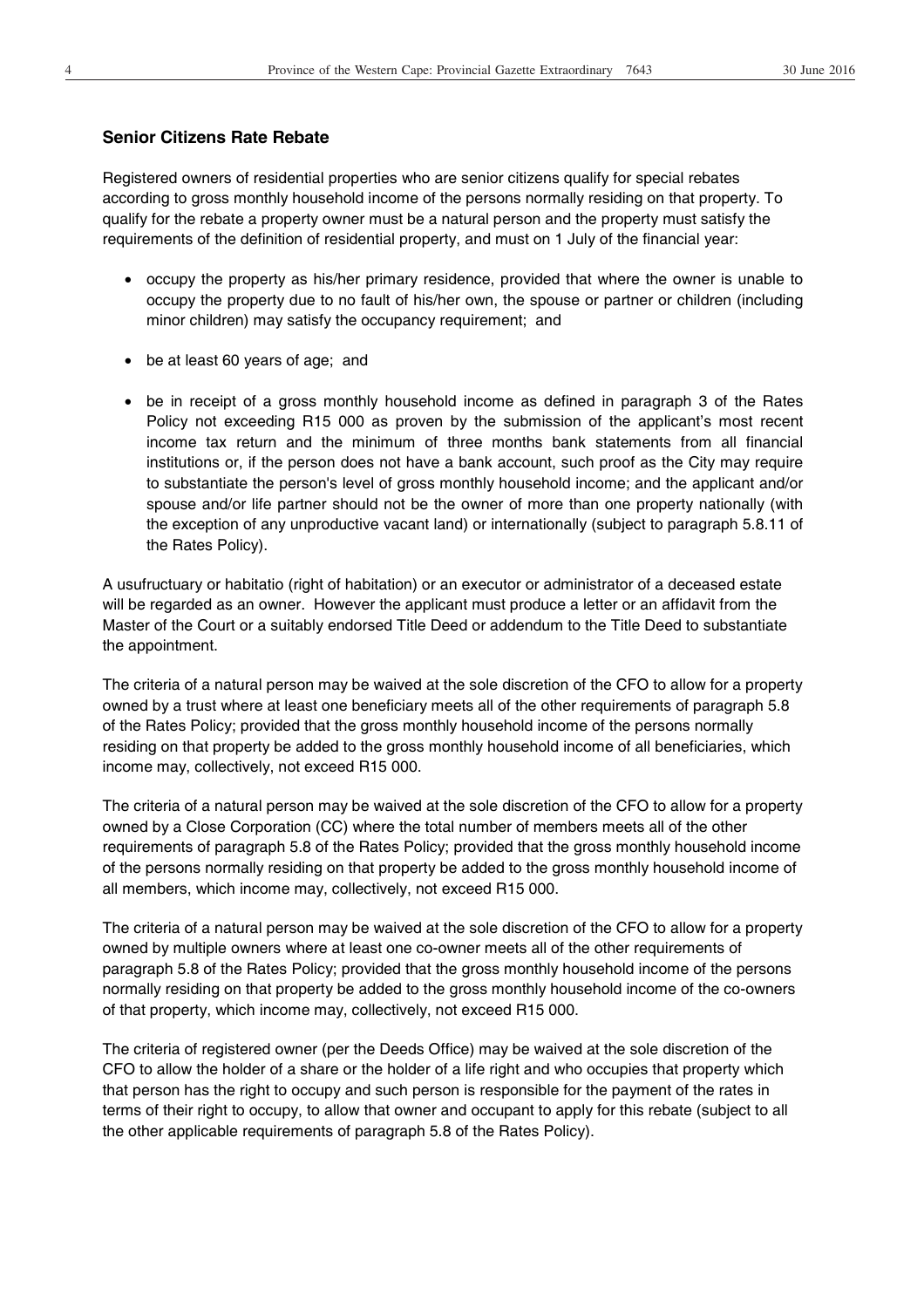Owners must apply for the rebate in the year when a new GV or SV, as the case may be, are implemented. Applications made when a new GV is implemented must be received by the City by 31 August of the financial year when the GV will be implemented to receive the rebate from 1 July of that year. Applications made when a SV is implemented, must be received by the City by the last day of the third month following the implementation date of the SV to receive the rebate from the implementation date of the SV, failing which no such rebate may be granted for those financial years.

Owners of properties where a change of gross household income qualifies the property for a rebate or for a different percentage rebate must apply for the rebate within three months of when the change occurred, failing which no such rebate may be granted for that financial year.

Approved rebate applications will remain valid until the next GV, SV or changes of gross household income affecting those properties are implemented. An owner is required to immediately inform Council should the gross monthly income change. Paragraph 6.2 of the Rates Policy will apply should an owner fail to do so.

Any owner who meets all the other criteria above may apply to receive the rebate from the date of receipt by the City of the application for the remainder of the validity of that GV, where after all the criteria set out above will apply to applications for rebates in subsequent financial years.

In exceptional circumstances the CFO may, in his/her sole discretion, approve the granting of this rebate even though the applicant and/or spouse and/or life partner owns additional properties for which a market-related rental is included in the gross monthly household income.

Where a senior citizen's gross monthly household income changes substantially as a result of the spouse/partner passing away the surviving spouse/partner may apply for the rebate to be adjusted from the date of death.

Where a couple qualifies for a rebate in terms of paragraph 5.8 of the Rates Policy and one passes away and the surviving spouse/partner does not qualify in terms of age, the rebate be retained for a period of 12 months from the date of death subject to meeting the other criteria of paragraph 5.8 of the said policy.

Where a ratepayer qualifies for a rebate in terms of paragraph 5.8 of the Rates Policy and passes away leaving only a child headed household where the child does not qualify in terms of age, the rebate be retained for a period of 12 months from the date of death subject to meeting the other criteria of paragraph 5.8.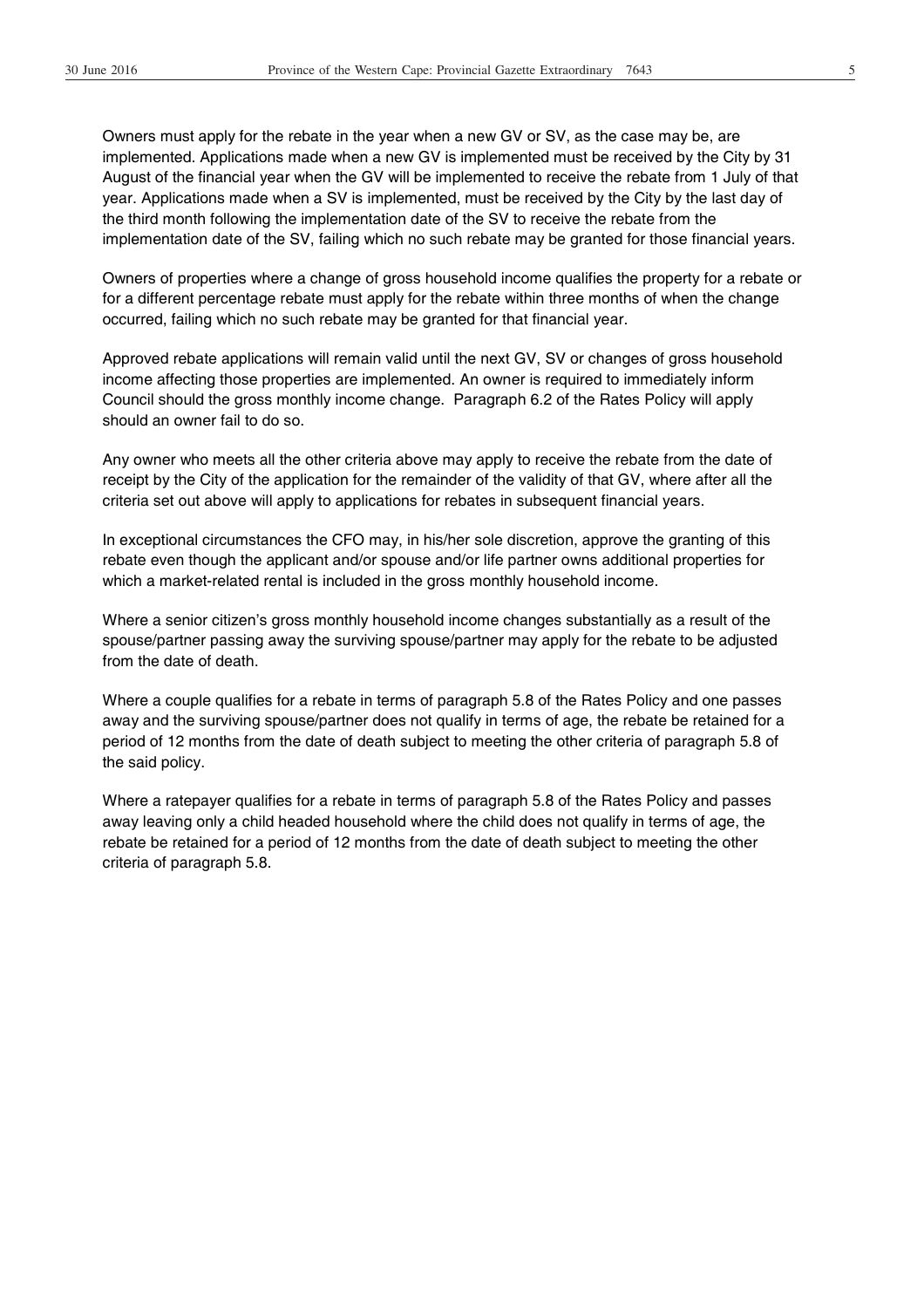The percentage rebate granted to different gross monthly household income levels will be determined according to the schedule below.

# **The gross monthly household incomes and rebates for the 2016/2017 financial year are as follows:**

| <b>Gross Monthly</b><br><b>Household Income</b> |       | % Rebate | <b>Gross Monthly</b><br><b>Household Income</b> |       | % Rebate |  |
|-------------------------------------------------|-------|----------|-------------------------------------------------|-------|----------|--|
| 2015/16                                         |       | 2015/16  | 2016/17                                         |       | 2016/17  |  |
| 0                                               | 3500  | 100%     | 0                                               | 4000  | 100%     |  |
| 3501                                            | 5000  | 95%      | 4001                                            | 6000  | 95%      |  |
| 5001                                            | 6000  | 90%      | 6001                                            | 7000  | 90%      |  |
| 6001                                            | 7000  | 80%      | 7001                                            | 8000  | 80%      |  |
| 7001                                            | 8000  | 70%      | 8001                                            | 9000  | 70%      |  |
| 8001                                            | 8500  | 60%      | 9001                                            | 10000 | 60%      |  |
| 8501                                            | 9000  | 50%      | 10001                                           | 11000 | 50%      |  |
| 9001                                            | 9500  | 40%      | 11001                                           | 12000 | 40%      |  |
| 9501                                            | 10000 | 30%      | 12001                                           | 13000 | 30%      |  |
| 10001                                           | 11000 | 20%      | 13001                                           | 14000 | 20%      |  |
| 11001                                           | 12000 | 10%      | 14001                                           | 15000 | 10%      |  |

# **Disabled Persons Rate Rebate**

Registered owners of residential properties who are disabled persons qualify for special rebates according to gross monthly household income of the persons normally residing on that property. To qualify for the rebate a property owner must be a natural person and the property must satisfy the requirements of the definition of residential property, and must on 1 July of the financial year:

- occupy the property as his/her primary residence, provided that where the owner is unable to occupy the property due to no fault of his/her own, the spouse or partner or children (including minor children) may satisfy the occupancy requirement; and
- $\bullet$  be in receipt of a disability pension; and
- be in receipt of a gross monthly household income as defined in paragraph 3 of the Rates Policy not exceeding R15 000 as proven by the submission of the applicant's most recent income tax return and the minimum of three months bank statements from all financial institutions or, if the person does not have a bank account, such proof as the City may require to substantiate the person's level of gross monthly household income; and the applicant and/or spouse and/or life partner should not be the owner of more than one property nationally (with the exception of any unproductive vacant land) or internationally (subject to paragraph 5.9.11 of the Rates Policy).

A usufructuary or habitatio (right of habitation) or an executor or administrator of a deceased estate will be regarded as an owner. However the applicant must produce a letter or an affidavit from the Master of the Court or a suitably endorsed Title Deed or addendum to the Title Deed to substantiate the appointment.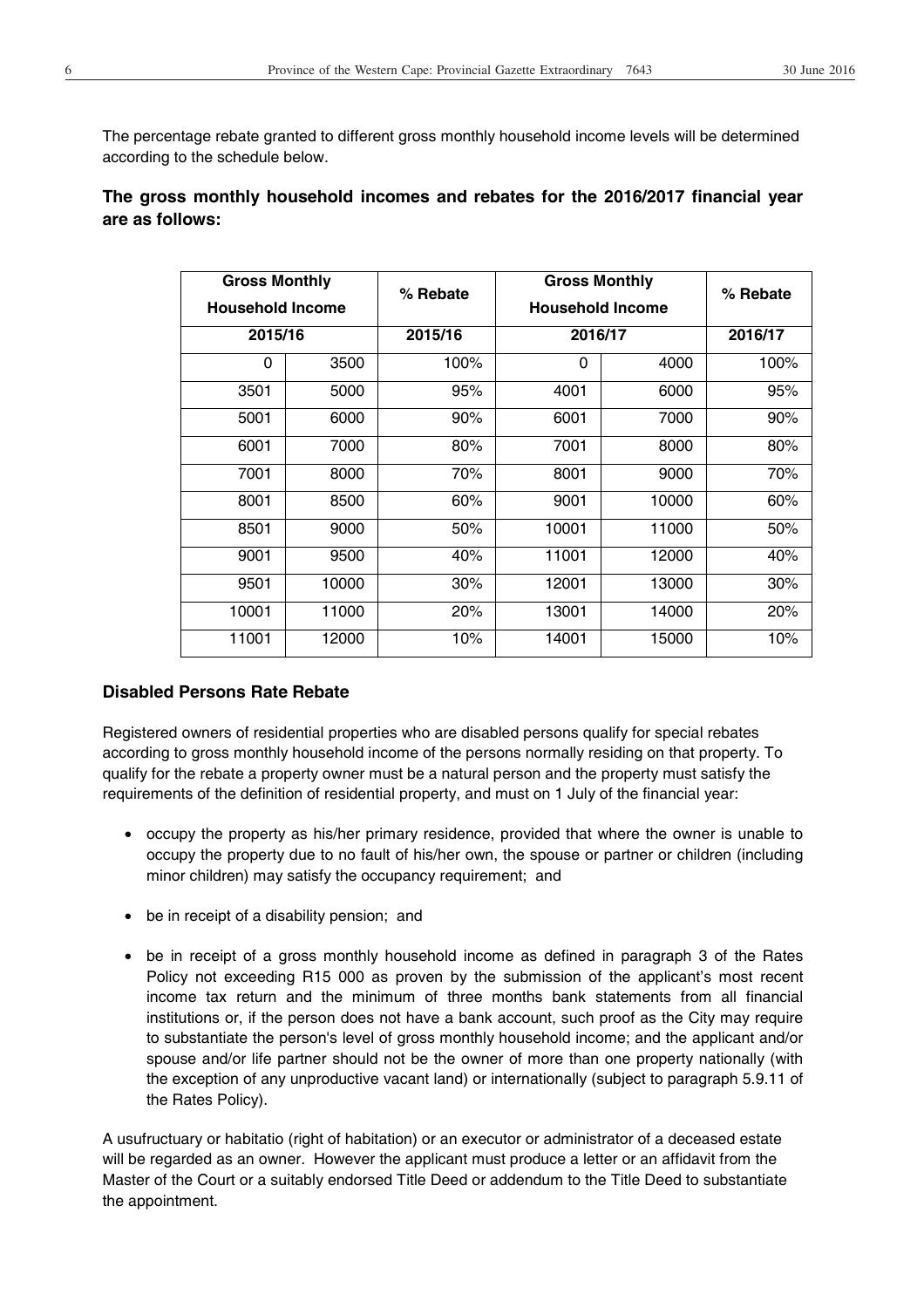The criteria of a natural person may be waived at the sole discretion of the CFO to allow for a property owned by a trust where at least one beneficiary meets all of the other requirements of paragraph 5.9 of the Rates Policy; provided that the gross monthly household income of the persons normally residing on that property be added to the gross monthly household income of all beneficiaries, which income may, collectively, not exceed R15 000.

The criteria of a natural person may be waived at the sole discretion of the CFO to allow for a property owned by a Close Corporation (CC) where the total number of members meets all of the other requirements of paragraph 5.9 of the Rates Policy; provided that the gross monthly household income of the persons normally residing on that property be added to the gross monthly household income of all members, which income may, collectively, not exceed R15 000.

The criteria of a natural person may be waived at the sole discretion of the CFO to allow for a property owned by multiple owners where at least one co-owner meets all of the other requirements of paragraph 5.9 of the Rates Policy; provided that the gross monthly household income of the persons normally residing on that property be added to the gross monthly household income of the co-owners of that property, which income may, collectively, not exceed R15 000.

The criteria of registered owner (per the Deeds Office) may be waived at the sole discretion of the CFO to allow the holder of a share or the holder of a life right and who occupies that property which that person has the right to occupy and such person is responsible for the payment of the rates in terms of their right to occupy, to allow that owner and occupant to apply for this rebate (subject to all the other applicable requirements of paragraph 5.9 of the Rates Policy).

Owners must apply for the rebate in the year when a new GV or SV, as the case may be, are implemented. Applications made when a new GV is implemented must be received by the City by 31 August of the financial year when the GV will be implemented. Applications made when a SV is implemented, must be received by the City by the last day of the third month following the implementation date of the SV, failing which no such rebate may be granted for those financial years.

Owners of properties where a change of gross household income qualifies the property for a rebate or for a different percentage rebate must apply for the rebate within three months of when the change occurred, failing which no such rebate may be granted for that financial year.

Approved rebate applications will remain valid until the next GV, SV or changes of gross household income affecting those properties are implemented. An owner is required to immediately inform Council should the gross monthly income change. Paragraph 6.2 of the Rates Policy will apply should an owner fail to do so.

Any owner who meets all the other criteria above may apply to receive the rebate from the date of receipt by the City of the application for the remainder of the validity of that GV, where after all the criteria set out above will apply to applications for rebates in subsequent financial years.

In exceptional circumstances the CFO may, in his/her sole discretion, approve the granting of this rebate even though the applicant and/or spouse and/or life partner owns additional properties for which a market-related rental is included in the gross monthly household income.

Where a disabled person's gross monthly household income changes substantially as a result of the spouse/partner passing away the surviving spouse/partner may apply for the rebate to be adjusted from the date of death.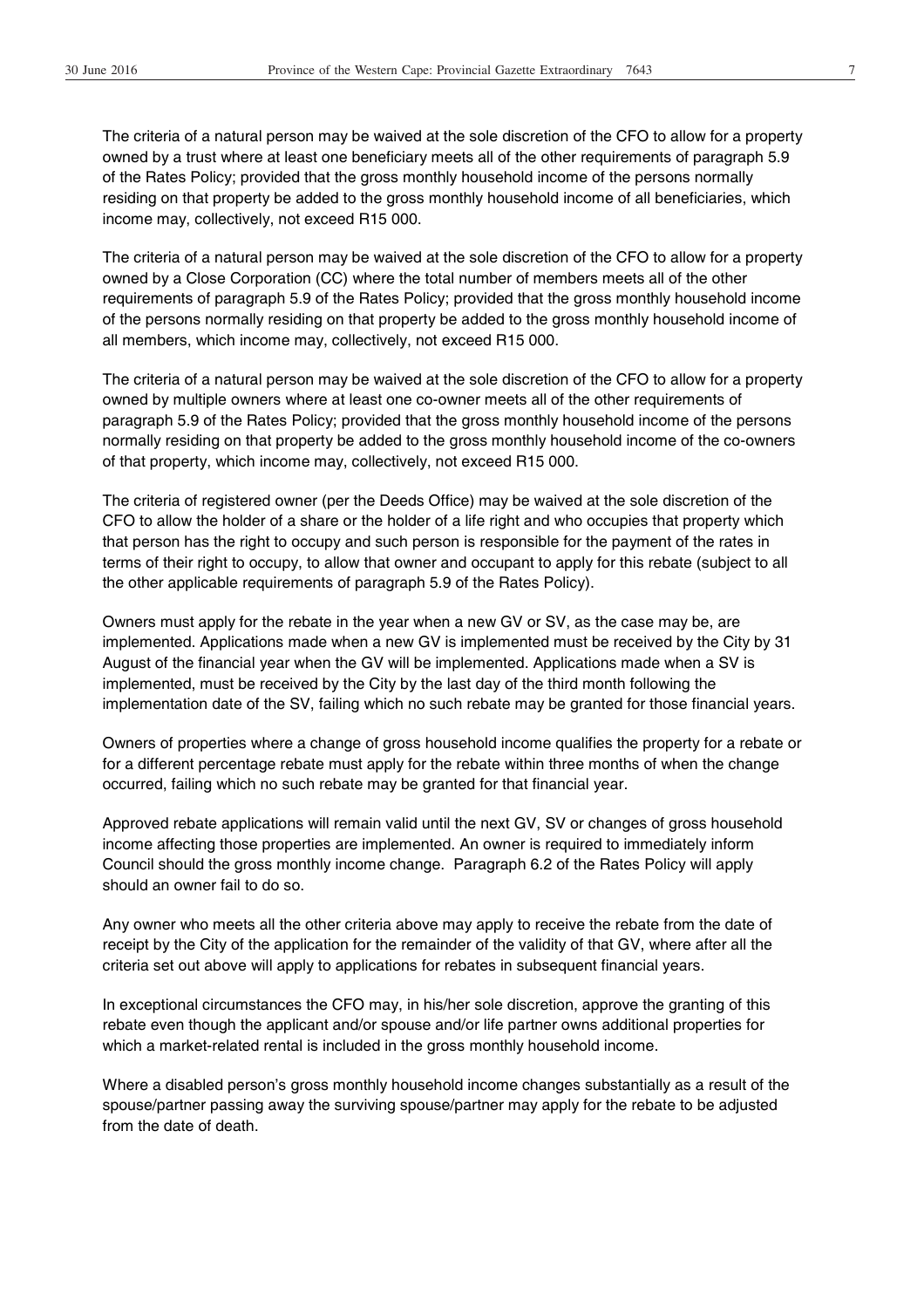Where a couple qualifies for a rebate in terms of paragraph 5.9 of the Rates Policy and one passes away and the surviving spouse/partner does not qualify in terms of disability, the rebate be retained for a period of 12 months from the date of death subject to meeting the other criteria of paragraph 5.9 of this policy.

Where a ratepayer qualifies for a rebate in terms of paragraph 5.9 of the Rates Policy and passes away leaving only a child headed household where the child does not qualify in terms of disability, the rebate be retained for a period of 12 months from the date of death subject to meeting the other criteria of paragraph 5.9.

The percentage rebate granted to different gross monthly household income levels will be determined according to the schedule below.

**The gross monthly household incomes and rebates for the 2016/2017 financial year are as follows:** 

| <b>Gross Monthly</b><br><b>Household Income</b> |       | % Rebate |         | <b>Gross Monthly</b><br><b>Household Income</b> |         |
|-------------------------------------------------|-------|----------|---------|-------------------------------------------------|---------|
| 2015/16                                         |       | 2015/16  | 2016/17 |                                                 | 2016/17 |
| $\Omega$                                        | 3500  | 100%     | 0       | 4000                                            | 100%    |
| 3501                                            | 5000  | 95%      | 4001    | 6000                                            | 95%     |
| 5001                                            | 6000  | 90%      | 6001    | 7000                                            | 90%     |
| 6001                                            | 7000  | 80%      | 7001    | 8000                                            | 80%     |
| 7001                                            | 8000  | 70%      | 8001    | 9000                                            | 70%     |
| 8001                                            | 8500  | 60%      | 9001    | 10000                                           | 60%     |
| 8501                                            | 9000  | 50%      | 10001   | 11000                                           | 50%     |
| 9001                                            | 9500  | 40%      | 11001   | 12000                                           | 40%     |
| 9501                                            | 10000 | 30%      | 12001   | 13000                                           | 30%     |
| 10001                                           | 11000 | 20%      | 13001   | 14000                                           | 20%     |
| 11001                                           | 12000 | 10%      | 14001   | 15000                                           | 10%     |

## **Rebates for Certain Categories of Properties / Property Users**

Special rebates will be considered for certain categories of property upon application before 31 August 2016.

The categories of properties qualifying for exemption and rebates are as per the Rates Policy.

# **Amended Municipal Property Rates Regulations on the Rate Ratios between Residential and Non-Residential Properties.**

Any property that meets the public benefit organisation criteria included in the regulation, yet does not qualify for the 100% rebate in terms of Council's Rates Policy, shall be rated at 25% of the residential rate and the proposed cent-in-the-rand for 2016/17 is R0.001599.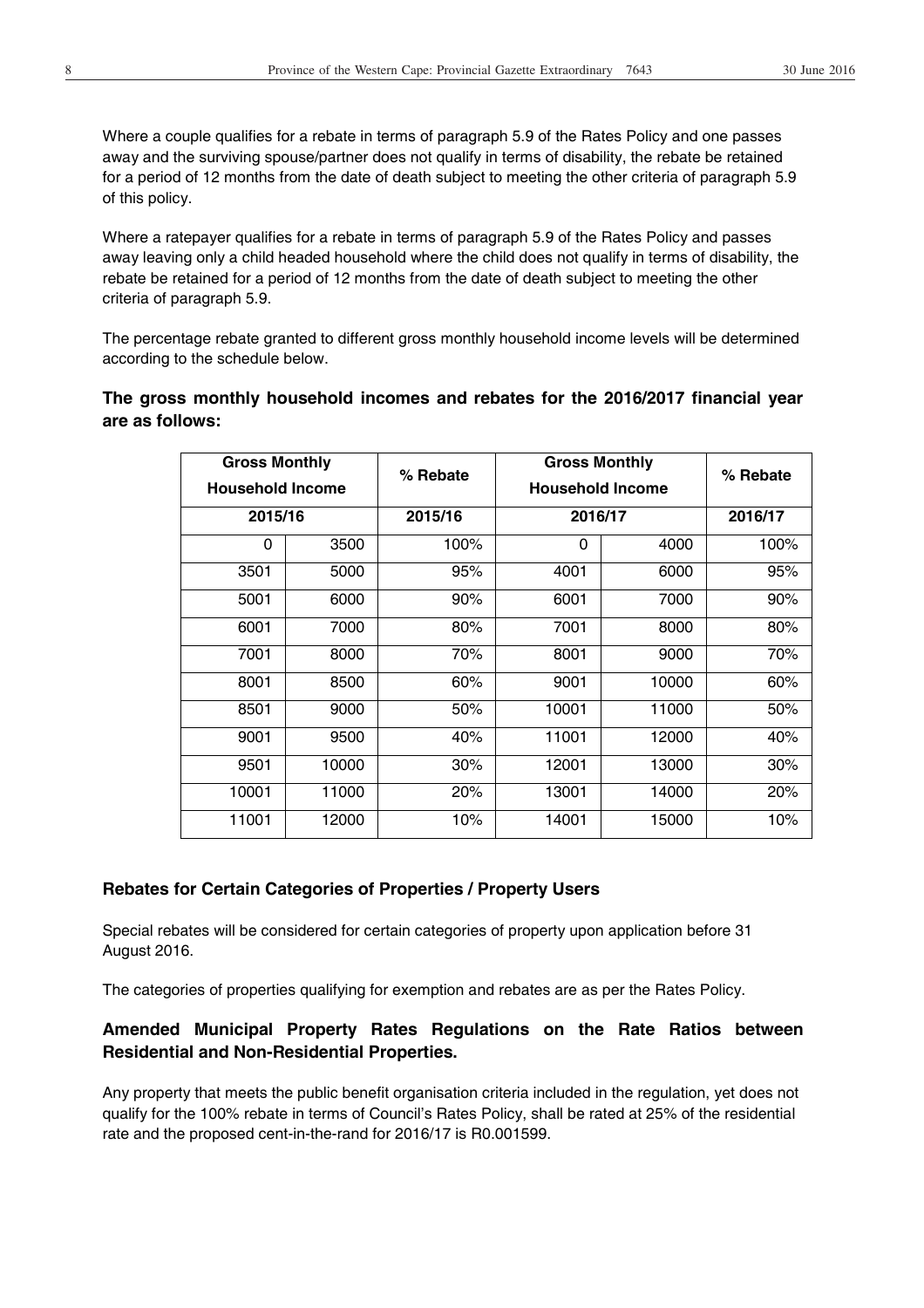# **Budget Implications**

The Budget for 2016/17 has been balanced using the estimated income from levying the rates in this report.

Provision has been made in the Budget for 2016/17 for the income foregone arising from the rebates and concessions in this report as detailed in the Rates Policy.

|     |                                                                                                                                                                                                                                                                           |                          | <b>FINANCE - PROPERTY RATES</b>      |          |        |          |
|-----|---------------------------------------------------------------------------------------------------------------------------------------------------------------------------------------------------------------------------------------------------------------------------|--------------------------|--------------------------------------|----------|--------|----------|
|     | <b>SERVICES RENDERED</b>                                                                                                                                                                                                                                                  | UNIT                     | <b>REMARKS</b>                       |          |        |          |
|     |                                                                                                                                                                                                                                                                           |                          |                                      | 2015/16  | VAT    | 2016/17  |
|     |                                                                                                                                                                                                                                                                           |                          |                                      | R        | Yes/No | R        |
|     |                                                                                                                                                                                                                                                                           |                          |                                      |          |        |          |
| 1.  | Property Rates are set<br>in terms of Section 3<br>of Chapter 2 of the<br>Municipal Property<br>Rates Act, No 6 of<br>2004.                                                                                                                                               |                          |                                      |          | n      |          |
| 1.1 | Property Rates to be<br>levied in accordance<br>with the 2015 General<br>Valuation Roll and the<br>2016/17 Draft Rates<br>Policy.                                                                                                                                         |                          |                                      |          | n      |          |
| 1.2 | For all residential<br>properties as described<br>in the Rates Policy,<br>the first R200 000 of<br>property value will be<br>rebated by an amount up<br>to the rates payable on<br>R200 000 value.                                                                        |                          |                                      |          | n      |          |
| 1.3 | A special rebate be<br>granted to all property<br>owners who qualify in<br>terms of, and in<br>accordance with, the<br>Draft Rates Rebate<br>Scheme for the Senior<br>Citizens and Disabled<br>Persons as reflected in<br>the Rates Policy and<br>adopted by the Council. |                          |                                      |          | n      |          |
| 1.4 | Agricultural Properties<br>that qualify for the<br>special rebate.                                                                                                                                                                                                        |                          | Rebate on<br>Residential<br>Rate 80% |          | n      |          |
| 1.5 | Agricultural Properties<br>and Small holdings in<br>rural areas that<br>qualify for the<br>residential rebate.                                                                                                                                                            | Rand-<br>in-the-<br>Rand |                                      | 0.006879 | n      | 0.006397 |
| 1.6 | Bona fide farming<br>properties                                                                                                                                                                                                                                           | Rand-<br>in-the-<br>Rand |                                      | 0.001376 | n      | 0.001280 |
| 1.7 | Residential Properties                                                                                                                                                                                                                                                    | Rand-<br>in-the-<br>Rand |                                      | 0.006879 | n      | 0.006397 |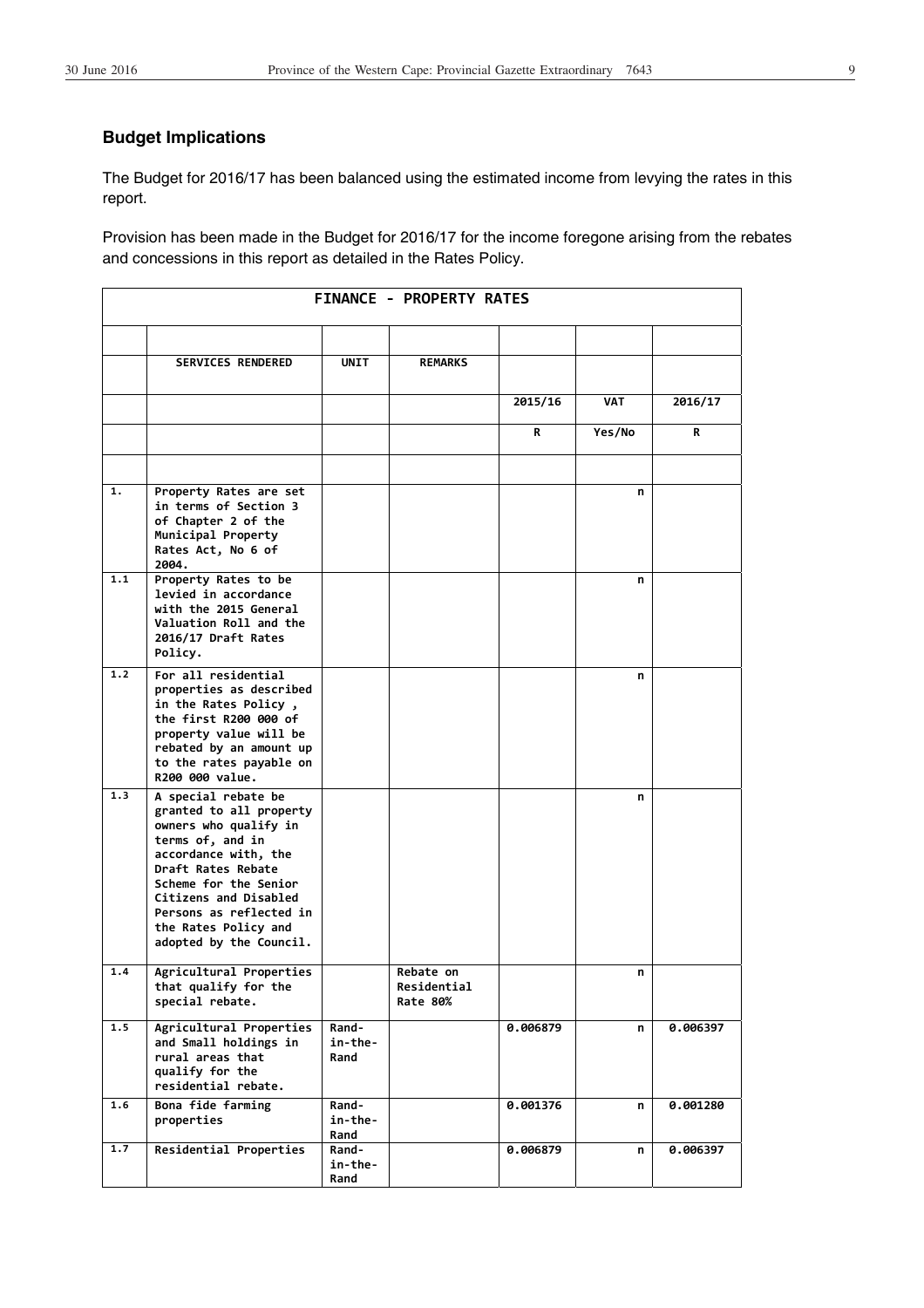| 1.8  | All other properties<br>that do not qualify for<br>rebates.                                                                                                          | Rand-<br>in-the-<br>Rand |                                      | 0.013759 | n | 0.012795 |
|------|----------------------------------------------------------------------------------------------------------------------------------------------------------------------|--------------------------|--------------------------------------|----------|---|----------|
| 1.9  | Public Service<br>Infrastructure                                                                                                                                     | Rand-<br>in-the-<br>Rand | Applicable on<br>70% of<br>valuation | 0.001720 | n | 0.001599 |
| 1.10 | Public Service<br>Infrastructure (Phasing<br>out)                                                                                                                    | Rand-<br>in-the-<br>Rand |                                      | 0.001376 | n | 0.000959 |
| 1.11 | A special rebate be<br>granted for certain<br>categories of<br>properties upon<br>application each year<br>before 31 August in<br>terms of the Draft<br>Rates Policy |                          |                                      |          |   |          |
| 1.12 | All properties that<br>meet the Public Benefit<br>Organisation criteria<br>included in the MPRA<br>Regulation which does<br>not qualify in terms of<br>$1.10$ above. | Rand-<br>in-the-<br>Rand |                                      | 0.001720 | n | 0.001599 |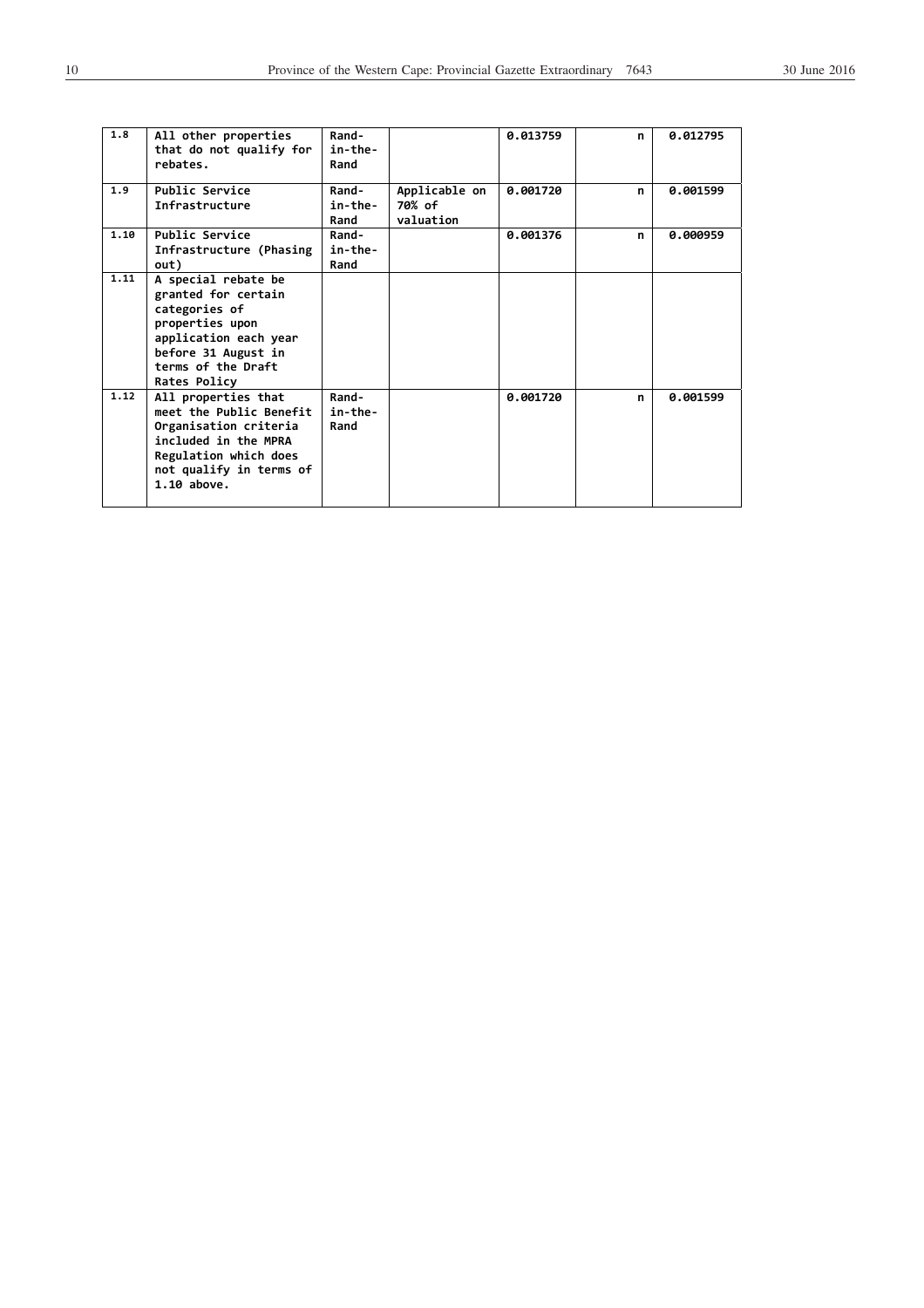# **ANNEXURE 3**

# **SPECIAL RATING AREAS (SRAs) ADDITIONAL RATES 2016/2017**

Each SRA must submit a budget to the City annually in terms of the SRA By-Law. This budget must be in accordance with the approved business plan of the SRA and be approved by the company members at an Annual General Meeting or Special General Meeting. The budgets for 2016/17 included in the table below were all approved in terms of this requirement prior to submission to the City for inclusion in the City`s budget document.

The SRA By-law (Section 14(3)) permits Council to approve an amendment to a SRA budget on condition that this amendment does not materially affect the rights and interests of property owners in terms of the adopted business plan of the SRA concerned.

The valuation base in the Wynberg Improvement District increased due to the inclusion of properties previously omitted, which subsequently results in a reduction in the residential and non-residential additional rate since the budget was tabled in March.

The additional rates for 2016/17, expressed as Rand-in-the-rand and based on the total property valuation per SRA, are submitted for Council approval.

| <b>Special Rating Area</b>    | Approved<br><b>Budget 2015/16</b> | <b>Additional</b><br>Rate 2015/16 | <b>Proposed Budget</b><br>2016/17 | Proposed<br><b>Additional</b><br>Rate 2016/17 |
|-------------------------------|-----------------------------------|-----------------------------------|-----------------------------------|-----------------------------------------------|
|                               | R                                 | R                                 | R                                 | R                                             |
| Airport Industria             | 3,070,722                         | 0.002360                          | 3,377,278                         | 0.001946                                      |
| <b>Athlone</b>                | 685,715                           | 0.002482                          | 733,715                           | 0.001989                                      |
| *Blackheath                   | 1,679,685                         | 0.001250                          | 1,943,939                         | 0.001111                                      |
| <b>Brackenfell</b>            | 2,375,348                         | 0.002954                          | 2,556,638                         | 0.002541                                      |
| <b>Cape Town Central City</b> | 48,490,000                        | 0.002140                          | 52,977,266                        | 0.001846                                      |
| <b>Claremont</b>              |                                   |                                   |                                   |                                               |
| -Residential                  | 510,065                           | 0.000527                          | 634,207                           | 0.000418                                      |
| -Non-Residential              | 6,622,300                         | 0.001662                          | 7,068,751                         | 0.001361                                      |
| Total                         | 7,132,365                         |                                   | 7,702,958                         |                                               |
| <b>Claremont Boulevard</b>    |                                   |                                   |                                   |                                               |
| -Non-Residential              | 3,093,696                         | 0.000776                          | 3,232,912                         | 0.000623                                      |
| <b>Elsies River</b>           | 1,974,536                         | 0.002840                          | 2,239,272                         | 0.002867                                      |
| <b>Epping</b>                 | 7,334,148                         | 0.001472                          | 7,884,478                         | 0.001165                                      |
| <b>Fish Hoek</b>              |                                   |                                   |                                   |                                               |
| -Residential                  | 171,316                           | 0.000654                          | 183,893                           | 0.000575                                      |
| -Non-Residential              | 609,885                           | 0.002145                          | 651,983                           | 0.001443                                      |
| Total                         | 781,201                           |                                   | 835,875                           |                                               |
| Glosderry                     | 1,215,539                         | 0.002232                          | 1,307,844                         | 0.001707                                      |
| *Green Point                  |                                   |                                   |                                   |                                               |
| -Residential                  | 966.463                           | 0.000487                          | 1,024,303                         | 0.000442                                      |
| -Non-Residential              | 4,147,275                         | 0.002330                          | 4,611,041                         | 0.002159                                      |
| Total                         | 5 113 738                         |                                   | 5,635,344                         |                                               |
| <b>Groote Schuur</b>          | 5,155,134                         | 0.001808                          | 5,515,994                         | 0.001739                                      |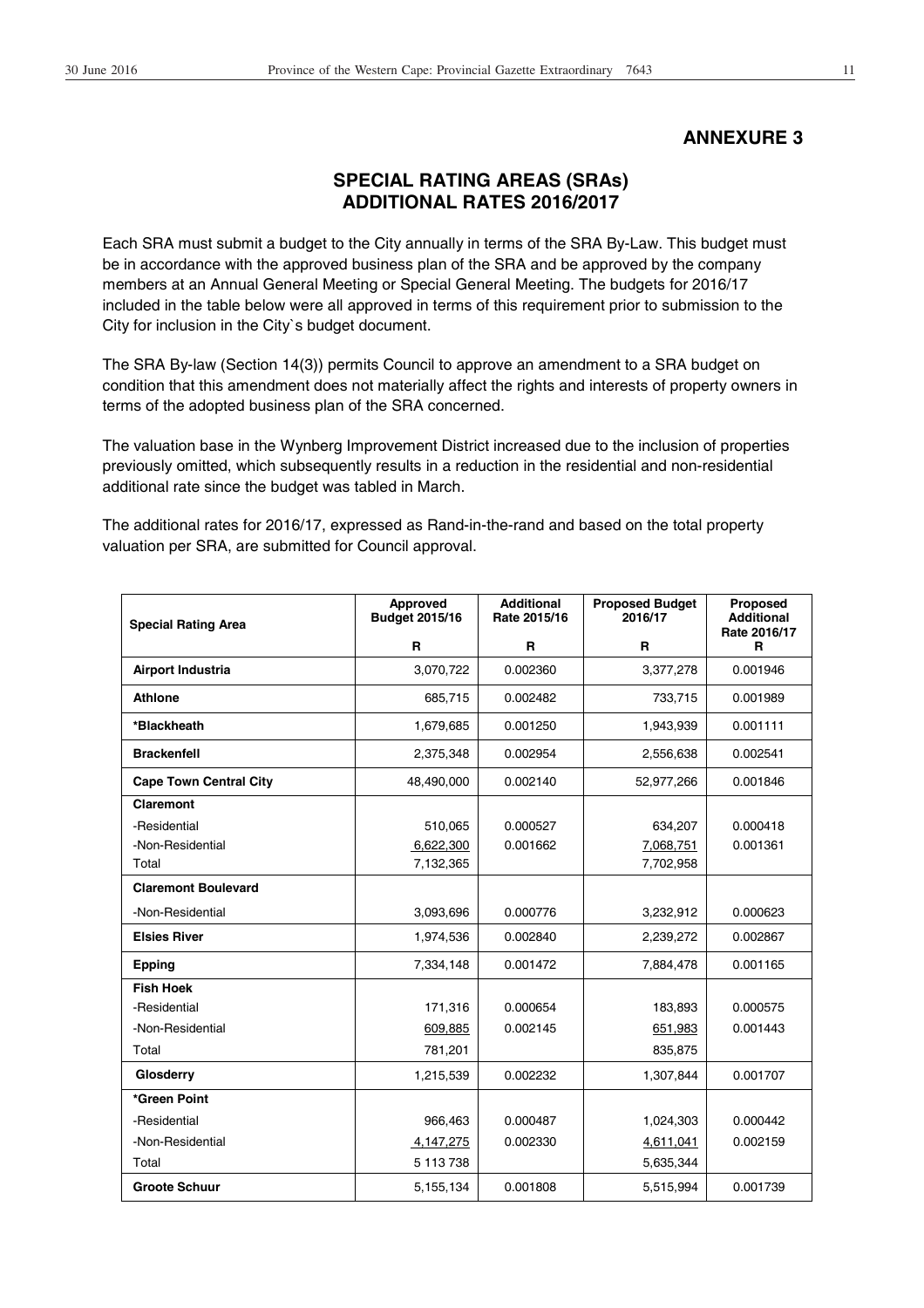| Kalk Bay and St James<br>-Residential<br>-Non-Residential<br>Total    | 1,052,381<br>232,619<br>1,285,000   | 0.000549<br>0.001612 | 1,147,897<br>235,112<br>1,383,009   | 0.000475<br>0.001496 |
|-----------------------------------------------------------------------|-------------------------------------|----------------------|-------------------------------------|----------------------|
| Little Mowbay / Rosebank<br>-Residential<br>-Non-Residential<br>Total | N/A                                 | N/A                  | 1,258,249<br>510,279<br>1,768,528   | 0.000652<br>0.001293 |
| Llandudno                                                             | 387,793                             | 0.000145             | 433,587                             | 0.000111             |
| Maitland                                                              | 2,248,845                           | 0.002307             | 2,423,392                           | 0.001965             |
| Muizenberg                                                            |                                     |                      |                                     |                      |
| -Residential                                                          | 800,829                             | 0.000929             | 876,677                             | 0.000847             |
| -Non-Residential                                                      | 731,626                             | 0.002842             | 785,611                             | 0.002435             |
| Total                                                                 | 1,532,455                           |                      | 1,662,288                           |                      |
| Observatory                                                           |                                     |                      |                                     |                      |
| -Residential                                                          | 2,145,609                           | 0.001119             | 2,306,211                           | 0.000908             |
| -Non-Residential                                                      | 1,961,251                           | 0.001762             | 2,425,042                           | 0.001633             |
| Total                                                                 | 4,106,860                           |                      | 4,731,253                           |                      |
| *Oranjekloof<br>-Residential                                          |                                     |                      |                                     |                      |
| -Non-Residential                                                      | 714,485                             | 0.000527<br>0.002375 | 724,501<br>4,054,753                | 0.000442<br>0.002087 |
| Total                                                                 | 3 530 014<br>4,244,499              |                      | 4,779,254                           |                      |
| *Paarden Eiland                                                       |                                     | 0.001437             |                                     | 0.001072             |
|                                                                       | 3,499,225                           |                      | 3,779,193                           |                      |
| <b>Parow Industria</b>                                                | 3,747,700                           | 0.002000             | 4,005,747                           | 0.001665             |
| <b>Salt River</b>                                                     | 2,782,091                           | 0.002520             | 3,039,781                           | 0.002229             |
| *Sea Point<br>-Residential<br>-Non-Residential<br>Total               | 1,551,355<br>2,612,700<br>4,164,055 | 0.001165<br>0.002501 | 1,607,120<br>3,270,286<br>4,877,406 | 0.000967<br>0.002148 |
| <b>Somerset West</b>                                                  | 2,110,103                           | 0.002886             | 2,434,614                           | 0.002466             |
| <b>Stikland Industrial</b>                                            | 2,896,772                           | 0.002070             | 3,077,339                           | 0.001881             |
| <b>Strand</b>                                                         | 991,275                             | 0.002856             | 1,009,293                           | 0.002334             |
| *Triangle Industrial                                                  | 1,890,507                           | 0.003621             | 2,009,285                           | 0.002953             |
| <b>Tygervalley</b>                                                    | N/A                                 | N/A                  | 2,974,046                           | 0.001709             |
| <b>Voortrekker Road Corridor</b>                                      | 14,335,984                          | 0.002554             | 15,408,476                          | 0.002334             |
| <b>Vredekloof</b>                                                     |                                     |                      |                                     |                      |
| -Residential                                                          | 2,660,939                           | 0.002103             | 2,825,932                           | 0.001938             |
| -Non-Residential                                                      | 55,087                              | 0.002409             | 68,897                              | 0.002226             |
| Total                                                                 | 2,716,026                           |                      | 2,894,829                           |                      |
| Woodstock                                                             | 4,429,442                           | 0.001861             | 4,772,059                           | 0.001762             |
| Wynberg                                                               |                                     |                      |                                     |                      |
| -Residential                                                          | 547,873                             | 0.000952             | 630,560                             | 0.000978             |
| -Non-Residential                                                      | 3,087,179                           | 0.003662             | 3,776,141                           | 0.003414             |
| Total                                                                 | 3,635,052                           |                      | 4,406,701                           |                      |
| Zeekoevlei Peninsula                                                  | 429,196                             | 0.002066             | 445,980                             | 0.001823             |
| *Zwaanswyk                                                            | 922,680                             | 0.001078             | 1,000,390                           | 0.000972             |
| Total                                                                 | 150,457,387                         |                      | 169,259,963                         |                      |
|                                                                       |                                     |                      |                                     |                      |

\*Subject to Council approving that the SRA implements its new business plan for a further period of 5 years starting on the<br>1<sup>st</sup> of July 2016.

Note: Approved Additional Rates are reflected exclusive of VAT. VAT inclusive rates can be found in Annexure 6 (Tariffs, Fees and Charges book) on pages 23.1 to 23.3.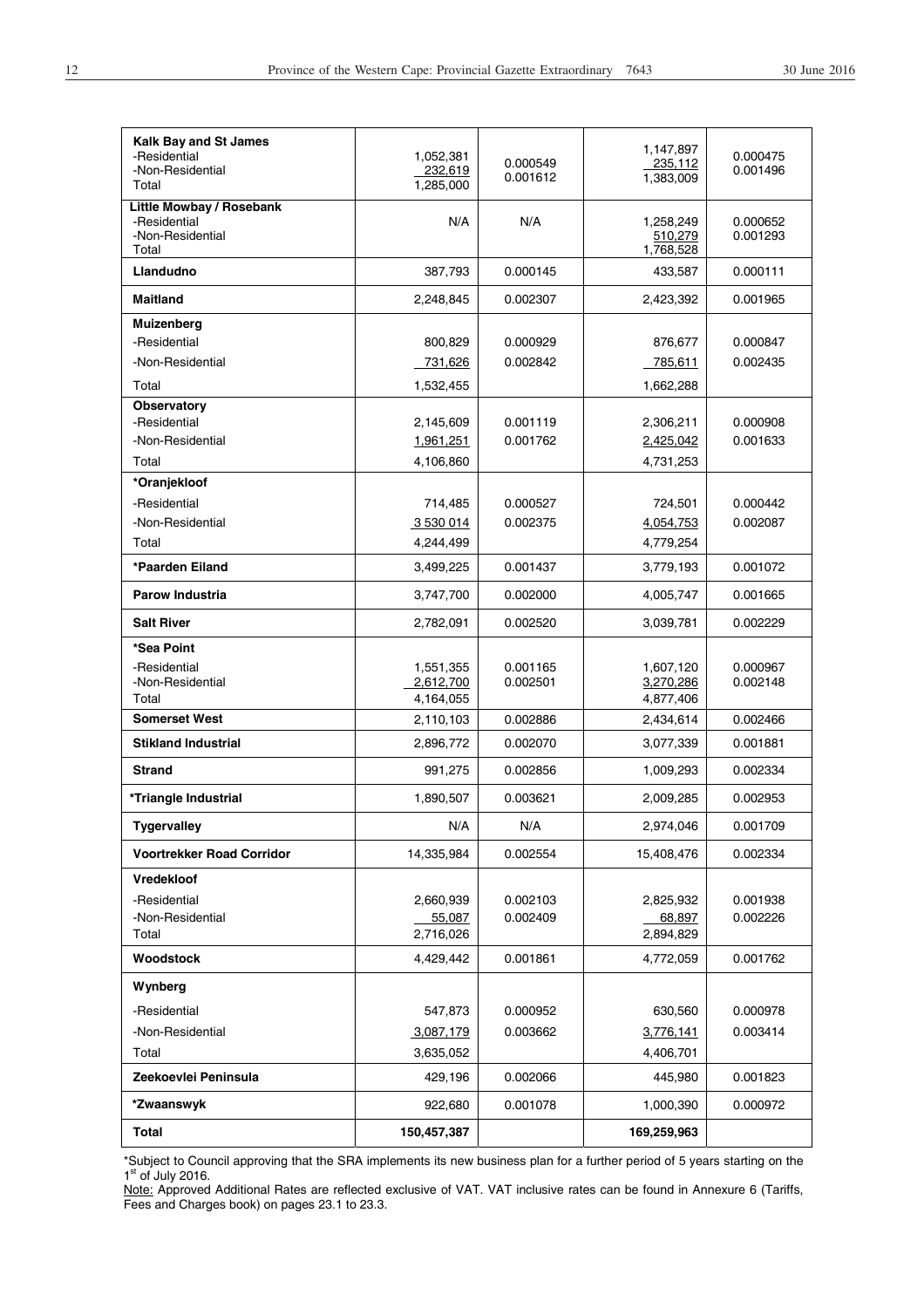|                                                                                                                                            | FINANCE - ADDITIONAL PROPERTY RATES (SRA's) |                |                     |                     |            |                     |                     |
|--------------------------------------------------------------------------------------------------------------------------------------------|---------------------------------------------|----------------|---------------------|---------------------|------------|---------------------|---------------------|
| <b>SERVICES</b><br><b>RENDERED</b>                                                                                                         | <b>UNIT</b>                                 | <b>REMARKS</b> |                     |                     |            |                     |                     |
|                                                                                                                                            |                                             |                | 2015/16             | 2015/16             | <b>VAT</b> | 2016/17             | 2016/17             |
|                                                                                                                                            |                                             |                | R                   | R                   | Yes/No     | R.                  | R                   |
|                                                                                                                                            |                                             |                | excl.<br><b>VAT</b> | incl.<br><b>VAT</b> |            | excl.<br><b>VAT</b> | incl.<br><b>VAT</b> |
| The additional<br>rates are<br>expressed as a<br>rand in the rand<br>for all the SRAs<br>as per the SRA<br>By-Law and the<br>MPRA Sect. 22 |                                             |                |                     |                     |            |                     |                     |
| Airport<br>Industria                                                                                                                       | Rand-in-<br>the-Rand                        |                | 0.002360            | 0.002690            | У          | 0.001946            | 0.002218            |
| Athlone                                                                                                                                    | Rand-in-<br>the-Rand                        |                | 0.002482            | 0.002829            | У          | 0.001989            | 0.002267            |
| <b>Blackheath</b>                                                                                                                          | Rand-in-<br>the-Rand                        |                | 0.001250            | 0.001425            | У          | 0.001111            | 0.001267            |
| <b>Brackenfell</b>                                                                                                                         | Rand-in-<br>the-Rand                        |                | 0.002954            | 0.003368            | У          | 0.002541            | 0.002897            |
| Cape Town<br>Central City                                                                                                                  | Rand-in-<br>the-Rand                        |                | 0.002140            | 0.002440            | У          | 0.001846            | 0.002104            |
| Claremont - Non-<br>Residential                                                                                                            | <b>Rand-in-</b><br>the-Rand                 |                | 0.001662            | 0.001895            | У          | 0.001361            | 0.001552            |
| Claremont -<br>Residential                                                                                                                 | Rand-in-<br>the-Rand                        |                | 0.000527            | 0.000601            | У          | 0.000418            | 0.000477            |
| Claremont<br>Boulevard                                                                                                                     | Rand-in-<br>the-Rand                        |                | 0.000776            | 0.000885            | У          | 0.000623            | 0.000710            |
| Elsies River                                                                                                                               | Rand-in-<br>the-Rand                        |                | 0.002840            | 0.003238            | У          | 0.002867            | 0.003268            |
| Epping                                                                                                                                     | Rand-in-<br>the-Rand                        |                | 0.001472            | 0.001678            | У          | 0.001165            | 0.001328            |
| Fish Hoek - Non-<br>Residential                                                                                                            | Rand-in-<br>the-Rand                        |                | 0.002145            | 0.002445            | У          | 0.001443            | 0.001645            |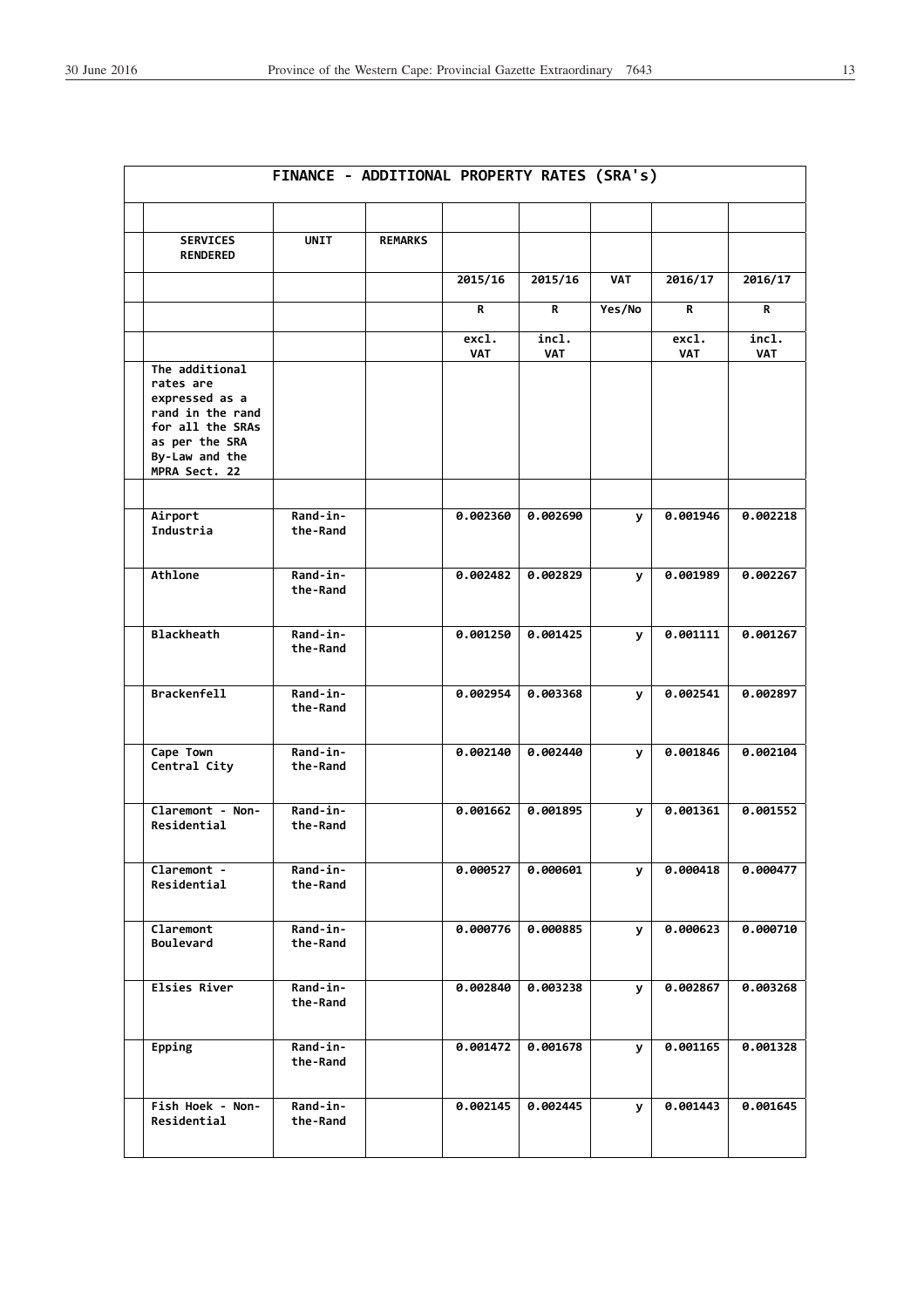| Fish Hoek -<br>Residential                   |                  | Rand-in-<br>the-Rand | 0.000654 | 0.000746 | <b>y</b> | 0.000575 | 0.000656 |
|----------------------------------------------|------------------|----------------------|----------|----------|----------|----------|----------|
| Glosderry                                    |                  | Rand-in-<br>the-Rand | 0.002232 | 0.002544 | <b>y</b> | 0.001707 | 0.001946 |
| Green Point -<br>Non-Residential             |                  | Rand-in-<br>the-Rand | 0.002330 | 0.002656 | y        | 0.002159 | 0.002461 |
| Green Point -<br>Residential                 |                  | Rand-in-<br>the-Rand | 0.000487 | 0.000555 | У        | 0.000442 | 0.000504 |
| Groote Schuur                                |                  | Rand-in-<br>the-Rand | 0.001808 | 0.002061 | <b>y</b> | 0.001739 | 0.001982 |
| Kalk Bay / St<br>James - Non-<br>Residential |                  | Rand-in-<br>the-Rand | 0.001612 | 0.001838 | У        | 0.001496 | 0.001705 |
| Kalk Bay / St<br>James -<br>Residential      |                  | Rand-in-<br>the-Rand | 0.000549 | 0.000626 | <b>y</b> | 0.000475 | 0.000542 |
| Rosebank - Non<br>residential                | Little Mowbray / | Rand-in-<br>the-Rand | N/A      | N/A      | <b>y</b> | 0.001293 | 0.001474 |
| Rosebank -<br>Residential                    | Little Mowbray / | Rand-in-<br>the-Rand | N/A      | N/A      | y        | 0.000652 | 0.000743 |
| Llandudno                                    |                  | Rand-in-<br>the-Rand | 0.000145 | 0.000165 | У        | 0.000111 | 0.000127 |
| Maitland                                     |                  | Rand-in-<br>the-Rand | 0.002307 | 0.002630 | <b>y</b> | 0.001965 | 0.002240 |
| Muizenberg -<br>Non-Residential              |                  | Rand-in-<br>the-Rand | 0.002842 | 0.003240 | У        | 0.002435 | 0.002776 |
| Muizenberg -<br>Residential                  |                  | Rand-in-<br>the-Rand | 0.000929 | 0.001059 | У        | 0.000847 | 0.000966 |
| Observatory -<br>Non-Residential             |                  | Rand-in-<br>the-Rand | 0.001762 | 0.002009 | У        | 0.001633 | 0.001862 |
| Observatory -<br>Residential                 |                  | Rand-in-<br>the-Rand | 0.001119 | 0.001276 | У        | 0.000908 | 0.001035 |
| Oranjekloof -<br>Non-Residential             |                  | Rand-in-<br>the-Rand | 0.002375 | 0.002708 | У        | 0.002087 | 0.002379 |
| Oranjekloof -<br>Residential                 |                  | Rand-in-<br>the-Rand | 0.000527 | 0.000601 | y.       | 0.000442 | 0.000504 |
| Paarden Eiland                               |                  | Rand-in-<br>the-Rand | 0.001437 | 0.001638 | У        | 0.001072 | 0.001222 |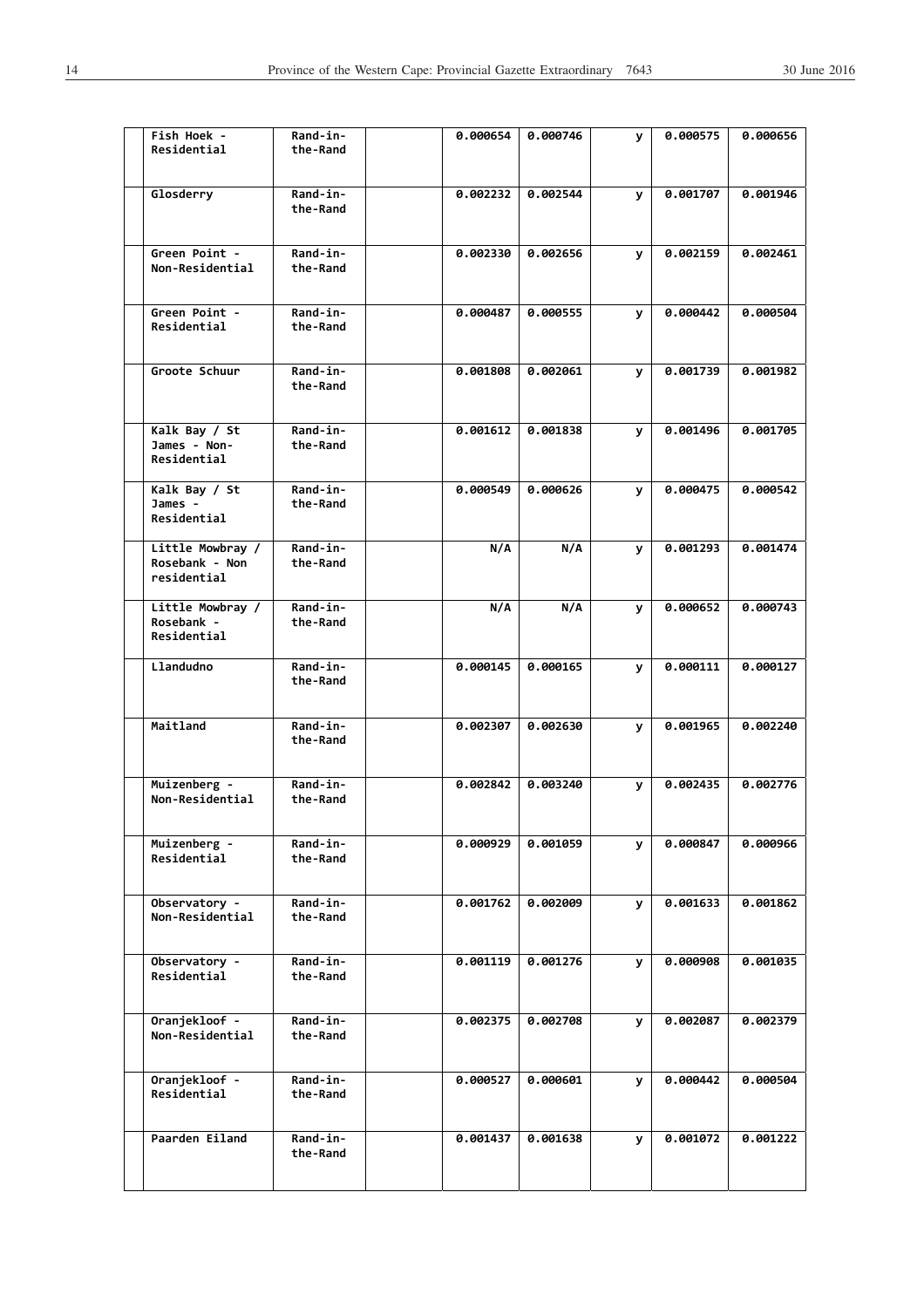| Parow Industria                 | Rand-in-<br>the-Rand | 0.002000 | <b>0.002280</b> | У | 0.001665 | 0.001898 |
|---------------------------------|----------------------|----------|-----------------|---|----------|----------|
| Salt River                      | Rand-in-<br>the-Rand | 0.002520 | 0.002873        | У | 0.002229 | 0.002541 |
| Sea Point - Non-<br>Residential | Rand-in-<br>the-Rand | 0.002501 | 0.002851        | У | 0.002148 | 0.002449 |
| Sea Point -<br>Residential      | Rand-in-<br>the-Rand | 0.001165 | 0.001328        | У | 0.000967 | 0.001102 |
| Somerset West                   | Rand-in-<br>the-Rand | 0.002886 | 0.003290        | У | 0.002466 | 0.002811 |
| Stikland<br>Industrial          | Rand-in-<br>the-Rand | 0.002070 | 0.002360        | У | 0.001881 | 0.002144 |
| Strand                          | Rand-in-<br>the-Rand | 0.002856 | 0.003256        | У | 0.002334 | 0.002661 |
| Triangle<br>Industrial          | Rand-in-<br>the-Rand | 0.003621 | 0.004128        | У | 0.002953 | 0.003366 |
| Tygervalley                     | Rand-in-<br>the-Rand | N/A      | N/A             | y | 0.001709 | 0.001948 |
| Voortrekker Road<br>Corridor    | Rand-in-<br>the-Rand | 0.002554 | 0.002912        | У | 0.002334 | 0.002661 |
| Vredekloof -<br>Non-Residential | Rand-in-<br>the-Rand | 0.002409 | 0.002746        | У | 0.002226 | 0.002538 |
| Vredekloof -<br>Residential     | Rand-in-<br>the-Rand | 0.002103 | 0.002397        | У | 0.001938 | 0.002209 |
| Woodstock                       | Rand-in-<br>the-Rand | 0.001861 | 0.002122        | У | 0.001762 | 0.002009 |
| Wynberg - Non-<br>Residential   | Rand-in-<br>the-Rand | 0.003662 | 0.004175        | У | 0.003414 | 0.003892 |
| Wynberg -<br>Residential        | Rand-in-<br>the-Rand | 0.000952 | 0.001085        | У | 0.000978 | 0.001115 |
| Zeekoevlei<br>Peninsula         | Rand-in-<br>the-Rand | 0.002066 | 0.002355        | У | 0.001823 | 0.002078 |
| Zwaanswyk                       | Rand-in-<br>the-Rand | 0.001078 | 0.001229        | У | 0.000972 | 0.001108 |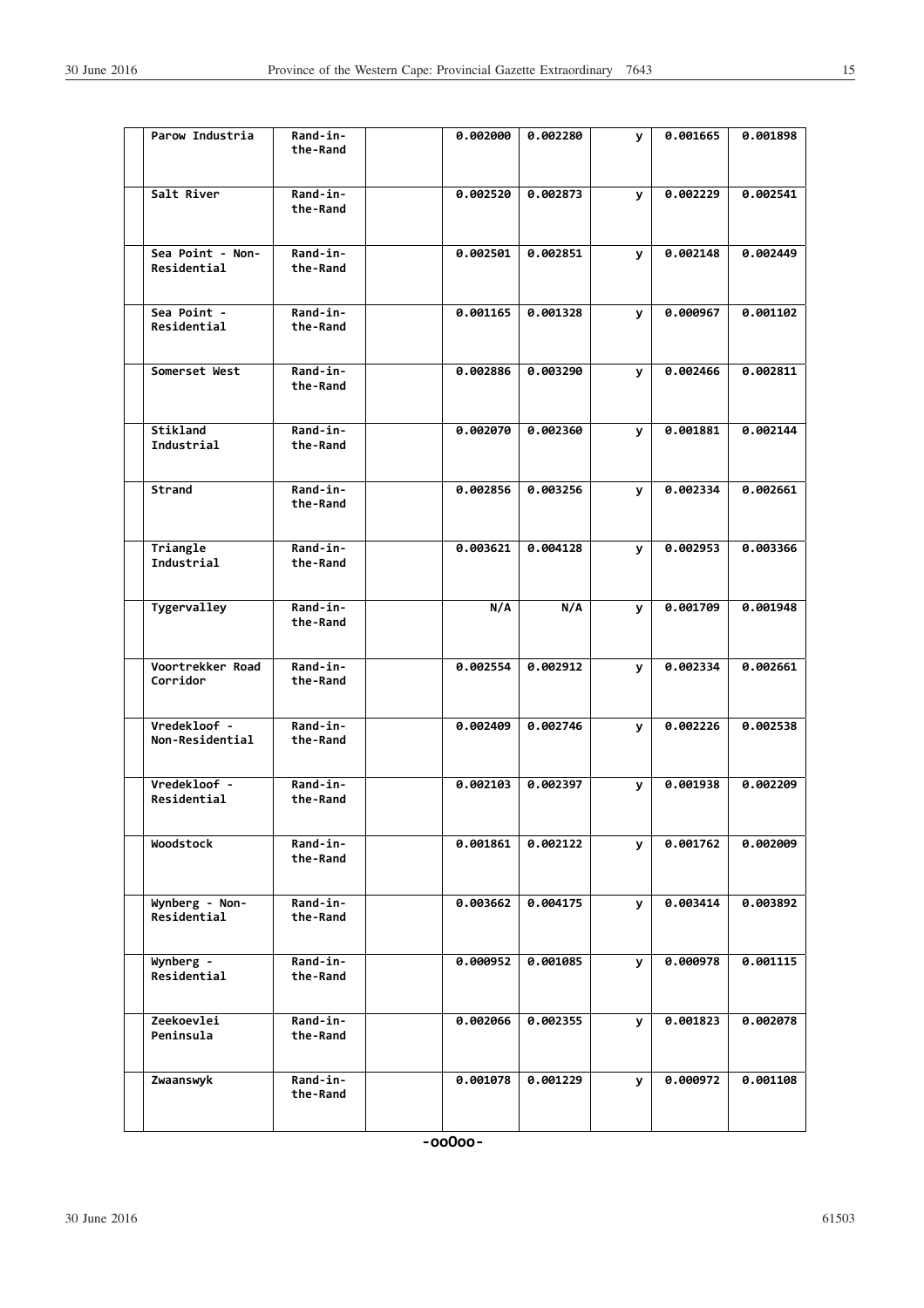# **STAD KAAPSTAD**

## **KENNISGEWING**

Ingevolge artikel 14(2) van die Wet op Plaaslike Regering: Munisipale Eiendomsbelasting, Wet 6 van 2004, is die onderstaande spesiale besluit om eiendomsbelasting in hierdie munisipaliteit te hef op 25 Mei 2016 deur die Raad aanvaar en word hiermee afgekondig.

# **Itemno: SPC 03/05/16 BEGROTING 2016/17 TOT 2018/19**

## **BESLUIT** dat:

- (a) die Stad se jaarlikse begroting vir die boekjaar 2016/17, die indikatiewe toewysings vir die twee geprojekteerde buitejare 2017/18 en 2018/19 sowel as verwante beleide, soos ter tafel gelê, goedgekeur en aangeneem word soos wat dit in die volgende skedules en bylaes uiteengesit word:
	- (xi) eiendomsbelasting soos uiteengesit in bylae 2;
	- (xii) beleid oor spesiale-aanslaggebiede (SRA), bykomende tariewe vir spesialeaanslaggebiede soos uiteengesit in bylae 3;

Die Engelse weergawe is die goedgekeurde weergawe.

# **BYLAE 2**

# **EIENDOMSBELASTING 2016/17**

Eiendomsbelasting sal gehef word ingevolge bestaande Raadsbeleid, die Wet op Plaaslike Regering: Munisipale Eiendomsbelasting, Wet 6 van 2004, die Wysigingswet op Plaaslike Regering: Munisipale Eiendomsbelasting 2014, die regulasies van die Wet op Plaaslike Regering: Munisipale Eiendomsbelasting, en die Wet op Plaaslike Regering: Munisipale Finansiële Bestuur, 2003.

Die eiendomsbelastingbeleid is opgestel met inagneming van terugvoering wat sedert die goedkeuring van die 2015/16-eiendomsbelastingbeleid in Mei 2015 ontvang is van die portefeuljekomitee oor finansies, raadslede, belastingbetalers en kliënte. Daarbenewens is dit gerig deur die openbaredeelnameproses wat gedurende April 2016 plaasgevind het en die werksessies wat in die tydperk Oktober 2015 tot Mei 2016 met die portefeuljekomitee oor finansies en betrokke personeel gehou is. Die totale munisipale rekening (TMR) is gemodelleer om die impak van al die gefaktureerde raadsheffings op huishoudings, versprei oor veertien waardasiekategorieë, te evalueer om die bekostigbaarheid van die pakket van tariefverhogings te bepaal.

Eiendomsbelasting berus op waardes wat in die Algemene Waardasielys 2015 (AW) aangetoon word, met 1 Augustus 2015 as die datum van waardasie. Die lys word deur aanvullende waardasielyste bygewerk vir eiendomme wat deur grondonderverdelings, verbouings, slopings en nuwe geboue (verbeterings) geraak word.

Die tariewe wat per individuele eiendom gehef word, sal gevolglik afhang van daardie eiendom se waarde vergeleke met die waardasie van al die belasbare eiendomme in die munisipale omgewing.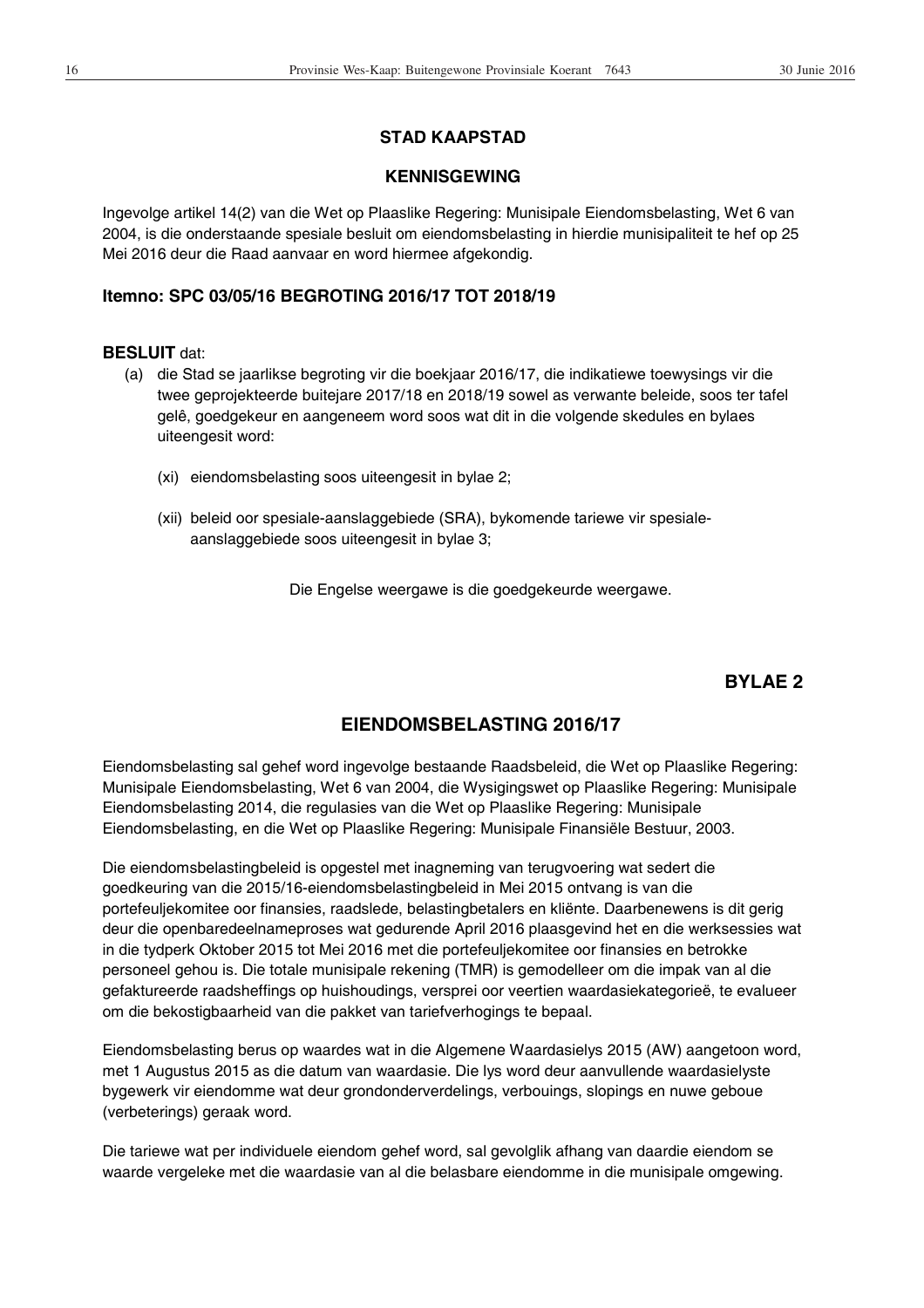Kortings en toegewings word aan sekere kategorieë eiendomsgebruik en/of eiendomseienaars toegestaan.

Die kategorie-omskrywings en -lyste word in die eiendomsbelastingbeleid, hierby aangeheg as bylae 5, aangedui.

#### **Residensiële eiendomme**

Vir alle residensiële eiendomme, soos in die eiendomsbelastingbeleid omskryf, sal daar 'n korting toegestaan word van 'n bedrag van die eiendomsbelasting betaalbaar op sodanige eiendomme tot en met die eerste R200 000 van die individuele eiendomswaarde.

Die voorgestelde sent-in-die-rand wat op alle residensiële eiendomme gehef sal word, soos omskryf in die eiendomsbelastingbeleid vir 2016/17 is R0,006397. Dit is die basiese tarief, en alle ander tariewe wat gehef word, sal in verhouding tot die residensiële tarief getoon word.

#### **Industriële/kommersiële eiendomme – onontwikkelde grond**

Alle eiendomme (met inbegrip van alle onontwikkelde eiendomme) buiten dié wat as residensieel omskryf is, word belas in 'n verhouding van 1:2 tot die tarief wat op residensiële eiendomme gehef word. Die voorgestelde sent-in-die-rand vir alle eiendomme buiten residensiële eiendomme vir 2016/17 is R0,012795.

#### **Landboueiendomme**

Landboueiendomme (met inbegrip van plase en kleinhoewes) word in drie kategorieë ingedeel:

- (a) eiendomme wat vir residensiële doeleindes gebruik word,
- (b) eiendomme wat vir bona fide-boerderydoeleindes gebruik word,
- (c) eiendomme wat vir ander doeleindes, byvoorbeeld industrieel of kommersieel, gebruik word.

Eiendomme in landelike gebiede wat nie vir bona fide-boerdery nie maar as residensiële eiendomme gebruik word, sal as "residensieel" gekategoriseer word en in aanmerking kom vir die korting van tot en met die eerste R200 000 van die munisipale waarde ooreenkomstig die algemene waardasielys en die residensiële sent-in-die-rand. Die voorgestelde sent-in-die-rand vir landbou-eiendomme of kleinhoewes wat vir residensiële status kwalifiseer, is R0,006397 vir 2016/17.

Bona fide-boerderyeiendomme soos omskryf in die eiendomsbelastingbeleid, kom in aanmerking vir die spesiale landboutarief vir 2016/17, wat 'n korting van 80% is van die tarief wat op residensiële eiendomme gehef word. Hierdie korting oorskry die 75%-korting volgens die regulasies van die Wet op Plaaslike Regering: Munisipale Eiendomsbelasting. Die voorgestelde sent-in-die-rand wat op sodanige kwalifiserende eiendomme vir 2016/17 gehef word, is R0,001280.

Alle ander eiendomme in landelike gebiede wat nie vir bona fide-boerdery- of residensiële doeleindes gebruik word nie, word belas in 'n verhouding van 1:2 tot die tarief wat op residensiële eiendomme gehef word, en die voorgestelde sent-in-die-rand vir 2016/17 is R0,012795.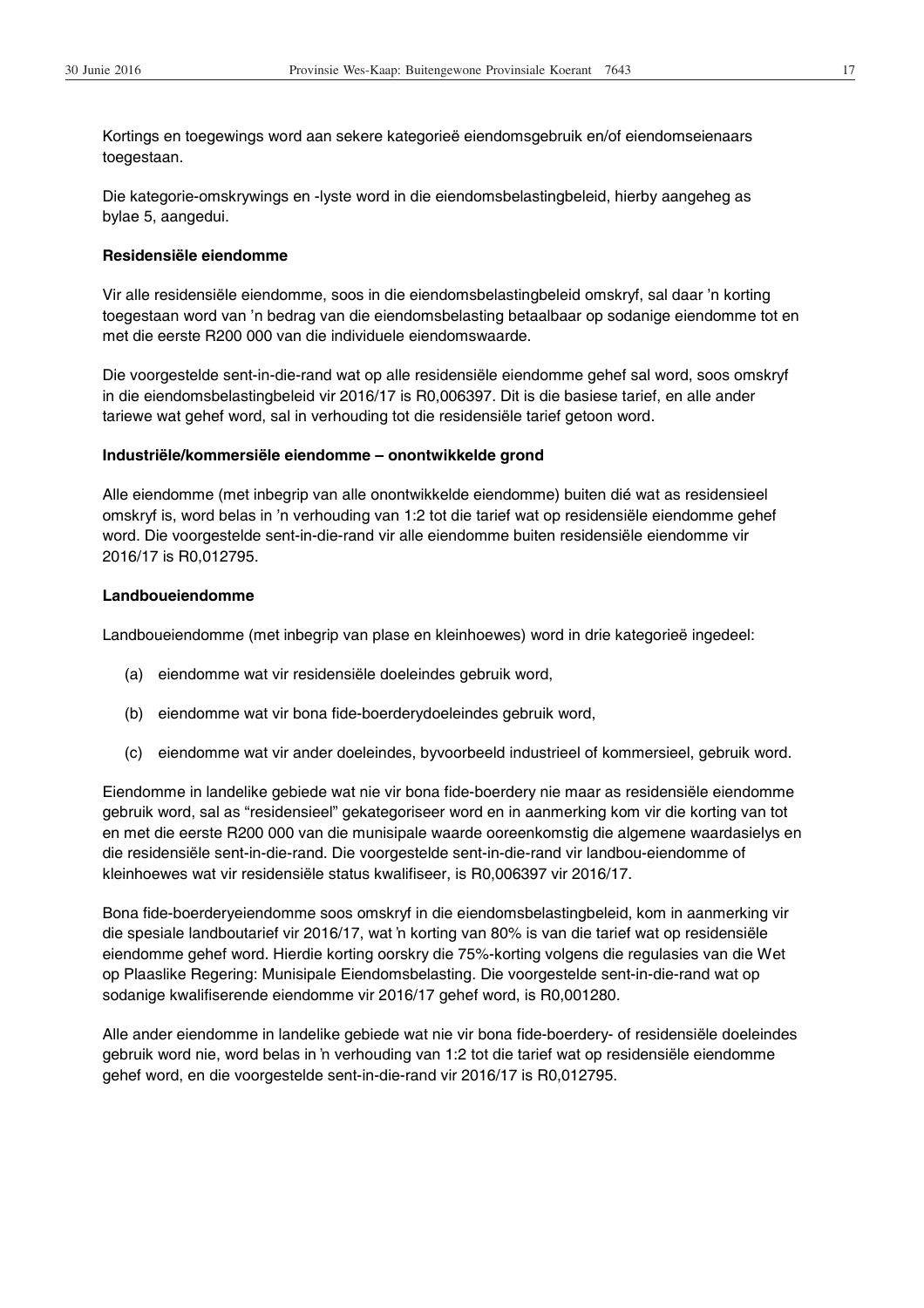### **Openbarediens-infrastruktuur**

Ingevolge die Wet op Plaaslike Regering: Munisipale Eiendomsbelasting mag die Raad nie belasting hef op die eerste 30% van die markwaarde van openbarediens-infrastruktuur nie. Die oorblywende markwaarde word belas in 'n verhouding van 1:0,25 van die residensiële tarief (ongeag enige kortings of verminderings), en die voorgestelde sent-in-die-rand vir 2016/17 is R0,001599.

### **Openbarediens-infrastruktuur (uitfasering van tussentydse reëling)**

Die Wysigingswet op Plaaslike Regering: Munisipale Eiendomsbelasting skryf die uitfasering van die belastingaanspreeklikheid vir sekere openbarediens-infrastruktuur oor 'n tydperk van vyf boekjare voor. Vir die boekjaar 2016/17 moet die belasting nie 60% oorskry van die belasting wat gehef sou word indien die Wysigingswet op Plaaslike Regering: Munisipale Eiendomsbelasting nie in werking gestel is nie. Die voorgestelde sent-in-die-rand vir 2016/17 vir die eiendomme wat in artikel 17(1)(aA) van die Wysigingswet op Plaaslike Regering: Munisipale Eiendomsbelasting gelys word, is R0,000959.

### **Belastingkorting vir senior burgers**

Geregistreerde eienaars van residensiële eiendomme wat senior burgers is, kom vir spesiale kortings in aanmerking na gelang van die bruto maandelikse huishoudelike inkomste van diepersone wat normaalweg op daardie eiendom woon. Ten einde vir die korting in aanmerking te kom, moet die eiendomseienaar 'n natuurlike persoon wees, die eiendom moet aan die vereistes van die omskrywing van 'n residensiële eiendom voldoen, en moet die eiendomseienaar op 1 Julie van die boekjaar:

- x die eiendom as sy/haar hoofverblyfplek bewoon, met dien verstande dat waar die eienaar sonder sy/haar toedoen nie op die eiendom kan woon nie, die gade of lewensmaat of kinders (insluitend minderjarige kinders) aan die bewoningsvereistes voldoen; en
- minstens 60 jaar oud wees; en
- 'n bruto maandelikse huishoudelike inkomste ontvang, soos omskryf in paragraaf 3 van die eiendomsbelastingbeleid, van nie meer as R15 000 nie, soos bewys deur die voorlegging van die aansoeker se mees onlangseinkomstebelastingaanslag en ten minste drie maande se bankstate van alle finansiële instellings of, as die persoon nie 'n bankrekening het nie, sodanige bewys wat die Stad kan verlang om die persoon se vlak van bruto maandelikse huishoudelike inkomste te staaf; en die aansoeker en/of gade en/of lewensmaat moet nie die eienaar van meer as een eiendom nasionaal (met die uitsondering van enige onproduktiewe onbeboude grond) of internasionaal wees nie (onderworpe aan paragraaf 5.8.11 van die eiendomsbelastingbeleid).

In Vruggebruiker of habitatio (reg van bewoning) of 'n eksekuteur of administrateur van 'n bestorwe boedel sal as ƌ eienaar geag word. Die aansoeker moet egter ƌ brief of beëdigde verklaring van die Meester van die Hof of toepaslik geëndosseerde titelakte of addendum tot die titelakte voorlê om die aanstelling te staaf.

Daar kan na goeddunke van die hoof- finansiële beampte van die kriteria vir 'n natuurlike persoon afgesien word ten einde voorsiening te maak vir 'n eiendom in besit van 'n trust waar ten minste een begunstigde aan al die ander vereistes van paragraaf 5.8 van die eiendomsbelastingbeleid voldoen, met dien verstande dat die bruto maandelikse huishoudelike inkomste van die persone wat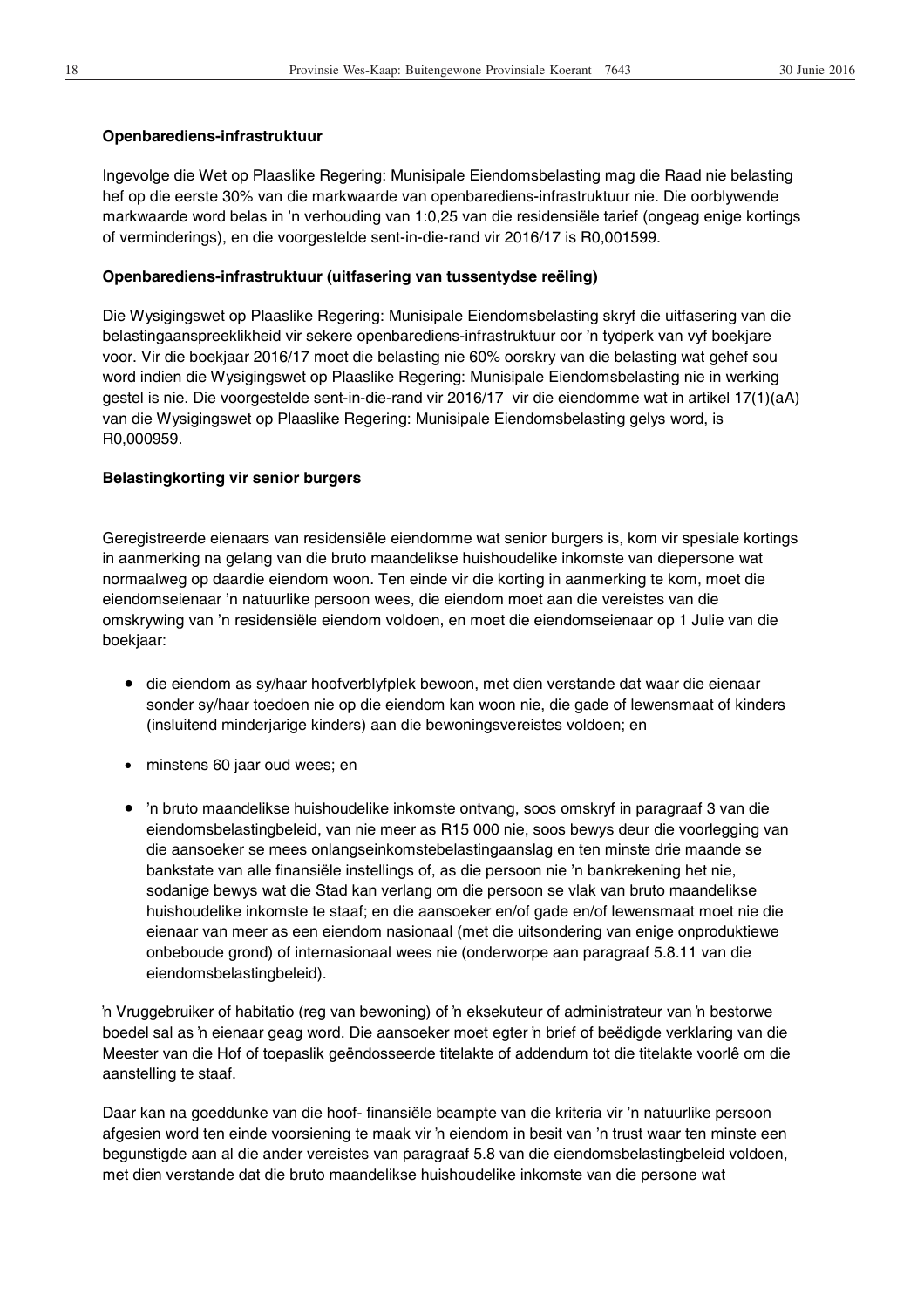normaalweg op die betrokke eiendom woon, by die bruto maandelikse huishoudelike inkomste van alle begunstigdes getel word, welke inkomste saam nie meer as R15 000 mag wees nie.

Daar kan na goeddunke van die hoof- finansiële beampte van die kriteria vir 'n natuurlike persoon afgesien word ten einde voorsiening te maak vir 'n eiendom in besit van 'n beslote korporasie (BK) waar al die lede aan al die ander vereistes van paragraaf 5.8 van die eiendomsbelastingbeleid voldoen, met dien verstande dat die bruto maandelikse huishoudelike inkomste van die persone wat normaalweg op die betrokke eiendom woon, by die bruto maandelikse huishoudelike inkomste van alle lede getel word, welke inkomste saam nie meer as R15 000 mag wees nie.

Daar kan na goeddunke van die hoof- finansiële beampte van die kriteria vir 'n natuurlike persoon afgesien word ten einde voorsiening te maak vir 'n eiendom in besit van vele eienaars waar ten minste een mede-eienaar aan al die ander vereistes van paragraaf 5.8 van die eiendomsbelastingbeleid voldoen, met dien verstande dat die bruto maandelikse huishoudelike inkomste van die persone wat normaalweg op die betrokke eiendom woon, by die bruto maandelikse huishoudelike inkomste van die mede-eienaars van die betrokke eiendom getel word, welke inkomste saam nie meer as R15 000 mag wees nie.

Daar kan na goeddunke van die hoof- finansiële beampte van die kriteria vir 'n geregistreerde eienaar (soos per die Akteskantoor) afgesien word ten einde voorsiening te maak vir die houer van 'n aandeel of die houer van 'n lewensreg wat daardie eiendom bewoon waarop daardie persoon 'n okkupasiereg het en wat verantwoordelik is vir die betaling van die eiendomsbelasting ingevolge sodanige okkupasiereg, sodat daardie eienaar en bewoner om hierdie korting kan aansoek doen (onderworpe aan al die ander toepaslike vereistes van paragraaf 5.8 van die eiendomsbelastingbeleid).

Eienaars moet om die korting aansoek doen in die jaar wanneer 'n nuwe algemene waardasie (GV) of aanvullende waardasie (SV) in werking gestel word. Aansoeke wat gedoen word wanneer 'n nuwe GV in werking gestel word, moet deur die Stad ontvang word teen 31 Augustus van die boekjaar wanneer die GV in werking gestel sal word ten einde die korting vanaf 1 Julie van daardie jaar te ontvang. Aansoeke wat gedoen word wanneer 'n SV in werking gestel word, moet deur die Stad ontvang word teen die laaste dag van die derde maand ná die inwerkingstellingsdatum van die SV ten einde die korting vanaf die inwerkingstellingsdatum van die SV te ontvang. Indien nie, sal geen korting vir daardie boekjare toegestaan word nie.

Eienaars van eiendomme waar die eiendom weens 'n verandering in bruto huishoudelike inkomste vir 'n korting of 'n ander kortingspersentasie kwalifiseer, moet aansoek doen om die korting binne drie maande nadat die verandering ingetree het. Indien nie, sal geen sodanige korting vir daardie boekjaar toegestaan word nie.

Goedgekeurde kortingsaansoeke sal geldig bly tot die volgende GV, SV of veranderinge in bruto huishoudelike inkomste wat daardie eiendomme raak, in werking gestel word. 'n Eienaar moet die Raad onmiddellik in kennis stel as daar 'n verandering in die bruto maandelikse inkomste is. Indien 'n eienaar versuim om dit te doen, geld paragraaf 6.2 van die eiendomsbelastingbeleid.

Enige eienaar wat aan al die ander kriteria hierbo voldoen, kan aansoek doen om die korting te ontvang vanaf die datum wat die Stad die aansoek ontvang het, vir die res van die tyd wat daardie GV geldig is, waarna al die kriteria hierbo van toepassing sal wees op aansoeke om kortings in daaropvolgende boekjare.

In buitengewone omstandighede kan die hoof- finansiële beampte na sy/haar goeddunke die toestaan van dié korting goedkeur, selfs al besit die aansoeker en/of gade en/of lewensmaat bykomende eiendomme waarvoor 'n markverwante huurbedrag by die bruto maandelikse huishoudelike inkomste ingesluit is.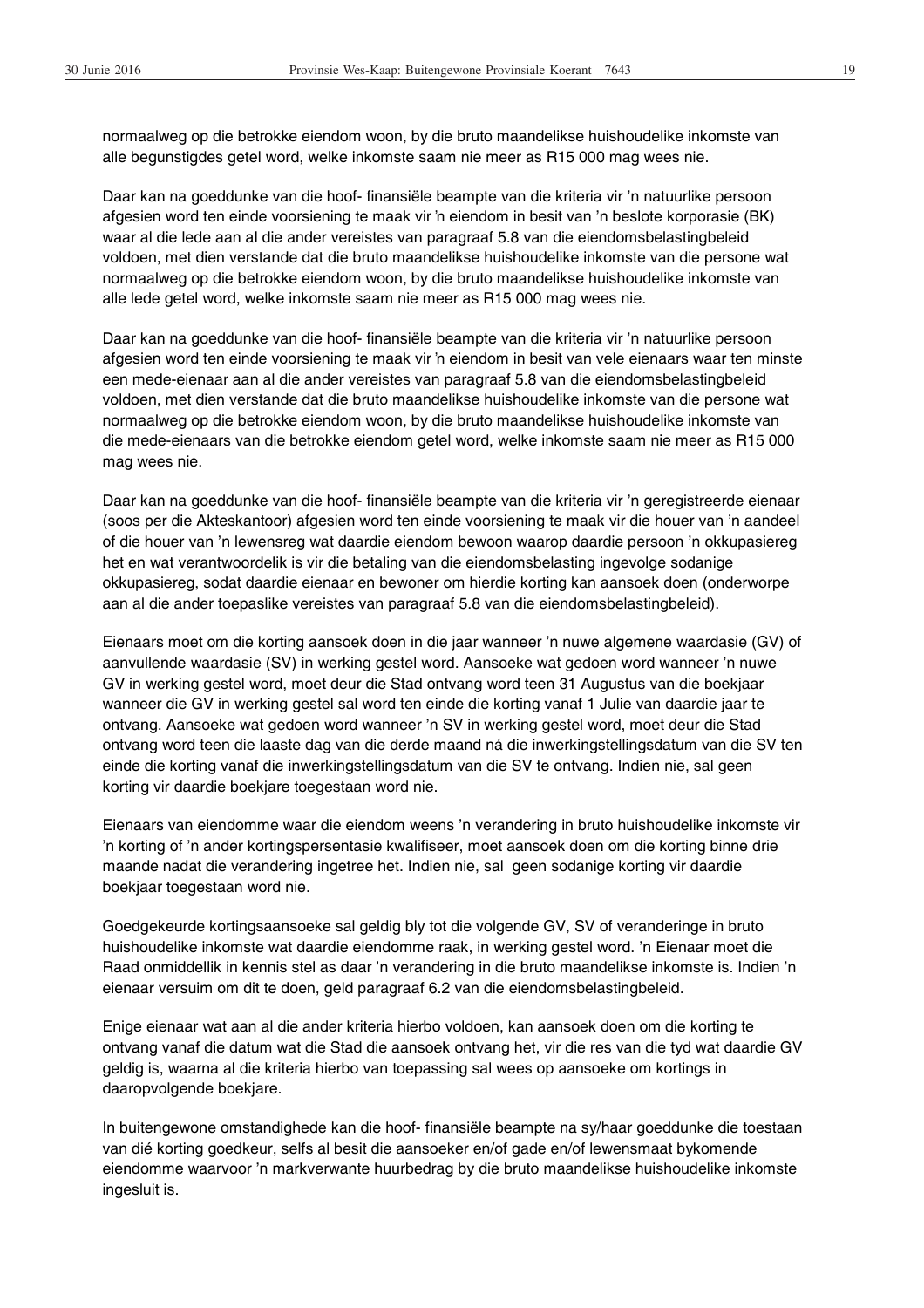Waar 'n senior burger se bruto maandelikse huishoudelike inkomste aansienlik verander weens die afsterwe van 'n gade/lewensmaat, kan die oorlewende gade/lewensmaat aansoek doen om die aanpassing van die korting vanaf die datum van afsterwe.

Waar 'n paartjie ooreenkomstig paragraaf 5.8 van die eiendomsbelastingbeleid vir 'n korting kwalifiseer en een sou te sterwe kom en die oorlewende gade/lewensmaat kwalifiseer nie ten opsigte van ouderdom en/of gestremdheid nie, sal die korting vir 'n tydperk van 12 maande vanaf die datum van afsterwe behou word, onderworpe daaraan dat daar aan die ander kriteria van paragraaf 5.8 van die gemelde beleid voldoen word.

Waar 'n belastingbetaler ingevolge paragraaf 5.8 van die eiendomsbelastingbeleid vir 'n korting in aanmerking kom en tot sterwe kom en'n huishouding met 'n kind aan die hoof agterlaat en waar die kind nie op grond van ouderdom kwalifiseer nie, sal die korting vir 'n tydperk van 12 maande vanaf die datum van afsterwe behou word, onderworpe daaraan dat daar aan die ander kriteria van paragraaf 5.8 voldoen word.

Die persentasie korting wat aan verskillende vlakke bruto maandelikse huishoudelike inkomste toegestaan word, sal volgens die onderstaande skedule bepaal word.

## **Die bruto maandelikse huishoudelike inkomste en kortings vir die boekjaar 2016/2017 is soos volg:**

| <b>Bruto maandelike</b><br>huishoudelike<br>inkomste |         | % korting |       | <b>Bruto maandelikse</b><br>huishoudelike<br>inkomste | % korting |
|------------------------------------------------------|---------|-----------|-------|-------------------------------------------------------|-----------|
|                                                      | 2015/16 | 2015/16   |       | 2016/17                                               |           |
| 0                                                    | 3500    | 100%      | 0     | 4000                                                  | 100%      |
| 3501                                                 | 5000    | 95%       | 4001  | 6000                                                  | 95%       |
| 5001                                                 | 6000    | 90%       | 6001  | 7000                                                  | 90%       |
| 6001                                                 | 7000    | 80%       | 7001  | 8000                                                  | 80%       |
| 7001                                                 | 8000    | 70%       | 8001  | 9000                                                  | 70%       |
| 8001                                                 | 8500    | 60%       | 9001  | 10000                                                 | 60%       |
| 8501                                                 | 9000    | 50%       | 10001 | 11000                                                 | 50%       |
| 9001                                                 | 9500    | 40%       | 11001 | 12000                                                 | 40%       |
| 9501                                                 | 10000   | 30%       | 12001 | 13000                                                 | 30%       |
| 10001                                                | 11000   | 20%       | 13001 | 14000                                                 | 20%       |
| 11001                                                | 12000   | 10%       | 14001 | 15000                                                 | 10%       |

#### **Belastingkorting vir persone met gestremdhede**

Geregistreerde eienaars van residensiële eiendomme wat persone met gestremdhede is, kom vir spesiale kortings in aanmerking na gelang van die bruto maandelikse huishoudelike inkomste van al die persone wat normaalweg op daardie eiendom woon. Ten einde vir die korting in aanmerking te kom, moet die eiendomseienaar 'n natuurlike persoon wees en die eiendom moet aan die vereistes van die omskrywing van 'n residensiële eiendom voldoen, en die eiendomseienaar moet op 1 Julie van die boekjaar: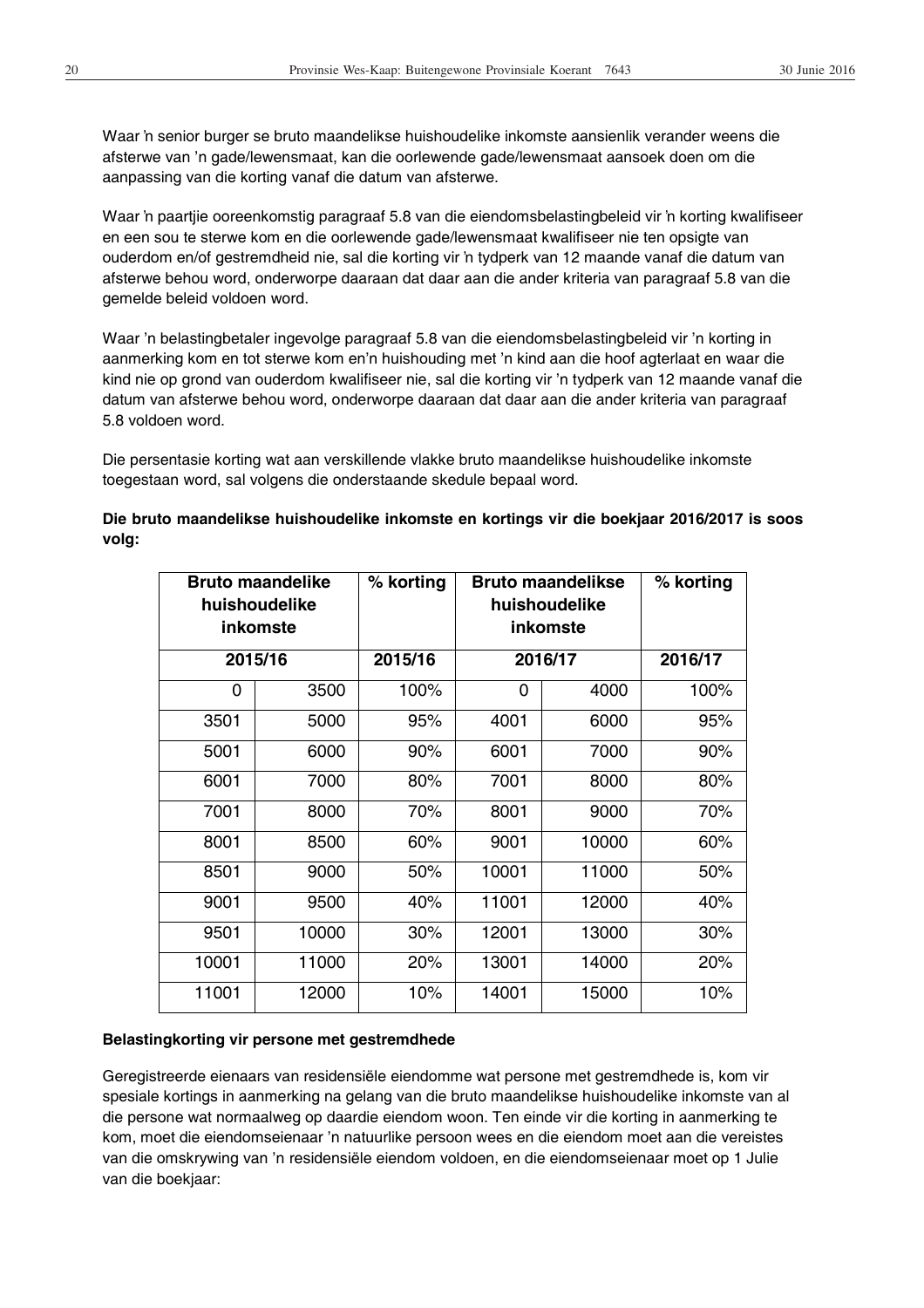- x die eiendom as sy/haar hoofverblyfplek bewoon, met dien verstande dat waar die eienaar sonder sy/haar toedoen nie op die eiendom kan woon nie, die gade of lewensmaat of kinders (insluitend minderjarige kinders) aan die bewoningsvereistes kan voldoen; en
- 'n ongeskiktheidspensioen ontvang; en
- 'n bruto maandelikse huishoudelike inkomste, soos omskryf in paragraaf 3 van die eiendomsbelastingbeleid, van nie meer as R15 000 ontvang nie, soos bewys deur die voorlegging van die aansoeker se jongste inkomstebelastingaanslag en ten minste drie maande se bankstate van alle finansiële instellings of, as die persoon nie 'n bankrekening het nie, sodanige bewys wat die Stad kan verlang om die persoon se vlak van bruto maandelikse huishoudelike inkomste te staaf; en die aansoeker en/of gade en/of lewensmaat moet nie die eienaar van meer as een eiendom nasionaal (met die uitsondering van enige onproduktiewe onbeboude grond) of internasionaal wees nie (onderworpe aan paragraaf 5.9.11 van die eiendomsbelastingbeleid).

In Vruggebruiker of habitatio (reg van bewoning) of 'n eksekuteur of administrateur van 'n bestorwe boedel sal as 'n eienaar geag word. Die aansoeker moet egter 'n brief of beëdigde verklaring van die Meester van die Hof of 'n toepaslik geëndosseerde titelakte of addendum tot die titelakte voorlê om die aanstelling te staaf.

Daar kan na goeddunke van die hoof- finansiële beampte van die kriteria vir 'n natuurlike persoon afgesien word ten einde voorsiening te maak vir 'n eiendom in besit van 'n trust waar ten minste een begunstigde aan al die ander vereistes van paragraaf 5.9 van die eiendomsbelastingbeleid voldoen, met dien verstande dat die bruto maandelikse huishoudelike inkomste van die persone wat normaalweg op die betrokke eiendom woon, by die bruto maandelikse huishoudelike inkomste van alle begunstigdes getel word, welke inkomste saam nie meer as R15 000 mag wees nie.

Daar kan na goeddunke van die hoof- finansiële beampte van die kriteria vir 'n natuurlike persoon afgesien word ten einde voorsiening te maak vir 'n eiendom in besit van 'n beslote korporasie (BK) waar al die lede aan al die ander vereistes van paragraaf 5.9 van die eiendomsbelastingbeleid voldoen, met dien verstande dat die bruto maandelikse huishoudelike inkomste van die persone wat normaalweg op die betrokke eiendom woon, by die bruto maandelikse huishoudelike inkomste van alle lede getel word, welke inkomste saam nie meer as R15 000 mag wees nie.

Daar kan na goeddunke van die hoof- finansiële beampte van die kriteria vir 'n natuurlike persoon afgesien word ten einde voorsiening te maak vir 'n eiendom in besit van vele eienaars waar ten minste een mede-eienaar aan al die ander vereistes van paragraaf 5.9 van die eiendomsbelastingbeleid voldoen, met dien verstande dat die bruto maandelikse huishoudelike inkomste van die persone wat normaalweg op die betrokke eiendom woon, by die bruto maandelikse huishoudelike inkomste van die mede-eienaar(s) van die betrokke eiendom getel word, welke inkomste saam nie meer as R15 000 mag wees nie.

Daar kan na goeddunke van die hoof- finansiële beampte van die kriteria vir 'n geregistreerde eienaar (soos per die Akteskantoor) afgesien word ten einde voorsiening te maak vir die houer van 'n aandeel of die houer van 'n lewensreg wat daardie eiendom bewoon waarop daardie persoon 'n okkupasiereg het en wat verantwoordelik is vir die betaling van die eiendomsbelasting ingevolge sodanige okkupasiereg, sodat daardie eienaar en bewoner om hierdie korting kan aansoek doen (onderworpe aan al die ander toepaslike vereistes van paragraaf 5.9 van die eiendomsbelastingbeleid).

Eienaars moet om die korting aansoek doen in die jaar wanneer 'n nuwe algemene waardasie (GV) of aanvullende waardasie (SV) in werking gestel word. Aansoeke wat gedoen word wanneer 'n nuwe GV in werking gestel word, moet deur die Stad ontvang word teen 31 Augustus van die boekjaar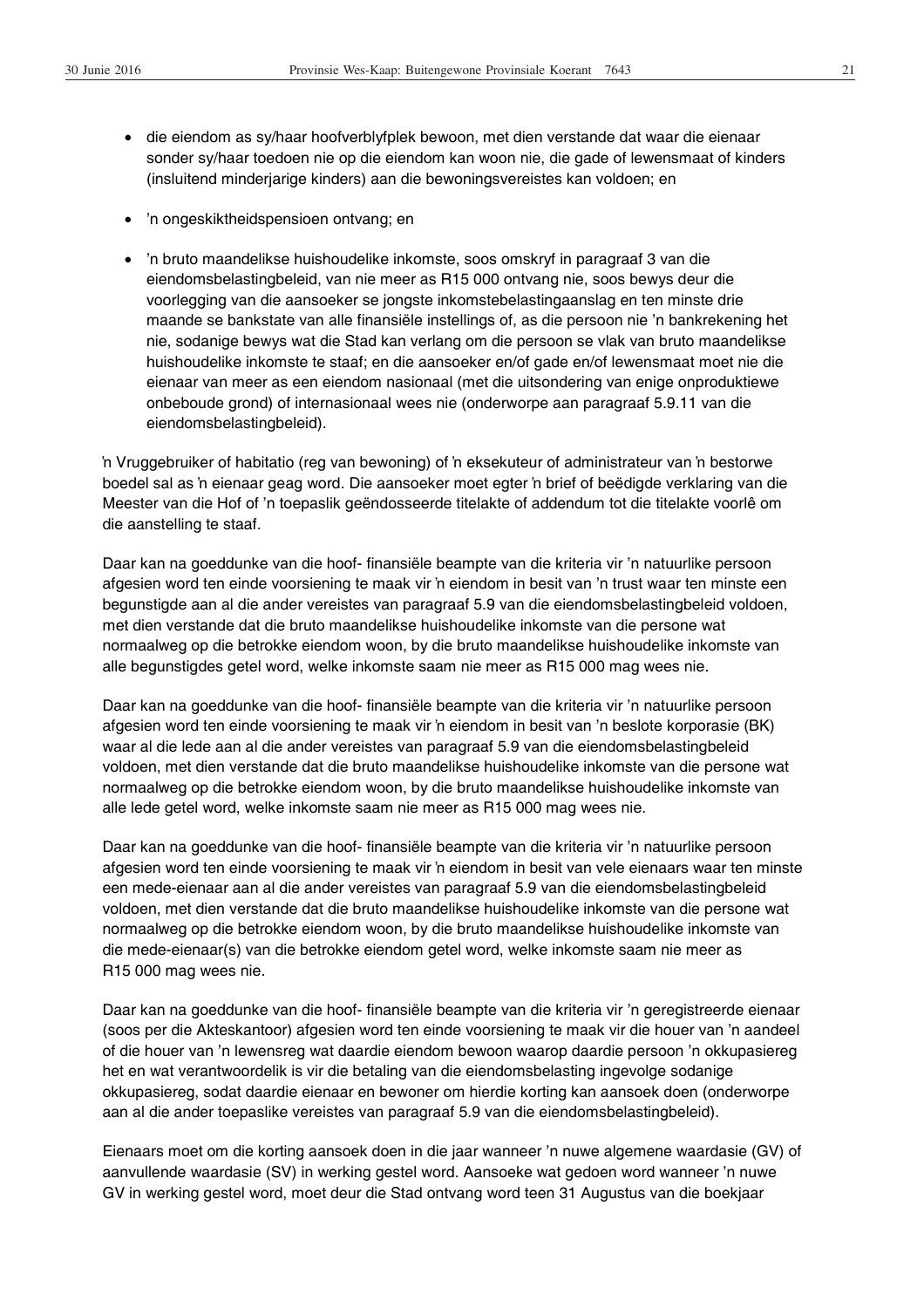wanneer die GV in werking gestel word. Aansoeke wat gedoen word wanneer 'n SV in werking gestel word, moet deur die Stad ontvang word teen die laaste dag van die derde maand ná die inwerkingstellingsdatum van die SV. Indien nie, sal geen korting vir daardie boekjare toegestaan word nie.

Eienaars van eiendomme waar die eiendom weens 'n verandering in bruto huishoudelike inkomste vir 'n korting of 'n ander kortingspersentasie kwalifiseer, moet aansoek doen om die korting binne drie maande nadat die verandering ingetree het. Indien nie, sal geen sodanige korting vir daardie boekjaar toegestaan word nie.

Goedgekeurde kortingsaansoeke sal geldig bly tot die volgende GV, SV of veranderinge in bruto huishoudelike inkomste wat daardie eiendomme raak, in werking gestel word. 'n Eienaar moet die Raad onmiddellik in kennis stel as daar 'n verandering in die bruto maandelikse inkomste is. Indien 'n eienaar versuim om dit te doen, geld paragraaf 6.2 van die eiendomsbelastingbeleid.

Enige eienaar wat aan al die ander kriteria hierbo voldoen, kan aansoek doen om die korting te ontvang vanaf die datum wat die Stad die aansoek ontvang het, vir die res van die tyd wat daardie GV geldig is, waarna al die kriteria hierbo van toepassing sal wees op aansoeke om kortings in daaropvolgende boekjare.

In buitengewone omstandighede kan die hoof- finansiële beampte na sy/haar goeddunke die toestaan van dié korting goedkeur, selfs al besit die aansoeker en/of gade en/of lewensmaat bykomende eiendomme waarvoor 'n markverwante huurbedrag by die bruto maandelikse huishoudelike inkomste ingesluit is.

Waar 'n gestremde persoon se bruto maandelikse huishoudelike inkomste aansienlik verander weens die afsterwe van 'n gade/lewensmaat, kan die oorlewende gade/maat aansoek doen om die aanpassing van die korting vanaf die datum van afsterwe.

Waar 'n paartjie ooreenkomstig paragraaf 5.9 van die eiendomsbelastingbeleid vir 'n korting kwalifiseer en een sou te sterwe kom en die oorlewende gade/lewensmaat nie ten opsigte van gestremdheid kwalifiseer nie, sal die korting vir 'n tydperk van 12 maande vanaf die datum van afsterwe behou word, onderworpe daaraan dat daar aan die ander kriteria van paragraaf 5.9 van hierdie beleid voldoen word.

Waar 'n belastingbetaler ingevolge paragraaf 5.9 van die eiendomsbelastingbeleid vir 'n korting in aanmerking kom en tot sterwe kom en'n huishouding waar 'n kind aan die hoof staan, agterlaat waar die kind nie op grond van gestremdheid kwalifiseer nie, sal die korting vir 'n tydperk van 12 maande vanaf die datum van afsterwe behou word, onderworpe daaraan dat daar aan die ander kriteria van paragraaf 5.9 voldoen word.

Die persentasie korting wat aan verskillende vlakke bruto maandelikse huishoudelike inkomste toegestaan word, sal volgens die onderstaande skedule bepaal word.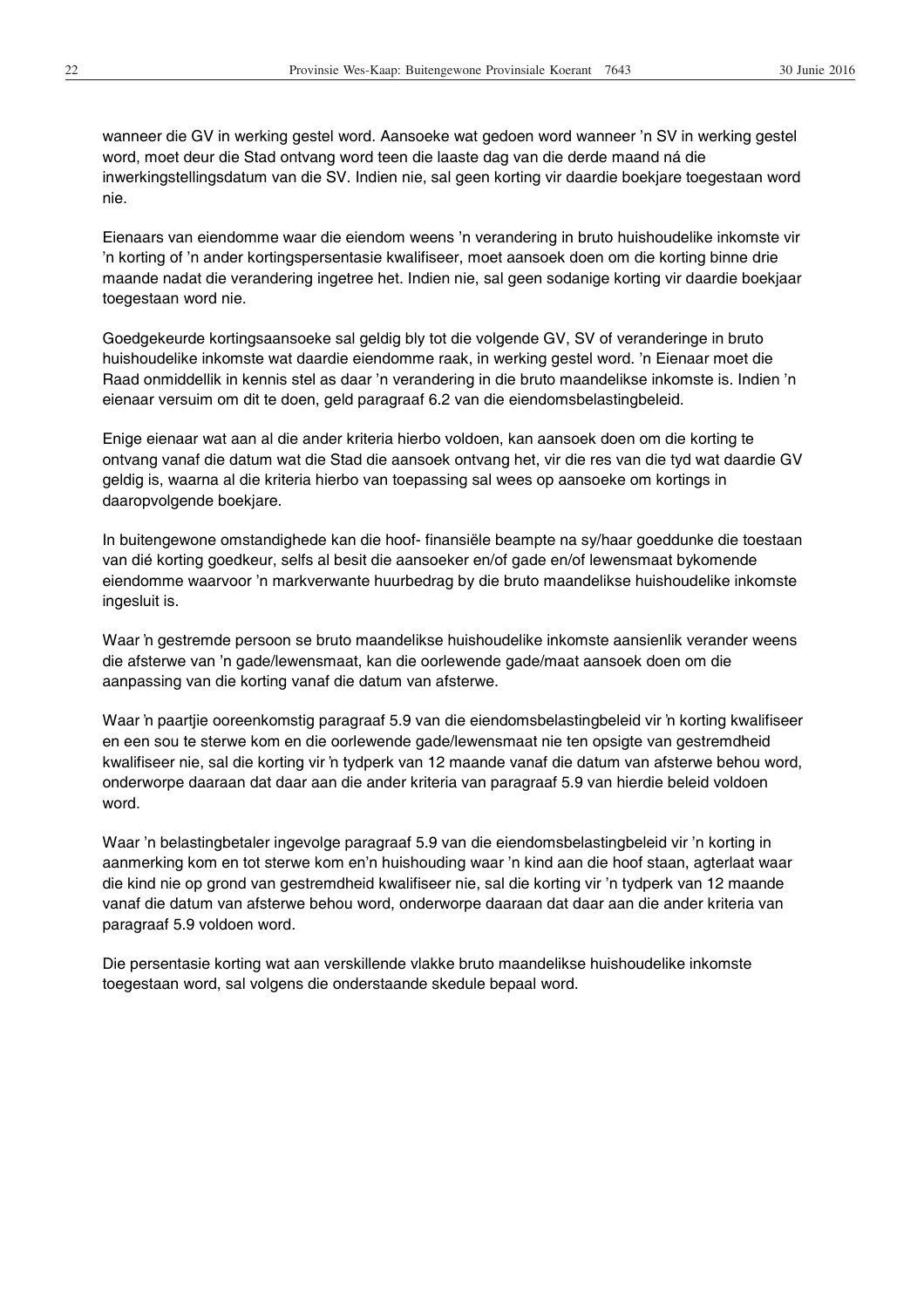| <b>Bruto maandelike</b><br>huishoudelike<br>inkomste |       | % korting |         | <b>Bruto maandelikse</b><br>huishoudelike<br>inkomste | % korting |  |
|------------------------------------------------------|-------|-----------|---------|-------------------------------------------------------|-----------|--|
| 2015/16                                              |       | 2015/16   | 2016/17 |                                                       | 2016/17   |  |
| 0                                                    | 3500  | 100%      | 0       | 4000                                                  | 100%      |  |
| 3501                                                 | 5000  | 95%       | 4001    | 6000                                                  | 95%       |  |
| 5001                                                 | 6000  | 90%       | 6001    | 7000                                                  | 90%       |  |
| 6001                                                 | 7000  | 80%       | 7001    | 8000                                                  | 80%       |  |
| 7001                                                 | 8000  | 70%       | 8001    | 9000                                                  | 70%       |  |
| 8001                                                 | 8500  | 60%       | 9001    | 10000                                                 | 60%       |  |
| 8501                                                 | 9000  | 50%       | 10001   | 11000                                                 | 50%       |  |
| 9001                                                 | 9500  | 40%       | 11001   | 12000                                                 | 40%       |  |
| 9501                                                 | 10000 | 30%       | 12001   | 13000                                                 | 30%       |  |
| 10001                                                | 11000 | 20%       | 13001   | 14000                                                 | 20%       |  |
| 11001                                                | 12000 | 10%       | 14001   | 15000                                                 | 10%       |  |

**Die bruto maandelikse huishoudelike inkomste en kortings vir die boekjaar 2016/2017 is soos volg:**

## **Kortings vir bepaalde kategorieë eiendomme/eiendomsgebruikers**

Spesiale kortings sal by aansoek voor 31 Augustus 2016 vir bepaalde kategorieë eiendomme oorweeg word.

Die kategorieë eiendomme wat vir vrystelling en kortings in aanmerking kom, word in die eiendomsbelastingbeleid vervat.

## **Gewysigde regulasies oor munisipale eiendomsbelasting oor die tariefverhoudings tussen residensiële en nie-residensiële eiendomme**

Enige eiendom wat voldoen aan die kriteria vir 'n openbarevoordeelorganisasie ingevolge die regulasie, maar wat nie in aanmerking kom vir die 100%-korting ingevolge die Raad se eiendomsbelastingbeleid nie, word belas teen 25% van die residensiële tarief, en die sent-in-die-rand vir 2016/17 is R0,001599.

#### **Begrotingsimplikasies**

Die begroting vir 2016/17 is gebalanseer op grond van die geraamde inkomste uit die eiendomsbelastingheffings soos in dié verslag uiteengesit.

Die begroting vir 2016/17 maak voorsiening vir die verlore inkomste wat spruit uit die kortings en toegewings in hierdie verslag, soos uiteengesit in die eiendomsbelastingbeleid.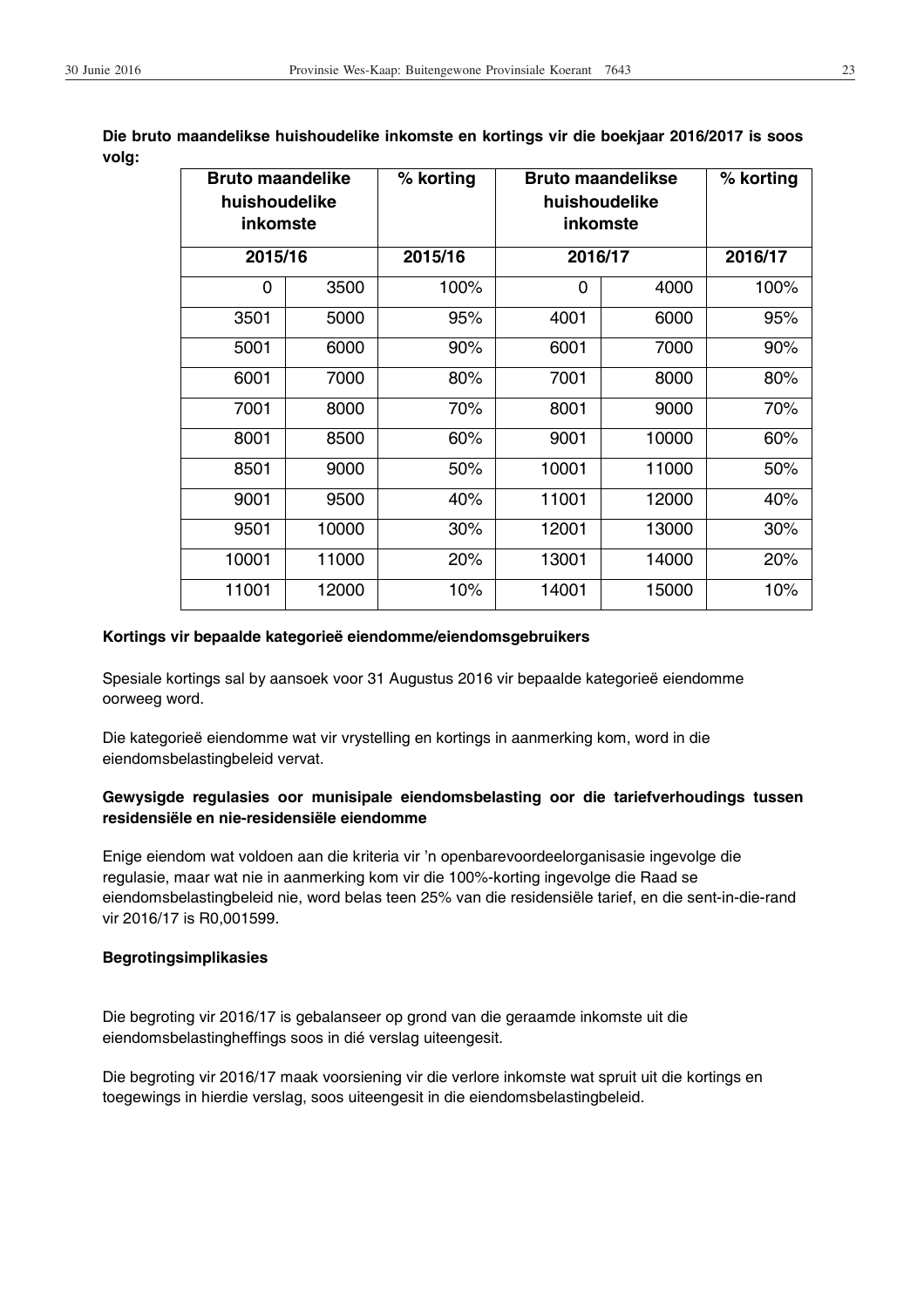|                |                                                                                                                                                                                                                                                                                                    |                      | <b>FINANSIES - EIENDOMSBELASTING</b>   |          |                         |          |
|----------------|----------------------------------------------------------------------------------------------------------------------------------------------------------------------------------------------------------------------------------------------------------------------------------------------------|----------------------|----------------------------------------|----------|-------------------------|----------|
|                | <b>DIENSTE GELEWER</b>                                                                                                                                                                                                                                                                             | <b>EENHEI</b><br>D   | <b>OPMERKINGS</b>                      |          |                         |          |
|                |                                                                                                                                                                                                                                                                                                    |                      |                                        | 2015/16  | <b>BTW</b>              | 2016/17  |
|                |                                                                                                                                                                                                                                                                                                    |                      |                                        | R        | Ja/Nee                  | R        |
| $\mathbf{1}$ . | Eiendomsbelasting word bepaal<br>ingevolge artikel 3 van hoofstuk 2 van<br>die Wet op Plaaslike Regering:<br>Munisipale Eiendomsbelasting, Wet 6<br>van 2004.                                                                                                                                      |                      |                                        |          | N                       |          |
| 1.1            | Eiendomsbelasting sal ooreenkomstig<br>die Algemene Waardasielys van 2015<br>en die konsepeiendomsbelastingbeleid<br>van 2016/17 gehef word.                                                                                                                                                       |                      |                                        |          | $\overline{N}$          |          |
| 1.2            | Vir alle residensiële eiendomme soos<br>wat die eiendomsbelastingbeleid<br>beskryf, word 'n korting toegestaan op<br>die eerste R200 000 in<br>eiendomswaarde, tot en met 'n bedrag<br>gelykstaande aan die belasting wat op<br>R200 000 se waarde betaalbaar is.                                  |                      |                                        |          | N                       |          |
| 1.3            | 'n Spesiale korting sal toegestaan<br>word aan alle eiendomseienaars wat<br>ingevolge en ooreenkomstig die<br>konsepbelastingkortingskema vir<br>senior burgers en persone met<br>gestremdhede kwalifiseer, soos wat dit<br>in die eiendomsbelastingbeleid<br>verskyn en deur die Raad aanvaar is. |                      |                                        |          | N                       |          |
| 1.4            | Landboueiendomme wat vir die<br>spesiale korting kwalifiseer.                                                                                                                                                                                                                                      |                      | Korting op residensiële<br>tarief 80%  |          | $\overline{\mathsf{N}}$ |          |
| 1.5            | Landboueiendomme en kleinhoewes<br>in landelike gebiede wat vir die<br>residensiële korting kwalifiseer.                                                                                                                                                                                           | Rand-in-<br>die-rand |                                        | 0.006879 | $\overline{\mathsf{N}}$ | 0.006397 |
| 1.6            | Bona fide-boerderyeiendomme                                                                                                                                                                                                                                                                        | Rand-in-<br>die-rand |                                        | 0.001376 | N                       | 0.001280 |
| 1.7            | Residensiële eiendomme                                                                                                                                                                                                                                                                             | Rand-in-<br>die-rand |                                        | 0.006879 | N                       | 0.006397 |
| 1.8            | Alle ander eiendomme wat nie vir<br>kortings in aanmerking kom nie                                                                                                                                                                                                                                 | Rand-in-<br>die-rand |                                        | 0.013759 | N                       | 0.012795 |
| 1.9            | Openbarediens-infrastruktuur                                                                                                                                                                                                                                                                       | Rand-in-<br>die-rand | Van toepassing op 70%<br>van waardasie | 0.001720 | N                       | 0.001599 |
| 1.10           | Openbarediens-infrastruktuur<br>(uitfasering)                                                                                                                                                                                                                                                      | Rand-in-<br>die-rand |                                        | 0.001376 | N                       | 0.000959 |
| 1.11           | 'n Spesiale korting sal aan sekere<br>eiendomskategorieë toegestaan word<br>op aansoek elke jaar voor 31<br>Augustus, ingevolge die<br>konsepeiendomsbelastingbeleid.                                                                                                                              |                      |                                        |          | N                       |          |
| 1.12           | Alle eiendomme wat voldoen aan die<br>kriteria van 'n<br>openbarevoordeelorganisasie wat by<br>die regulasies van die Wet op<br>Plaaslike Regering: Munisipale<br>Eiendomsbelasting ingesluit is en wat<br>nie ingevolge 1.10 hierbo kwalifiseer<br>nie.                                           | Rand-in-<br>die-rand |                                        | 0.001720 | N                       | 0.001599 |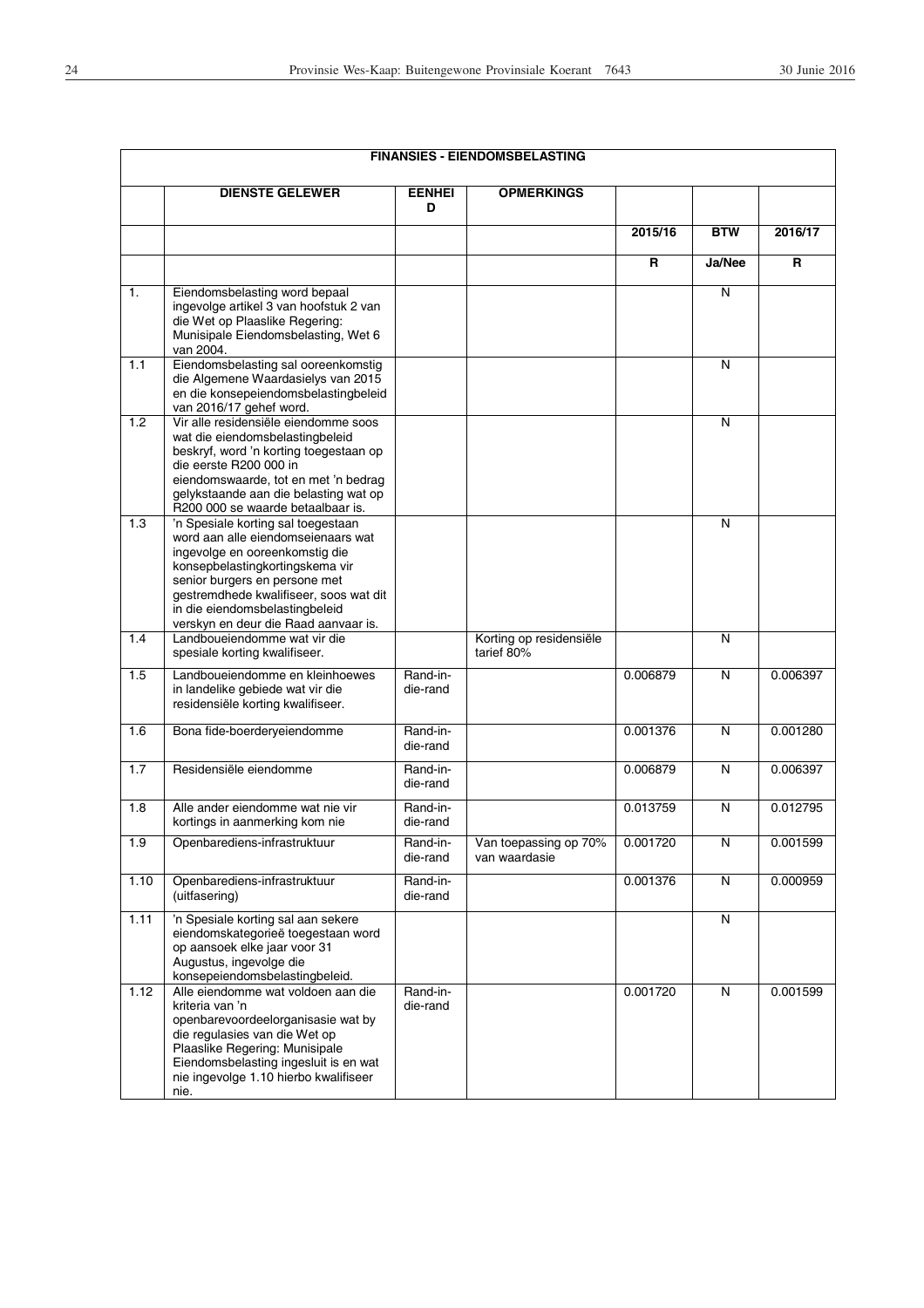#### **BYLAE 3**

# **SPESIALE-AANSLAGGEBIEDE (SRA's) BYKOMENDE TARIEWE 2016/17**

Elke SRA moet jaarliks 'n begroting ingevolge die Verordening op Spesiale-aanslaggebiede aan die Stad voorlê. Hierdie begroting moet met die goedgekeurde sakeplan van die SRA strook en moet goedgekeur word deur die maatskappylede by 'n algemene jaarvergadering of spesiale algemene vergadering. Die begrotings vir 2016/17 wat in die tabel hieronder verskyn, is almal ingevolge hierdie vereiste goedgekeur voordat dit aan die Stad voorgelê is vir insluiting by die Stad se begrotingsdokument.

Die SRA-verordening (artikel 14(3)) laat die Raad toe om 'n wysiging aan die begroting goed te keur op voorwaarde dat daardie wysiging nie 'n wesenlike invloed op die regte en belange van eiendomseienaars ingevolge die aanvaarde sakeplan van die betrokke SRA sal hê nie.

Die waardasiebasis in die Wynberg-verbeteringsdistrik het verhoog weens die insluiting van eiendomme wat voorheen weggelaat is. Dit het gevolglik aanleiding gegee het tot 'n verlaging in residensiële en nieresidensiële bykomende tariewe aangesien die begroting in Maart ter tafel gelê is.

Die bykomende tariewe vir 2016/17, uitgedruk in rand-in-die-rand en gegrond op die totale eiendomswaardasie per SRA, word vir goedkeuring aan die Raad voorgelê.

| Spesiale-aanslaggebied | Goedgekeurde<br>begroting 2015/16 | <b>Bykomende</b><br>tarief 2015/16 | Voorgestelde<br>begroting 2016/17 | Voorgestelde<br>bykomende<br>tarief 2016/17 |
|------------------------|-----------------------------------|------------------------------------|-----------------------------------|---------------------------------------------|
|                        | R                                 | R                                  | R                                 | R                                           |
| Airport Industria      | 3,070,722                         | 0.002360                           | 3,377,278                         | 0.001946                                    |
| <b>Athlone</b>         | 685,715                           | 0.002482                           | 733,715                           | 0.001989                                    |
| *Blackheath            | 1,679,685                         | 0.001250                           | 1,943,939                         | 0.001111                                    |
| <b>Brackenfell</b>     | 2,375,348                         | 0.002954                           | 2,556,638                         | 0.002541                                    |
| Kaapstad-middestad     | 48,490,000                        | 0.002140                           | 52,977,266                        | 0.001846                                    |
| Claremont              |                                   |                                    |                                   |                                             |
| -Residensieel          | 510.065                           | 0.000527                           | 634,207                           | 0.000418                                    |
| -Nieresidensieel       | 6,622,300                         | 0.001662                           | 7,068,751                         | 0.001361                                    |
| Totaal                 | 7,132,365                         |                                    | 7,702,958                         |                                             |
| Claremont-boulevard    |                                   |                                    |                                   |                                             |
| -Nieresidensieel       | 3,093,696                         | 0.000776                           | 3,232,912                         | 0.000623                                    |
| <b>Elsiesrivier</b>    | 1,974,536                         | 0.002840                           | 2,239,272                         | 0.002867                                    |
| <b>Epping</b>          | 7,334,148                         | 0.001472                           | 7,884,478                         | 0.001165                                    |
| <b>Vishoek</b>         |                                   |                                    |                                   |                                             |
| -Residensieel          | 171,316                           | 0.000654                           | 183,893                           | 0.000575                                    |
| -Nieresidensieel       | 609,885                           | 0.002145                           | 651,983                           | 0.001443                                    |
| Totaal                 | 781,201                           |                                    | 835,875                           |                                             |
| Glosderry              | 1,215,539                         | 0.002232                           | 1,307,844                         | 0.001707                                    |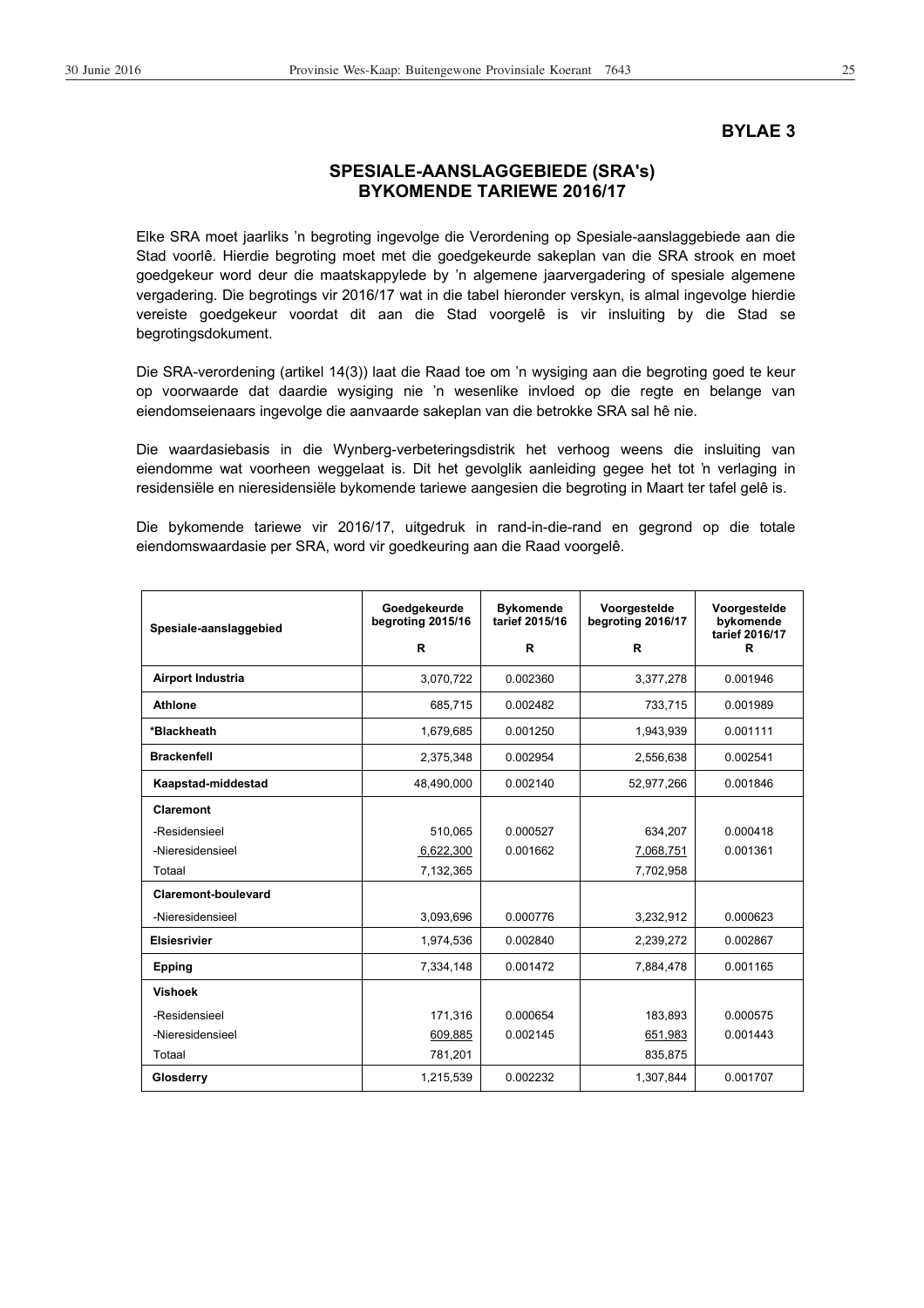| Groenpunt                         |                      |                      |                      |                      |
|-----------------------------------|----------------------|----------------------|----------------------|----------------------|
| -Residensieel                     | 966,463              | 0.000487             | 1,024,303            | 0.000442             |
| -Nieresidensieel                  | 4,147,275            | 0.002330             | 4,611,041            | 0.002159             |
| Totaal                            | 5 113 738            |                      | 5,635,344            |                      |
| <b>Groote Schuur</b>              | 5,155,134            | 0.001808             | 5,515,994            | 0.001739             |
| Kalkbaai en St James              |                      |                      | 1,147,897            |                      |
| -Residensieel                     | 1,052,381<br>232,619 | 0.000549<br>0.001612 | 235,112              | 0.000475<br>0.001496 |
| -Nieresidensieel<br>Totaal        | 1,285,000            |                      | 1,383,009            |                      |
| <b>Little Mowbray / Rosebank</b>  |                      |                      |                      |                      |
| -Residensieel<br>-Nieresidensieel | n.v.t.               | n.v.t.               | 1,258,249<br>510,279 | 0.000652<br>0.001293 |
| Totaal                            |                      |                      | 1,768,528            |                      |
| Llandudno                         | 387,793              | 0.000145             | 433,587              | 0.000111             |
| <b>Maitland</b>                   | 2,248,845            | 0.002307             | 2,423,392            | 0.001965             |
| Muizenberg                        |                      |                      |                      |                      |
| -Residensieel                     | 800,829              | 0.000929             | 876,677              | 0.000847             |
| -Nieresidensieel                  | 731,626              | 0.002842             | 785,611              | 0.002435             |
| Totaal                            | 1,532,455            |                      | 1,662,288            |                      |
| Observatory                       |                      |                      |                      |                      |
| -Residensieel                     | 2,145,609            | 0.001119             | 2,306,211            | 0.000908             |
| - Nieresidensieel                 | 1,961,251            | 0.001762             | 2,425,042            | 0.001633             |
| Totaal                            | 4,106,860            |                      | 4,731,253            |                      |
| Oranjekloof                       |                      |                      |                      |                      |
| -Residensieel                     | 714,485              | 0.000527             | 724,501              | 0.000442             |
| - Nieresidensieel                 | 3 530 014            | 0.002375             | 4,054,753            | 0.002087             |
| Totaal                            | 4,244,499            |                      | 4,779,254            |                      |
| Paardeneiland                     | 3,499,225            | 0.001437             | 3,779,193            | 0.001072             |
| Parow Industria                   | 3,747,700            | 0.002000             | 4,005,747            | 0.001665             |
| <b>Soutrivier</b>                 | 2,782,091            | 0.002520             | 3,039,781            | 0.002229             |
| Seepunt                           |                      |                      |                      |                      |
| -Residensieel                     | 1,551,355            | 0.001165             | 1,607,120            | 0.000967             |
| - Nieresidensieel                 | 2,612,700            | 0.002501             | 3,270,286            | 0.002148             |
| Totaal                            | 4,164,055            |                      | 4,877,406            |                      |
| Somerset-Wes                      | 2,110,103            | 0.002886             | 2,434,614            | 0.002466             |
| <b>Stikland Industria</b>         | 2,896,772            | 0.002070             | 3,077,339            | 0.001881             |
| <b>Strand</b>                     | 991,275              | 0.002856             | 1,009,293            | 0.002334             |
| *Triangle Industria               | 1,890,507            | 0.003621             | 2,974,046            | 0.002953             |
| <b>Tygervalley</b>                | n.v.t.               | n.v.t.               | 2,009,285            | 0.001709             |
| Voortrekkerwegkorridor            | 14,335,984           | 0.002554             | 15,408,476           | 0.002334             |
| Vredekloof                        |                      |                      |                      |                      |
| -Residensieel                     |                      |                      |                      |                      |
| - Nieresidensieel                 | 2,660,939            | 0.002103             | 2,825,932            | 0.001938             |
| Totaal                            | 55,087               | 0.002409             | 68,897               | 0.002226             |
|                                   | 2,716,026            |                      | 2,894,829            |                      |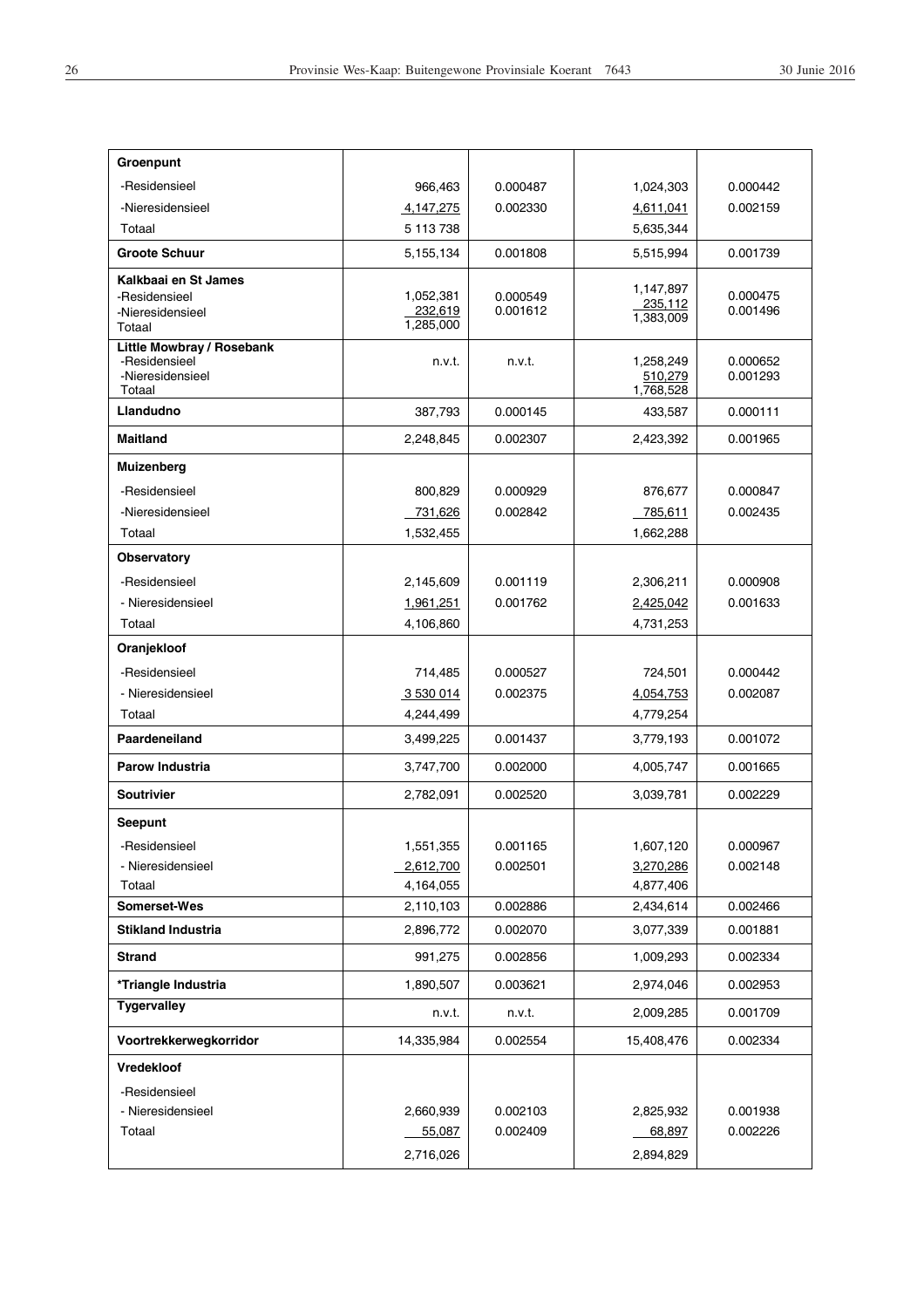| Woodstock              | 4,429,442   | 0.001861 | 4,772,059   | 0.001762 |
|------------------------|-------------|----------|-------------|----------|
| Wynberg                |             |          |             |          |
| -Residensieel          | 547,873     | 0.000952 | 630,560     | 0.000978 |
| - Nieresidensieel      | 3,087,179   | 0.003662 | 3,776,141   | 0.003414 |
| Totaal                 | 3,635,052   |          | 4,406,701   |          |
| Zeekoevlei-skiereiland | 429.196     | 0.002066 | 445,980     | 0.001823 |
| Zwaanswyk              | 922.680     | 0.001078 | 1,000,390   | 0.000972 |
| <b>Totaal</b>          | 150,457,387 |          | 169,259,963 |          |

\*Onderworpe daaraan dat die Raad goedkeuring verleen dat die SRA sy nuwe sakeplan vir ƌ verdere tydperk van vyf jaar implementeer beginnende op 1 Julie 2016.

Let wel: Goedgekeurde bykomende tariewe in die tabel hierbo word sonder BTW aangetoon. Tariewe wat BTW insluit, verskyn in bylae 6 (boek van tariewe, fooie en heffings) op bladsy 23.1 tot 23.3.

| <b>FINANSIES - BYKOMENDE EIENDOMSBELASTINGTARIEWE (SRA's)</b> |                                                                                                                                                                                                            |                  |                              |                         |                |                         |                         |                         |
|---------------------------------------------------------------|------------------------------------------------------------------------------------------------------------------------------------------------------------------------------------------------------------|------------------|------------------------------|-------------------------|----------------|-------------------------|-------------------------|-------------------------|
|                                                               |                                                                                                                                                                                                            |                  |                              |                         |                |                         |                         |                         |
|                                                               | <b>DIENSTE GELEWER</b>                                                                                                                                                                                     | <b>EENHEID</b>   | <b>OPMERKI</b><br><b>NGS</b> |                         |                |                         |                         |                         |
|                                                               |                                                                                                                                                                                                            |                  |                              | 2015/16                 | 2015/16        | <b>BTW</b>              | 2016/17                 | 2016/17                 |
|                                                               |                                                                                                                                                                                                            |                  |                              | $\overline{\mathsf{R}}$ | $\overline{R}$ | Ja/Ne<br>е              | $\overline{\mathsf{R}}$ | $\overline{\mathsf{R}}$ |
|                                                               |                                                                                                                                                                                                            |                  |                              | sonder<br><b>BTW</b>    | met BTW        |                         | sonder BTW              | met BTW                 |
|                                                               | Die bykomende tariewe<br>word uitgedruk as rand-in-<br>die-rand vir alle SRA's<br>soos per die SRA-<br>verordening en artikel 22<br>van die Wet op Plaaslike<br>Regering: Munisipale<br>Eiendomsbelasting. |                  |                              |                         |                |                         |                         |                         |
|                                                               |                                                                                                                                                                                                            |                  |                              |                         |                |                         |                         |                         |
|                                                               | Airport Industria                                                                                                                                                                                          | Rand-in-die-rand |                              | 0.002360                | 0.002690       | J                       | 0.001946                | 0.002218                |
|                                                               | Athlone                                                                                                                                                                                                    | Rand-in-die-rand |                              | 0.002482                | 0.002829       | J                       | 0.001989                | 0.002267                |
|                                                               | Blackheath                                                                                                                                                                                                 | Rand-in-die-rand |                              | 0.001250                | 0.001425       | J                       | 0.001111                | 0.001267                |
|                                                               | <b>Brackenfell</b>                                                                                                                                                                                         | Rand-in-die-rand |                              | 0.002954                | 0.003368       | J                       | 0.002541                | 0.002897                |
|                                                               | Kaapstad-middestad                                                                                                                                                                                         | Rand-in-die-rand |                              | 0.002140                | 0.002440       | $\overline{\mathsf{J}}$ | 0.001846                | 0.002104                |
|                                                               | Claremont-<br>nieresidensieel                                                                                                                                                                              | Rand-in-die-rand |                              | 0.001662                | 0.001895       | J                       | 0.001361                | 0.001552                |
|                                                               | Claremont - residensieel                                                                                                                                                                                   | Rand-in-die-rand |                              | 0.000527                | 0.000601       | J                       | 0.000418                | 0.000477                |
|                                                               | Claremont-boulevard                                                                                                                                                                                        | Rand-in-die-rand |                              | 0.000776                | 0.000885       | J                       | 0.000623                | 0.000710                |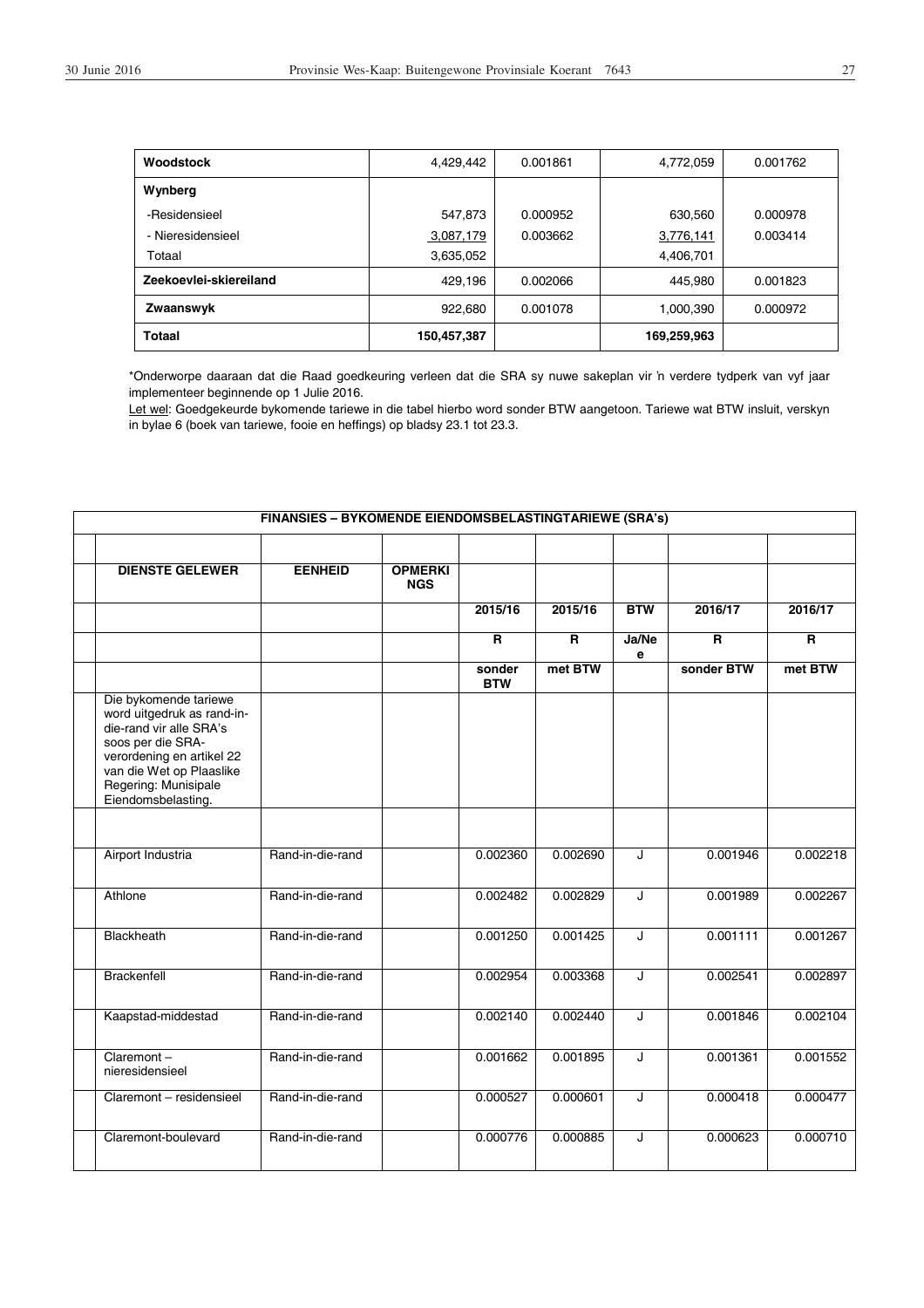| $\overline{\mathsf{J}}$<br>0.001328<br>0.001165 |
|-------------------------------------------------|
| 0.001443<br>0.001645<br>J                       |
| 0.000575<br>0.000656<br>J                       |
| 0.001946<br>J<br>0.001707                       |
| 0.002461<br>J<br>0.002159                       |
| 0.000504<br>J<br>0.000442                       |
| J<br>0.001982<br>0.001739                       |
| 0.001705<br>J<br>0.001496                       |
| 0.000475<br>0.000542<br>J                       |
| 0.001474<br>0.001293<br>У                       |
| 0.000743<br>0.000652<br>У                       |
| 0.000111<br>0.000127<br>J                       |
| 0.002240<br>J<br>0.001965                       |
| 0.002776<br>J<br>0.002435                       |
| 0.000847<br>0.000966<br>J                       |
| J<br>0.001633<br>0.001862                       |
| 0.000908<br>0.001035                            |
| 0.002087<br>0.002379<br>J                       |
| J<br>0.000442<br>0.000504                       |
| J<br>0.001072<br>0.001222                       |
| J<br>0.001665<br>0.001898                       |
| J<br>0.002541<br>0.002229                       |
| J<br>0.002148<br>0.002449                       |
| J<br>0.000967<br>0.001102                       |
| J<br>0.002466<br>0.002811                       |
|                                                 |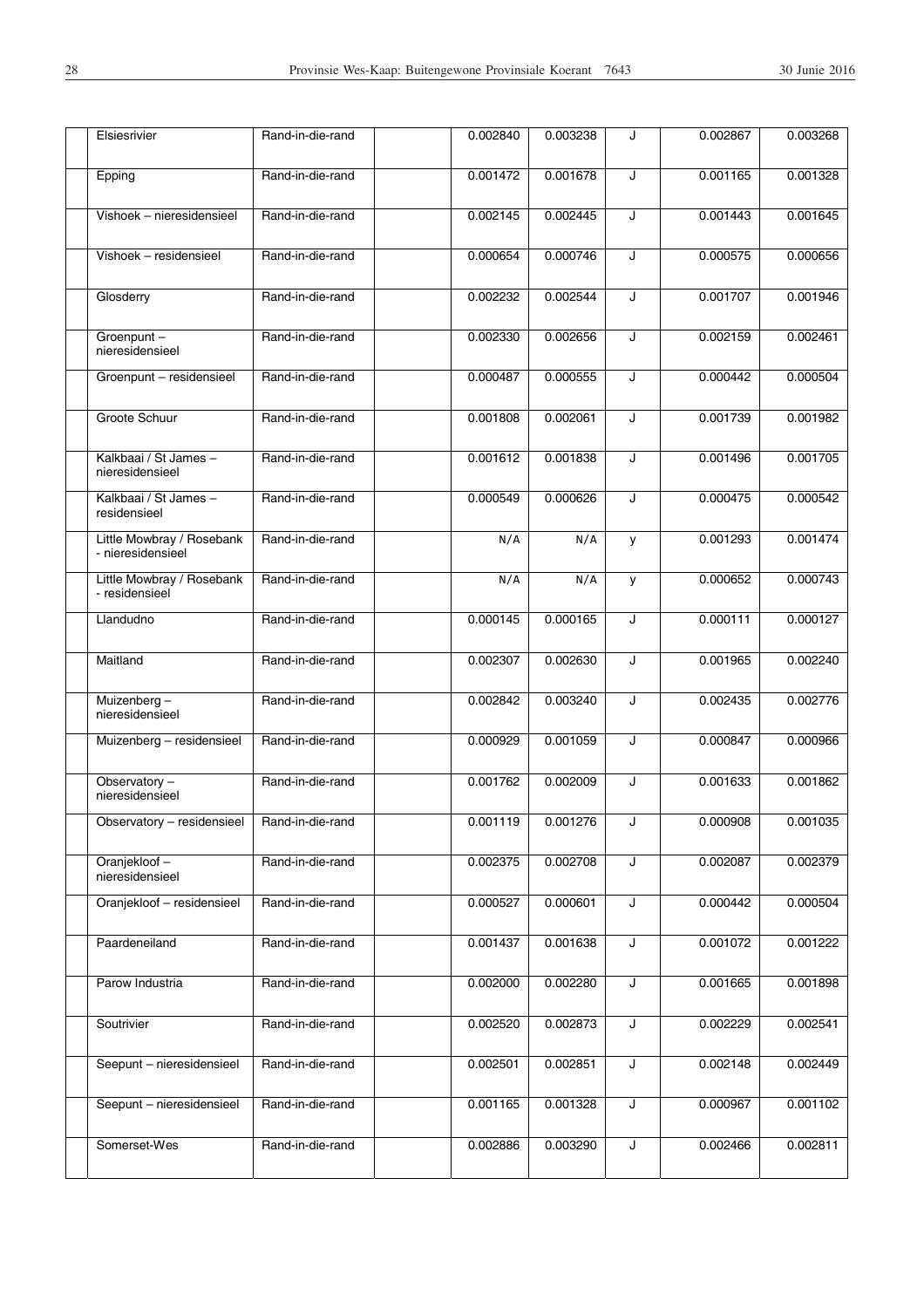| Stikland Industria             | Rand-in-die-rand | 0.002070 | 0.002360 | J | 0.001881 | 0.002144 |
|--------------------------------|------------------|----------|----------|---|----------|----------|
| Strand                         | Rand-in-die-rand | 0.002856 | 0.003256 | J | 0.002334 | 0.002661 |
| Triangle Industria             | Rand-in-die-rand | 0.003621 | 0.004128 | J | 0.002953 | 0.003366 |
| Tygervalley                    | Rand-in-die-rand | N/A      | N/A      | v | 0.001709 | 0.001948 |
| Voortrekkerweg-korridor        | Rand-in-die-rand | 0.002554 | 0.002912 | J | 0.002334 | 0.002661 |
| Vredekloof-<br>nieresidensieel | Rand-in-die-rand | 0.002409 | 0.002746 | J | 0.002226 | 0.002538 |
| Vredekloof - residensieel      | Rand-in-die-rand | 0.002103 | 0.002397 | J | 0.001938 | 0.002209 |
| Woodstock                      | Rand-in-die-rand | 0.001861 | 0.002122 | J | 0.001762 | 0.002009 |
| Wynberg - nieresidensieel      | Rand-in-die-rand | 0.003662 | 0.004175 | J | 0.003414 | 0.003892 |
| Wynberg - residensieel         | Rand-in-die-rand | 0.000952 | 0.001085 | J | 0.000978 | 0.001115 |
| Zeekoevlei-skiereiland         | Rand-in-die-rand | 0.002066 | 0.002355 | J | 0.001823 | 0.002078 |
| Zwaanswyk                      | Rand-in-die-rand | 0.001078 | 0.001229 | J | 0.000972 | 0.001108 |

-ooOoo-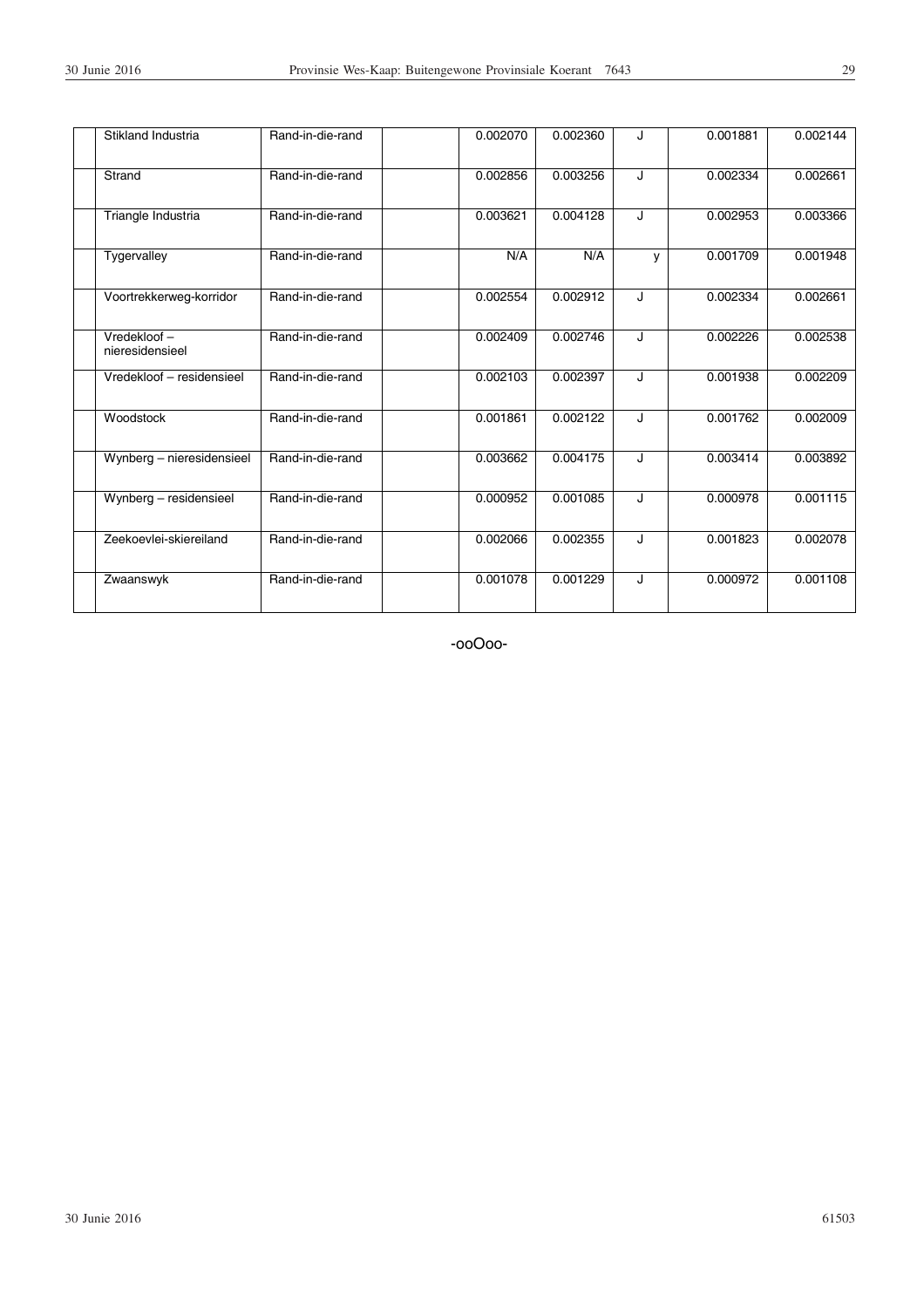# **ISIXEKO SASEKAPA**

## **ISAZISO**

Ngokwemigaqo yeCandelo 14 (2) loMthetho kaRhulumente weNgingqi woLawulo lweeRhafu zePropati zikaMasipala, ongunomb.6 ka-2004, kwamkelwa esi sigqibo sisodwa silandelayo semirhumo yeerhafu kulo Masipala liBhunga ngomhla wama-25 Meyi 2016 kwaye ngenxa yoko uyabhengezwa:

## **SPC 03/05/16: UHLAHLO-LWABIWO-MALI LONYAKA-MALI UKUSUSELA NGO- 2016/17 UKUYA NGO-2018/2019**

## **KWAGQITYWA** ukuba:

- (a) makuphunyezwe kwaye makwamkelwe uhlahlo-lwabiwo-mali lonyaka lweSixeko lonyaka-mali ka-2016/2017; kunye nesabelo esalathayo seminyaka-mali emibini ekujoliswe kuyo engaphandle ka-2017/2018 noka-2018/2019 kuquka izilungiso njengoko ziqulunqwe ngezantsi apha nemigaqo-nkqubo enxulumene noku, njengoko kudandalazisiwe, nanjengoko kuqulunqwe kwiishedyuli nezihlomelo:
	- (xi) Iirhafu zeMirhumo yeePropati eboniswe kwisiHlomelo 2;
	- (xii) UMgaqo-nkqubo ongeMimandla yeeRhafu ezizodwa (SRA), amaxabiso awongezelelweyo e-SRA njengoko kuqulunqwe kwisihlomelo-3;

Inguqulelo yesiNgesi yinguqulelo eyamkelweyo

#### **ISIHLOMELO 2**

# **IIRHAFU ZEMIRHUMO YEEPROPATI KOWAMA-2016/17**

IiRhafu zeepropati ziza kuhlawuliswa ngokungqinelana nemigaqo-nkqubo yeBhunga ekhoyo, uMthetho woMasipala woRhulumente weNgingqi olawula iiRhafu zeePropati, uMthetho 6 ka-2004 (MPRA), uMthetho oLungisiweyo we-MPRA wango-2014 (MPRAA), iMigaqo ye-MPRA noMthetho woLawulo lweziMali zikaMasipala wango-2003.

UMgaqo-nkqubo olawula iiRhafu, wathi waqulunqwa kuthathelwa ingqalelo uluvo oluphuma kwiKomiti yeMicimbi yezeMali, kooCeba, abarhafi,nabaxumi ukususela ekumiselweni koMgaqo-nkqubo ongeeRhafu zePropati ka-2015/16 ngoMeyi 2015. Ukongeza, kwaye kwaziswa kwiiNkqubo zeNtathonxaxheba yoLuntu ezaqhutywa kwisithuba sango-Epreli 2016 neentlanganiso zocweyo ezachotshelwa yiKomiti engeMicimbi engezeMali namagosa afanelekileyo kwisithuba sango-Okthobha 2015 ukuya ngoMeyi 2016. Kwaye kwahlengahlengiswa i-Akhawunti kaMasipala iyonke (TMA) ngenjongo yokuhlola impembelelo yemirhumo yeBhunga emele ukuhlawulwa kwizindlu ezabelwe kwizintlu zoqingqo-maxabiso ezilishumi elinesine ngenjongo yokuhlola ukumelana kwesambuku sokonyuswa kwemirhumo.

Iirhafu zemirhumo yeepropati zisekelwe kumaxabiso aboniswe kuMqulu woQingqo-maxabiso Jikelele 2015 (GV) nomhla woqingqo-maxabiso ongowoku-1 Agasti 2015. Lo Mqulu uhlaziyelwa iipropati ezichaphazelekayo kulwahlula-hlulo lwemihlaba, iinguqulelo kwizakhiwo, ezichithwayo nezakhiwo ezintsha (eziphuculweyo) kusetyenziswa iMiqulu yoQingqo-maxabiso eyoNgeziweyo.

Ngokufanelekileyo umyinge weerhafu kwipropati nganye uyakuxhomekeka kwixabiso lalo propati xa lithelekiswa noqingqo-xabiso lwazo zonke iipropati ezirhafiswayo kummandla kamasipala.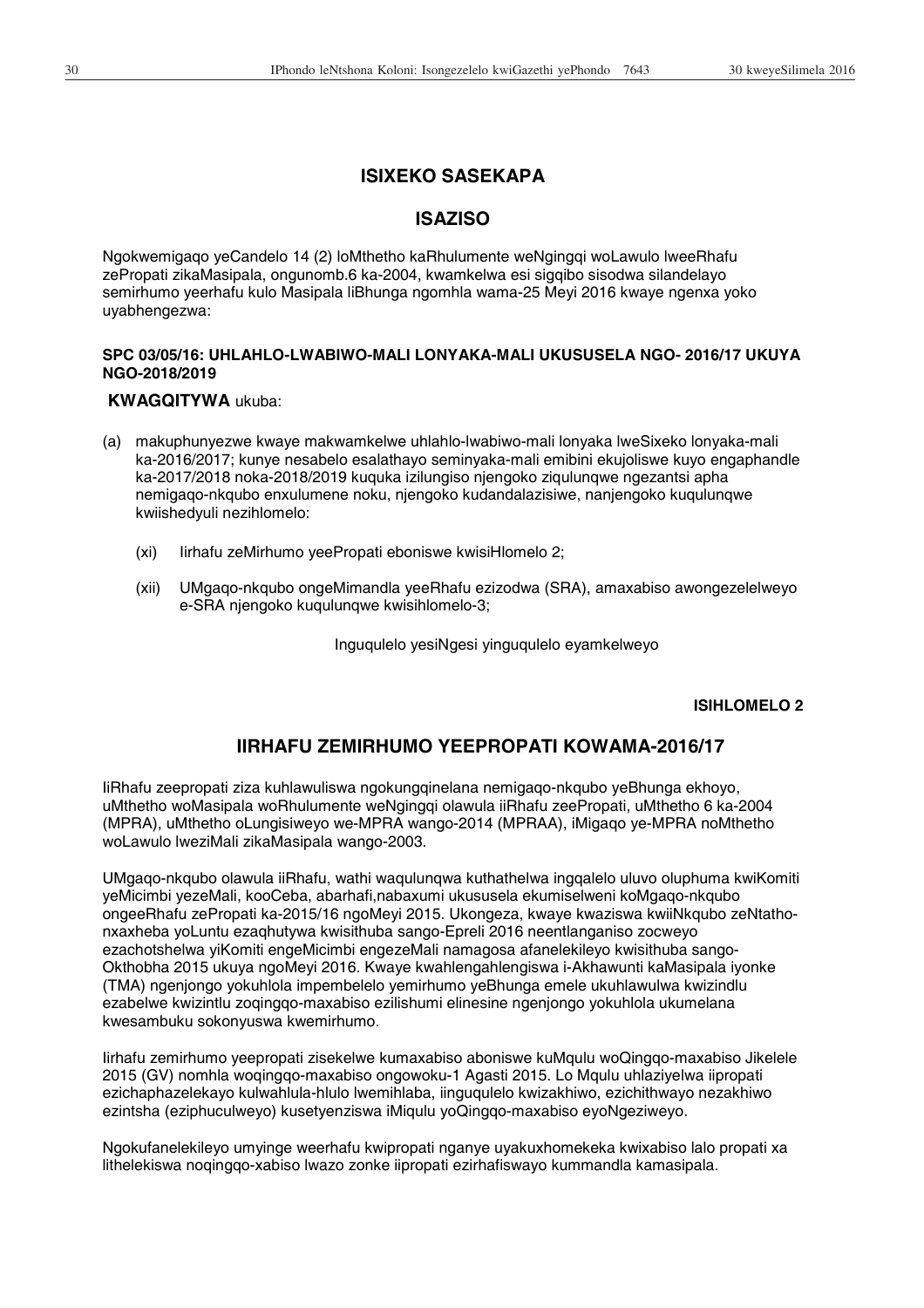Izaphulelo neemvume zinikezelwe kwizintlu ezithile zosetyenziso lwepropati kunye/okanye abaninipropati.

Iinkcazelo nokudweliswa kweendidi ziboniswe kuMgaqo-nkqubo weeRhafu oqhotyoshelwe njengesiHlomelo 5.

#### **IiPropati zokuHlala**

Kuzo zonke iipropati zokuhlala, ezichazwe ngokoMgaqo-nkqubo olawula iiRhafu, iirhafu ezimele ukuhlawulwa ziya kuba nesaphulelo sexabiso lemirhumo emele ukuhlawulwa kwezo propati ngexabiso lokuqala lama-R200 000 kwixabiso ngalinye leepropati.

Isiphakamiso sexabiso lesenti kwirandi iza kuhlawuliswa kuzo zonke iipropati zokuhlala, njengoko kuchaziwe kuMgaqo-nkqubo weeRhafu kunyaka-mali ka-2016/17, lifikelela kwi- R0,006397. Eli liqondo elisisiseko nazo zonke ezinye iirhafu ziya kubonakaliswa njengeqondo kwirhafu yokuhlala.

#### **IiPropati zeMizi-mveliso** *I* **zoRhwebo – uMhlaba ongekaPhuhliswa**

Zonke iipropati (kuqukwa nazo zonke iipropati ezingekaphuhliswa) ngaphandle kwezo zichazwe njengokuba zezokuhlala ziya kuhlawuliswa irhafu ngokweqondo elingu-1:2 kwiqondo elihlawuliswa kwiipropati zokuhlala. Isiphakamiso sesenti kwirandi kuzo zonke iipropati ezingezizo ezokuhlala ngaphandle kwezokuhlala kunyaka-mali ka-2016/17 yi-R0,012795.

#### **IiPropati zoLimo**

Iipropati zoLimo (kuqukwa iifama nemihlatyana emincinane yolimo) ziphantsi kweendidi ezintathu;

- (a) ezo zisetyenziselwa iinjongo zokuhlala,
- (b) ezo zisetyenziselwa iinjongo zolimo lokwenyani,
- (c) ezo zisetyenziselwa ezinye iinjongo ezifana nemizi-mveliso okanye zorhwebo.

IiPropati ezikwiindawo zamaphandle ezingasetyenziselwa iinjongo zolimo lwenyani, kodwa ezisetyenziswa njengeepropati zokuhlala ziya kudweliswa "njengeepropati zokuhlala" nezinelungelo lokufumana isaphulelo esifikelela kuma-R200 000 kwixabiso likamasipala ngokoMqulu woQingqomaxabiso Jikelele kunye namaxabiso okuhlala esenti kwirandi. Isiphakamiso sesenti kwirandi kwiipropati zolimo okanye kwimihlatyana emincinane enelungelo lokufumana ubume bendawo yokuhlala kunyaka-mali ka-2016/17 yi-R0,006397.

Iipropati zeenjongo zolimo lokwenyani ezichazwe kuMgaqo-nkqubo weeRhafu zinelungelo lexabiso elikhethekileyo lezolimo elichazwe kuMgaqo-nkqubo weMirhumo elinelungelo lesaphulelo esikhethekileyo sezolimo kunyaka-mali ka-2016/17 nesisaphulelo somyinge wama-80% kwiqondo elihlawuliswe kwiipropatii zokuhlala. Esi saphulelo singaphezu komyinge wama-75% ngokungqinelana neMiqathango ye-MPRA. Isiphakamiso sesenti kwirandi ehlawuliswa kwezo propati zinelungelo kunyaka-mali ka-2016/17 yi- R0,001280.

Zonke ezinye iipropati kwimimandla eliphandle ezingasetyenziselwa iinjongo zolimo olulolwenyani okanye indawo yokuhlala ziya kuhlawuliswa iqondo elikumyinge we-1:2 kwiqondo leendawo zokuhlala kunye nesiphakamiso sesenti kwirandi kunyaka-mali ka-2016/17 yi-R0,012795.

#### **IZiseko zoPhuhliso zikaRhululmente**

Ngokungqinelana ne-MPRA iBhunga alivumelekanga ukuhlawulisa iirhafu kumyinge wokuqala wama-30% kwixabiso lemarike leZiseko zoPhuhliso zikaRhulumente (PSI). Intsalela yexabiso lemarike ibekwa kwiqondo le-1 :0.25 kwiqondo lendawo yokuhlala (kungajongwa naziphi izaphulelo okanye izinciphiso) kunye nesiphakamiso sesenti kwirandi kunyaka-mali ka-2016/17 yi-R0,001599.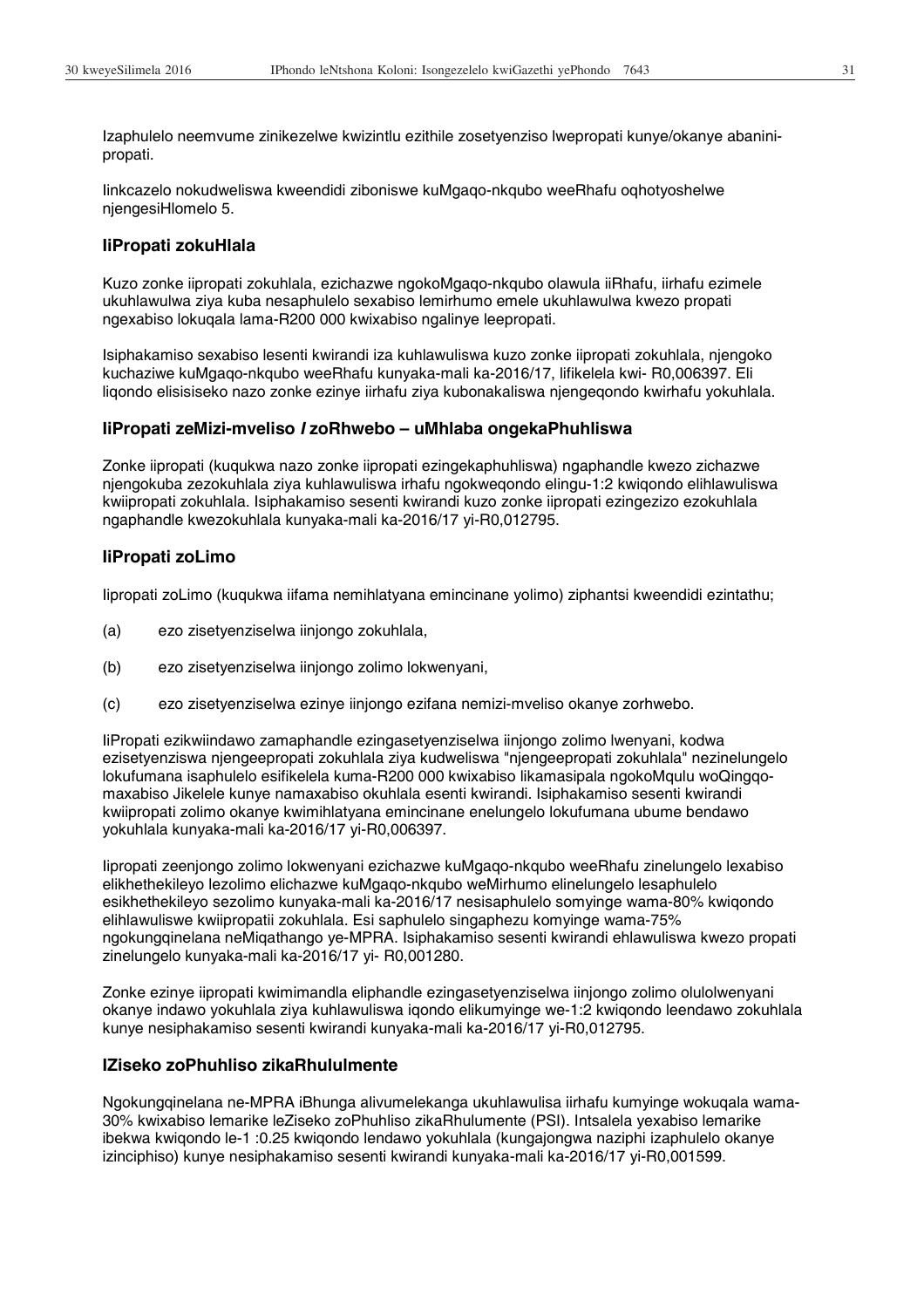## **Iziseko zoPhuhliso zikaRhulumente (Ukumiselwa ngokwesigaba kwamalungiselelo otshintsho)**

I-MPRAA ibonelela ngokumiselwa ngokwesigaba uxhomekeko lweerhafu lweepropati ezithile ze-PSI kwisithuba seminyaka-mali emihlanu. Kumnyaka-mali ka-2016/17 iirhafu kufuneka zingadluleli kuma-60% eerhafu apho ekufaneleke ukuba zihlawulisiwe ukuba i-MPRAA ibingamiselwanga. Isiphakamiso sesenti kwirandi kwiipropati ezidweliswe kwiCandelo-17(1)(aA) le-MPRAA kowama-2016/17 yi-R0.000959.

#### **ISaphulelo seeRhafu zaBantu abaDala nabaKhubazekileyo**

Abanini propati zokuhlala ababhalisiweyo abangabantu abadala kunye banelungelo lokufumana isaphulelo esikhethekileyo ngokungqinelana nengeniso epheleleyo yenyanga yabantu abadla ngokuhlala kulo propati. Ukuze umnini-propati abe nelungelo lesaphulelo kufuneka abe ngumntu oqhelekileyo yaye ipropati mayithobele imimisele iimfuno zenkcazelo yepropati yendawo yokuhlala, yaye kufuneka kube ngomhla woku-1 Julayi kunyaka-mali:

- x bangene kwezi propati njengendawo yakhe yokuhlala yokuqala, ukuba apho umnini-propati ekhoyo akakwazi ukuhlala kule propati ngenxa yesiphako esingabagelwanga nguye, umlingane wakhe okanye abantwana bakhe (kuqukwa nabantwana abangekazimeli kuye) banelungelo lokwanelisa imfuneko yokuhlala; kwaye
- makabe neminyaka engama-60 ubudala; kwaye
- x makabe ufumana ingeniso epheleleyo yenyanga njengoko kuchaziwe kumhlathi 3 woMgaqonkqubo weeRhafu engadlulanga kwi- R15 000 ngobungqina obungenisiweyo beengxelo zebhanki zeenyanga ezintathu ubuncinane ezifunyenwe kuwo onke amaziko email okanye, ukuba lo mntu akanayo i-akhawunti yebhanki, kufuneka ubungqina obunokwamkelwa siSixeko ukungqinisisa iqondo lomntu lowo lomvuzo opheleleyo wekhaya ngenyanga; akwakhona umfaki-sicelo okanye umlingane okanye iqabane lobomi kufuneka angabingumnini weepropati ezingaphezulu kwesinye kwisizwe siphela (ngaphandle kwawo nawuphina umhlba ovulelekileyo ongenamveliso) okanye kwihlabathi liphela (ngokuxhomekeke kumhlathi we-5.8.11 walo Mgaqo-nkqubo weeRhafu).

Ilungelo kwipropati yomnye umntu okanye ukuhlala kwipropati yomnye umntu (ilungelo lokuhlala) okanye elomthetho okanye umlawuli welifa lomfi uya kuthatyathwa njengomnini. Nangona kunjalo umfaki-sicelo makavelise ileta okanye i-afidavithi evela kuMphathi weNkundla okanye iTayitile yobunini eqinisekiswe okanye isifakelelo kwiTayitile yobuninini engqinisisa ukuchongwa kwakho.

Inkqubo elandelwayo kumntu oqhelekileyo inokurhoxiswa ngokokuthanda kweGosa eliPhezulu lezeMali (CFO) ukulungiselela ipropati ephantsi kolawulo lwemanyano yabarhwebi apho lilonke inani labo baza kuxhamla bemalana nazo zonke iimfuno ezimiselwe kumhlathi 5.8 woMgaqo-nkqubo weeRhafu; ukuba umvuzo uwonke wekhaya ngenyanga yabantu abadla ngokuhlala kule propati mayidityaniswe kumvuzo opheleleyo wenyanga, xa idityanisiwe, ingadluli kwi- R15 000.

Inkqubo elandelwayo kumntu oqhelekileyo inokurhoxiswa ngokokuthanda kweGosa eliPhezulu lezeMali (CFO) ukulungiselela ipropati ephantsi kolawulo lwe-Close Corporation (CC) nalapho lilonke inani lamalungu limelana nazo zonke iimfuno ezikumhlathi 5.8 walo Mgaqo-nkqubo weeRhafu, ukuba ingeniso epheleleyo yekhaya ngenyanga yawo onke amalungu adla ngokuhlala kulo propati mayongezwe kwingeniso epheleleyo yekhaya ngenyanga, ingeniso enokuthi, xa idityanisiwe, ingodluli kwi- R15 000.

Inkqubo elandelwayo kumntu oqhelekileyo inokurhoxiswa ngokokuthanda kweGosa eliPhezulu lezeMali (CFO) ukulungiselela ipropati ephantsi kolawulo ngabanini abaninzi nalapho lilonke inani labo bangabanini ngokubambisana limelana nazo zonke ezinye iimfuno ezikumhlathi 5.8 woMgaqonkqubo weeRhafu; ukuba ingeniso epheleleyo yekhaya ngenyanga yabantu abadla ngokuhlala kulo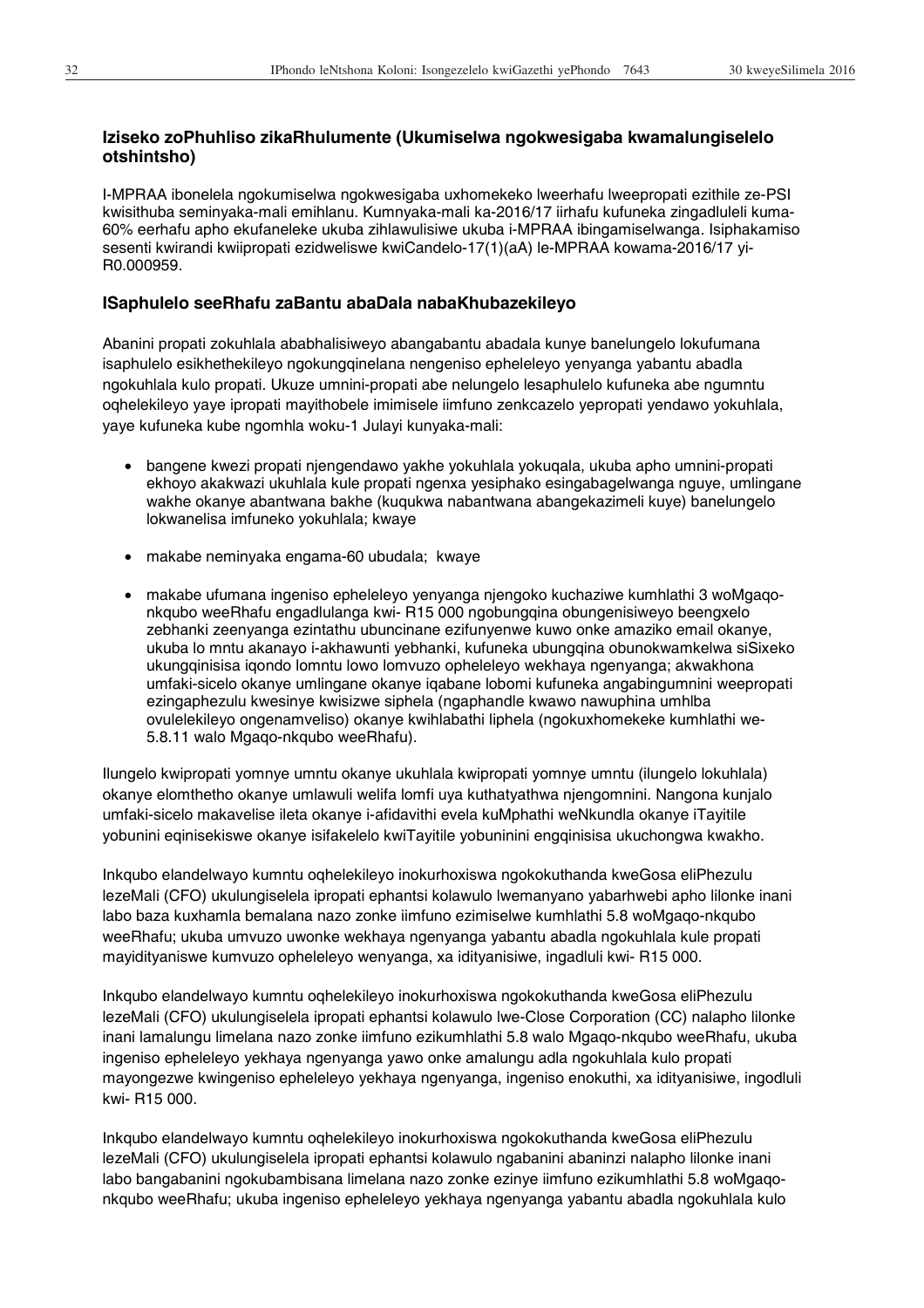propati malongezwe kwingeniso epheleleyo yenyanga yabanini-propati, ingeniso enokuthi, xa idityanisiwe, mayingodluli kwi-R15 000.

Inkqubo yomnini obhalisiweyo (ngokomthetho we-Ofisi yeeNcwadi zeTayitile) inokurhoxiswa ngokokuthanda kweGosa eliPhezulu lezeMali ukulungiselela ukuba umnini wesabelo okanye umnini welungelo lobomi nalowo uhlala kuloo propati naloo mntu enelungelo yaye lo mntu unoxanduva lokuhlawula iirhafu zobuhlali ngokungqinelana nelungelo lokuhlala, ukulungiselela ukuba umnini nabo bahlala kwipropati benze isicelo sesaphulelo (ngokuxhomekeke kuzo zonke ezinye iimfuno ezifanelekileyo kumhlathi 5.8 walo Mgaqo-nkqubo weeRhafu).

Abanini kufuneka benze isicelo sesaphulelo kumnyaka xa uqingqo-xabiso olutsha i-GV okanye i-SV, njengokuba kuyakuthi kubenjalo, luthe lamiselwa. Izicelo ezenziwe xa kumiselwe i-GV entsha kufuneka zifunyanwe siSixeko ngowama-31 Agasti womnyaka-mali opho kuthe kwamiselwa i-GV ukuba bafumane isaphulelo ukususela ngowo-1 Julayi waloo nyaka. Izicelo xa kumiselwe i-SV kufuneka zifunyanwe siSixeko ngosuku lokugqibela lenyanga yesithathu elandela umhla wokumiselwa kwe-SV ukuba bafumane isaphulelo ukususela kumhla wokumiselwa kwe-SV, kungenjalo akukho saphulela esiyakuthi sinikezelwe kuloo minyaka-mali.

Abanini beepropati apho utshintsho kumvuzo wekhaya uthi ubangele ukuba babenelungelo lokuba ipropati yabo ibenesaphulelo okanye isaphulelo sepesent eyahlukeneyo, kufuneka benze isicelo kwiinyanga ezintathu kwenzeke utshinstho, kungenjalo akusayi kunikezelwa isaphulelo esilolo hlobo kuloo mnyaka-mali.

Izicelo eziphunyeziweyo zesaphulelo ziyakuhlala zisemthethweni kude kube kumiselwa uqingqomaxabiso (i-GV, SV olulandelayo okanye utshintsho kumvuzo wekhaya othi uchaphazele ezo propati. Umnini kufuneka kwangoko azise iBhunga ukuba kuthe kwenzeka utshintsho kumvuzo wekhaya warhoqo ngenyanga. Kuya kuthi kusetyenziswe uMhlathi-6.2 woMgaqo-nkqubo weeRhafu ukuba umnini uye wasilela ukwenza oko.

Nawuphina umnini othi abanelungelo ngayo yonke imimiselo engentla apha, angenza isicelo sesaphulelo ukususela kumhla wokufumana kweSixeko kwesicelo sesikhumbuzo sogunyaziso lwe-GV, apho emva kokuba yonke imimiselo equlunqwe ngentla apha iyakuthi isetyenziswe kwizicelo zesaphulelo kwiminyaka-mali elandelayo.

Kwiimeko ezikhethekileyo iGosa eliyiNtloko kweZemali (CFO) linakho, ukuthi ngokubona kwakhe, likuphumeze ukunikezela esi saphulelo nokuba umfaki-sicelo unezinye iipropati ezongeziweyo nalapho kubandakanywe irente enxulumene neyentengiso kwingeniso yekhaya epheleleyo ngenyanga.

Kwimeko apho ingeniso epheleleyo yekhaya ngenyanga yomntu omdala ithi itshintshe ngokumandla ngenxa yokubhubha komlingane, lo mlingane usaphilayo unakho ukwenza isicelo sokuba isaphulelo silungelelaniswe ukususela ngomhla wokufa komlingane lowo.

Kwimeko apho isibini eso sitshatileyo sinelungelo lokufumana isaphulelo ngokungqinelana nomhlathi 5.8 woMgaqo-nkqubo weeRhafu ze omnye wabo abhubhe aze lo mlingane usaphilayo angabi nalungelo kwisaphulelo ngokobudala, isaphulelo eso masigcinwe isithuba seenyanga ezili-12 ukususela ngomhla wokubhubha komlingane lowo ngokuxhomekeke ekumelaneni nenye inkqubo ekumhlathi 5.8 walo mgaqo-nkqubo ukhankanyiweyo.

Apho umhlawuli werhafu enelungelo lokufumana isaphulelo ngokomhlathi-5.8 woMgaqo-nkqubo weeRhafu kwaye apho athi asweleke, ashiye umzi olawulwa ngumntwana apho angenalungelo lesaphulelo ngokobudala, isaphulelo masigcinwe/sihlale sifumaneka kangangesithuba seenyanga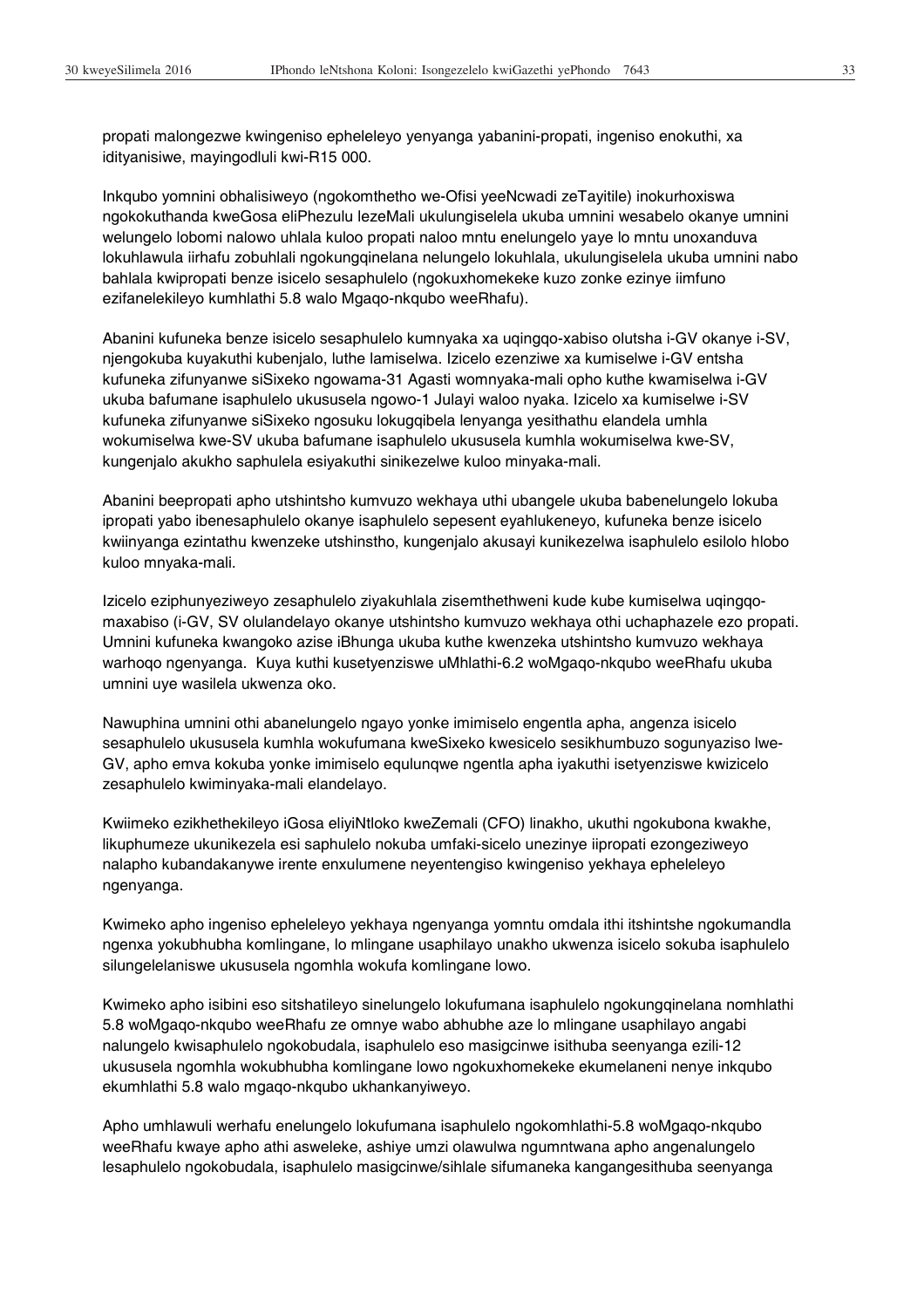ezili-12 ukususela kumhla wokusweleka, ngokuxhomekeke ekuthotyelweni komnye ummiselo okumhlathi-5.8.

Ipesenti yesaphulelo esinikezelwe kumakhaya akumanqanaba awohlukeneyo anengeniso yekhaya epheleleyo ngenyanga uya kumiselwa ngokungqinelana neshedyuli engezantsi.

## **Iingeniso ezipheleleyo zamakhaya ngenyanga kunye nezaphulelo zonyaka-mali ka-2016/2017 zingolu hlobo lulandelayo:**

| <b>INgeniso ePheleleyo</b><br>yeKhaya ngeNyanga |         | $\%$<br>Isaphulelo | <b>INgeniso</b><br>ePheleleyo<br>yeKhaya<br>ngeNyanga |         | %<br><b>Isaphulelo</b> |
|-------------------------------------------------|---------|--------------------|-------------------------------------------------------|---------|------------------------|
|                                                 | 2015/16 | 2015/16            |                                                       | 2016/17 | 2016/17                |
| 0                                               | 3500    | 100%               | 0                                                     | 4000    | 100%                   |
| 3501                                            | 5000    | 95%                | 4001                                                  | 6000    | 95%                    |
| 5001                                            | 6000    | 90%                | 6001                                                  | 7000    | 90%                    |
| 6001                                            | 7000    | 80%                | 7001                                                  | 8000    | 80%                    |
| 7001                                            | 8000    | 70%                | 8001                                                  | 9000    | 70%                    |
| 8001                                            | 8500    | 60%                | 9001                                                  | 10000   | 60%                    |
| 8501                                            | 9000    | 50%                | 10001                                                 | 11000   | 50%                    |
| 9001                                            | 9500    | 40%                | 11001                                                 | 12000   | 40%                    |
| 9501                                            | 10000   | 30%                | 12001                                                 | 13000   | 30%                    |
| 10001                                           | 11000   | 20%                | 13001                                                 | 14000   | 20%                    |
| 11001                                           | 12000   | 10%                | 14001                                                 | 15000   | 10%                    |

## **ISaphulelo seRhafu saBantu abakhubazekileyo**

Abanini ababhalisileyo beepropati zokuhlala abangabantu abakhubazekileyo bafanelekileyo ukufumana izaphuilelo ezikhethekileyo ngokwengeniso enkulu yenyanga yasekhaya yabantu ngokuqhelekileyo abahlala kuloo propati. Ukuze afanelekele kwisaphulelo umnini wepropati umele abe ngumntu wokoqobo yaye ipropati imele yanelise iimfuneko zenkcazelo yepropati yokuhlala, yaye ssimele ukuba senziwe ngowo-1 Julayi wonyaka-mali:

- x ahlale kwipropati njengendawo yakhe eyintloko, ngaphandle kwaxa umnini engakwazi ukuhlala kule propati ngenxa kanobangela ongelotyala lakhe, iqabane okanye abantwana (kuquka abantwana abancinci) banokuphumeza imbopheleleko yokuhlala apho; yaye
- afumane isibonelelo sokukhubazeka, aze
- x abe ufumana ingeniso yenyanga yasekhaya njengoko ichazwe kumhlathi-3 soMgaqo-nkqubo weeRhafu engadluliyo kwi-R15 000 njengoko kungqinwa kukufakwa kwamaphepha erhafu akutshanje omfaki sicelo nezitetimenti zebhanki zeenyanga ezintathu ubuncinane ezivela kuwo onke amaziko emali okanye, ukuba umntu akanayo iakhawunti yebhanki, njengesiqinisekiso njengoko iSixeko sinokufuna ukuze siqinisekise ingeniso yekhaya iyonke; yaye umfaki-sicelo kunye/okanye iqabane kunye/okanye elobomi alifanele libe ngumnini wepropati engaphezu kwenye elizweni; (ngaphandle kwawo nawuphi na umhlaba ongenanto ongenamveliso) okanye ehlabathini (kuxhomekeka kumhlathi 5.9.11 loMgaqo-nkqubo weeRhafu).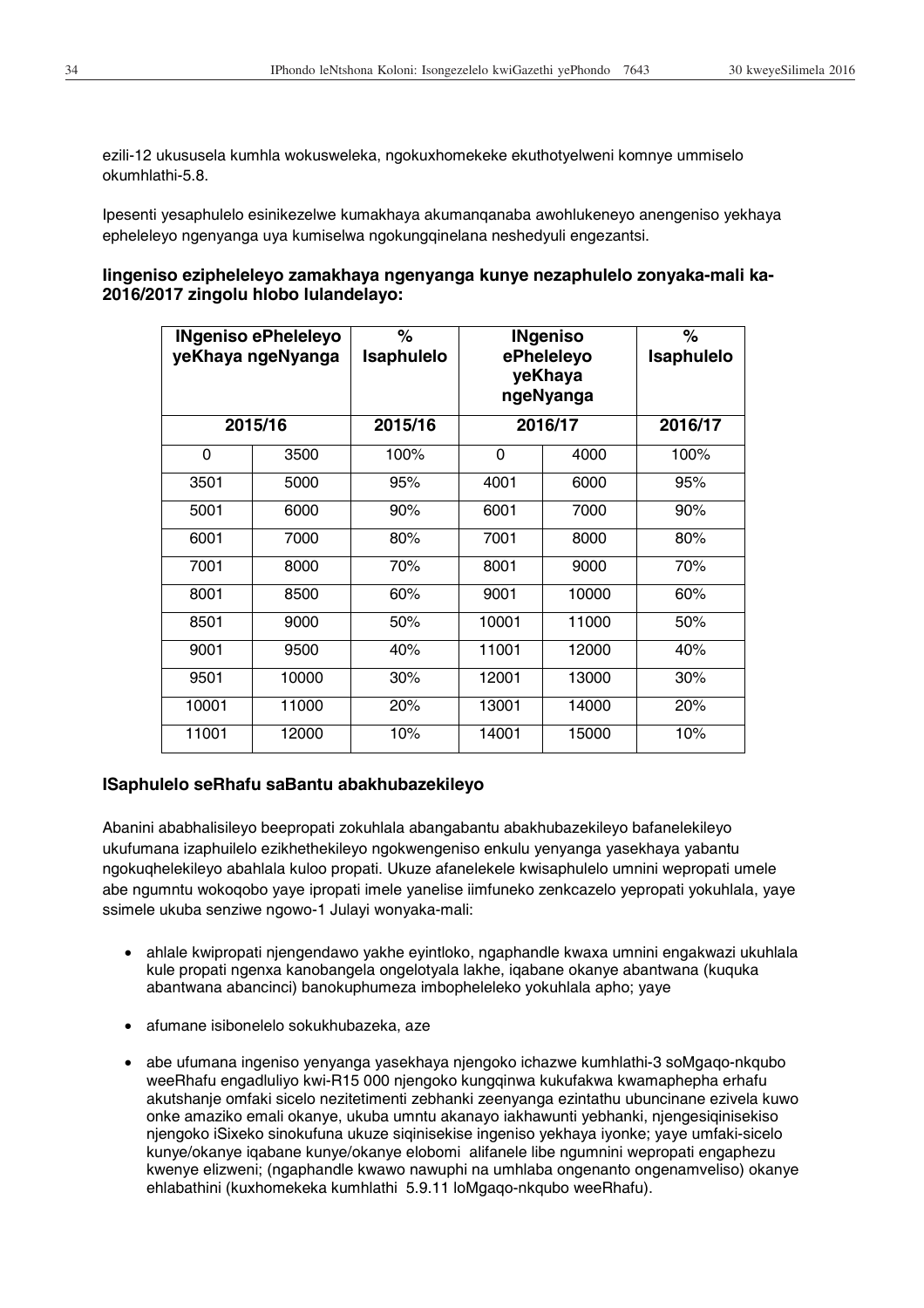Ilungelo kwipropati yomnye umntu okanye ukuhlala kwipropati yomnye umntu (ilungelo lokuhlala) okanye elomthetho okanye umlawuli welifa lomfi uya kuthatyathwa njengomnini. Nangona kunjalo, umfaki-sicelo umele aveze ileta okanye iafidavithi evela kuMphathi weNkundla okanye iTayitile yobunini eqinisekisweyo okanye isihlomelo kwiTayitile yobunini ukuqinisekisa ukuchongwa.

Ummiselo ongomntu wokwenene inokurhoxiswa ngokokubona kwe-CFO iyodwa ukuvumela ipropati yetrasti apho ubuncinane omnye onelungelo efikelela zonke iimfuneko zomhlathi 5.9 zoMgaqonkqubo weeRhafu, ngaphandle kokuba ingeniso yenyanga yekhaya yabantu ngokuqhelekileyo abahlala kuloo propati idityaniswa nengeniso yenyanga yekhaya yabo bonke abantu abanelungelo, ngeniso leyo emele xa idibene, ingedluli kwi-R15 000.

Ummiselo ongomntu wokwenene inokurhoxiswa ngokokubona kwe-CFO iyodwa ukuvumela ipropati yequmrhu i-Close Corporation (CC) apho inani elipheleleyo lamalungu lifikelela zonke iimfuneko zomhlathi 5.9 zoMgaqo-nkqubo weeRhafu, ngaphandle kokuba ingeniso yenyanga yekhaya yabantu ngokuqhelekileyo abahlala kuloo propati idityaniswa nengeniso yenyanga yekhaya yabo bonke abantu abanelungelo, ngeniso leyo emele xa idibene, ingedluli kwi-R15 000.

Ummiselo ongomntu wokwenene inokurhoxiswa ngokokubona kwe-CFO iyodwa ukuvumela ipropati enabanini abaninziapho ubyeClose Corporation (CC) apho ubuncinane omnye wabanini efikelela zonke iimfuneko zomhlathi 5.9 zoMgaqo-nkqubo weeRhafu, ngaphandle kokuba ingeniso yenyanga yekhaya yabantu ngokuqhelekileyo abahlala kuloo propati idityaniswa nengeniso yenyanga yekhaya yabo bonke abanini baloo propati, ngeniso leyo emele xa idibene, ingedluli kwi-R15 000.

Ummiselo ongomnini ogunyaziweyo (ngokweOfisi yeTayitile) inokurhoxiswa ngokokubona kwe-CFO iyodwa ukuvumela umnini wesabelo okanye umnini welungelo lobomi ohlala kuloo propati nekuthi loo mntu abe nelungelo lokuhlala kuyo yaye loo mntu ujongene nokuhlawula iirhafu ngokuvumelana nelungelo lobunini, ukuvumela umnini nomhlali ukuba bafake isicelo sesi saphulelo (kuxhomekeka kuzo zonke ezinye iimfuneko ezisebenzayo zomhlathi 5.9 zoMgaqo-nkqubo weeRhafu).

Abanini bafanele bafake isicelo sesaphulelo kunyaka waxa iGV okanye iSV entsha, ngokwemeko, isebenza. Izicelo ezenziwe xa kusebenza iGV entsha zimele zifunyanwe siSixeko nge-31 Agasti kunyaka-mali xa iGV iya kusebenza. Izicelo ezenziwe xa kusebenza iSV entsha zimele zifunyanwe siSixeko ngomhla wokugqibela wenyanga yesithathu emva komhla wokusebenza kweSV, ukuba oko akwenzeki eso saphulelo sisenokungafumaneki kuloo minyaka-mali.

Abanini beepropati apho utshintsho lwengeniso yekhaya yenza ipropati ifaneleke ukuba ifumane isaphulelo sepesenteji eyahlukileyo bamele bafake izicelo kwisithuba seenyanga ezintathu zokubakho kotshintsho, ukuba oko akwenzeki asinakunikezelwa eso saphulelo kuloo nyaka-mali.

Izicelo zesaphulelo ezigunyaziweyo ziya kuhlala zisebenza de iGV, iSV elandelayo okanye utshintsho kwingeniso yekhaya ichaphazela ezo propati isebenza. Umnini kulindeleke ukuba akhawuleze axelele iBhunga ukuba ingeniso yasekhaya iyatshintsha. Umhlathi-6.2 loMgaqo-nkqubo weeRhafu uya kusebenza ukuba umnini uyasilela ukwenza oko.

Nawuphi na umnini ofikelela zonke ezinye iimfuneko ezingasentla unokufaka isicelo sembuyekezo ukususela kumhla wokufunyanwa kwaso siSixeko kwintsalela yokub semthethweni kwaloo GV, apho imfaneleko echazwe ngasentla iya kusebenza kwizicelo zembuyekezo koonyakamali abalandelayo.

Kwiimeko ezikhethekileyo, iCFO inokuthi ngelungelo layo igunyazise ukukhutshwa kwale mbuyekezo kwanokuba umfaki sicelo kunye/okanye iqabane kunye/okanye iqabane lobomi linenye ipropati eyongezelelekileyi ekuthi irente enxulumene nemarike ibe iqukiwe kuyo.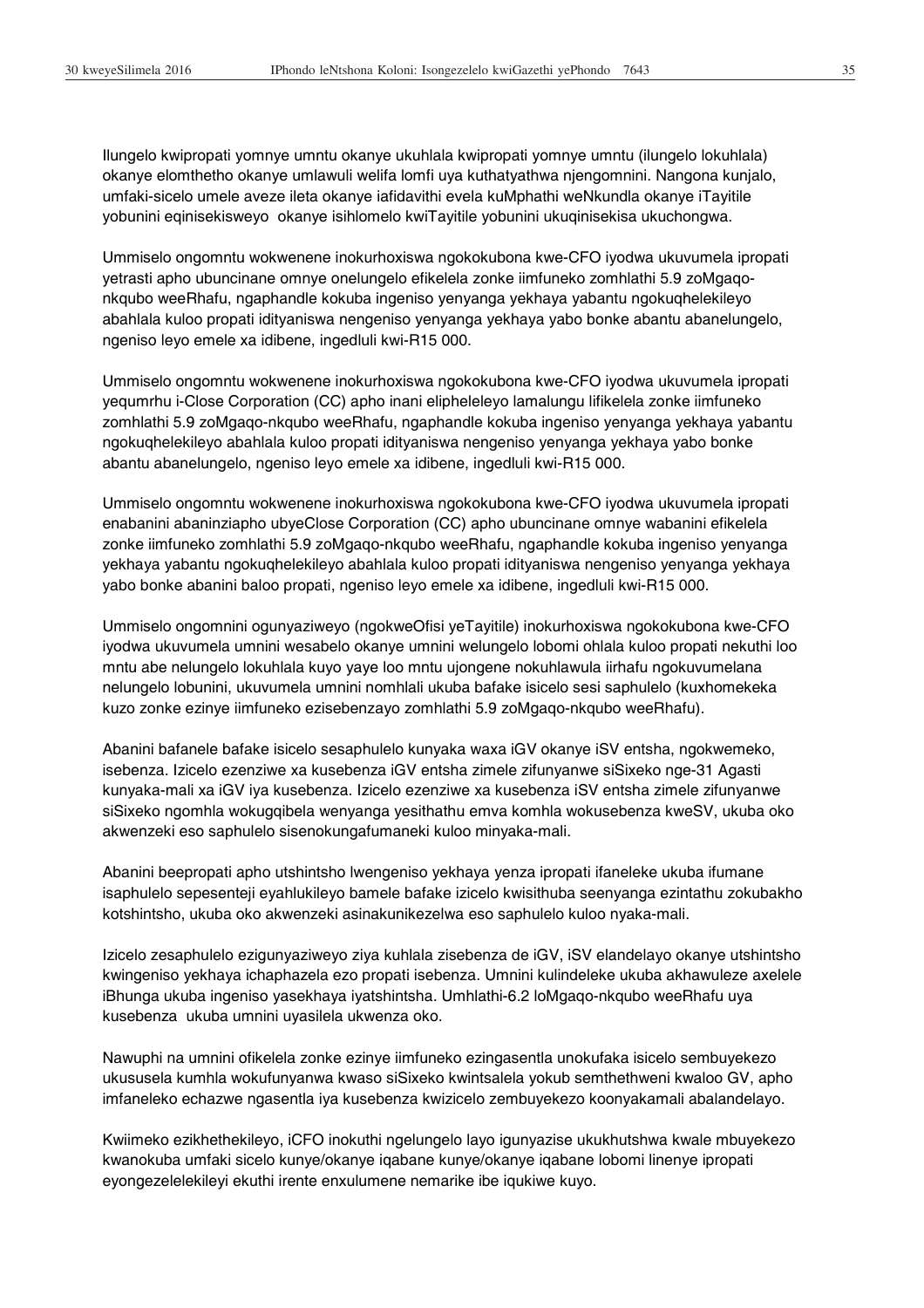Apho ingeniso yomntu omdala yenyanga yekhaya itshintsha ngokubonakalayo ngenxa yokusweleka kweqabane iqabane elisaseleyo linokufaka isicelo sembuyekezo itshintshwe ukususela kumhla wokusweleka.

Apho isibini esingabalingane sinelungelo lesaphulelo ngokuvumelana negatya 5.9 loMgaqo-nkqubo weeRhafu yaye omnye kuso asweleke yaye iqabane elisaseleyo alifaneleki ngenxa yokukhubazeka, imbuyekezo iya kugcinwa kangangethuba leenyanga ezili-12 ukususela kumhla wokufa kuxhomekeka ekuthotyelweni kwenye yeemfuno zomhlathi-5.9 walo mgaqo-nkqubo.

Apho umhlawuli weerhafu efanelekela imbuyekezo ngokuvumelana negatya 5.9 yoMgaqonkqubo weeRhafu aze asweleke eshiya kuphela intsapho ekhokelwa ngumntwana apho umntwana engafaneleki ngenxa yokukhubazeka, iisaphulelo siyakugcinwa kangangesithuba seenyanga ezili-12 ukususela kumhla wokusweleka kuxhomekeka ekuthotyelweni kwezinye iimfuno zomhlathi-5.9.

Ipesenteji yezaphulelo enikezelwe kwimilinganiselo yemivuzo eyahlukeneyo yabanikazi makhaya abohlukeneyo iyakuthi igqitywe/ibonakaliswe kwishedyuli engezantsi apha.

|         | Ingeniso yeNyanga |              | Ingeniso yeNyanga |       | $\%$              |
|---------|-------------------|--------------|-------------------|-------|-------------------|
| yeKhaya |                   | % Isaphulelo | yeKhaya           |       | <b>Isaphulelo</b> |
| 2015/16 |                   | 2015/16      | 2016/17           |       | 2016/17           |
| 0       | 3500              | 100%         | 0                 | 4000  | 100%              |
| 3501    | 5000              | 95%          | 4001              | 6000  | 95%               |
| 5001    | 6000              | 90%          | 6001              | 7000  | 90%               |
| 6001    | 7000              | 80%          | 7001              | 8000  | 80%               |
| 7001    | 8000              | 70%          | 8001              | 9000  | 70%               |
| 8001    | 8500              | 60%          | 9001              | 10000 | 60%               |
| 8501    | 9000              | 50%          | 10001             | 11000 | 50%               |
| 9001    | 9500              | 40%          | 11001             | 12000 | 40%               |
| 9501    | 10000             | 30%          | 12001             | 13000 | 30%               |
| 10001   | 11000             | 20%          | 13001             | 14000 | 20%               |
| 11001   | 12000             | 10%          | 14001             | 15000 | 10%               |

**Iyonke ingeniso yenyanga yentsapho nesaphulelo kunyaka-mali ka-2016/2017 ilolu hlobo:** 

#### **Izaphulelo zezinye iiNdidi zeePropati / zaBasebenzisi beePropati**

Kuya kuqwalaselwa izaphulelo ezikhethekileyo ezikwiindidi ezithile zeepropati xa kwenziwe izicelo zazo phambi komhla wama-31 Agasti 2016.

Iindidi zeepropati ezinelungelo lokukhululelwa ukuhlawula iirhafu nezaphulelo ngokungqinelana noMgaqo-nkqubo weeRhafu.

## **IMiqathango eLungisiweyo yeeRhafu zeePropati zikaMasipala kumaQondo eerhafu aphakathi kweePropati zokuHlala nezo zingezizo zokuHlala.**

Nayiphi ipropati ehlangabezana nenkqubo exhasa umbutho ozuzisa uluntu ebandakanywa kwimiqathango, kodwa engenalungelo lesaphulelo esikumyinge we-100% ngokungqinelana noMgaqo-nkqubo weeRhafu weBhunga, ziya kuhlawuliswa iqondo elikumyinge wama-25% leqondo lendawo yokuhlala kunye nesiphakamiso sesenti kwirandi kunyaka-mali ka-2016/17 yi-R0.001599.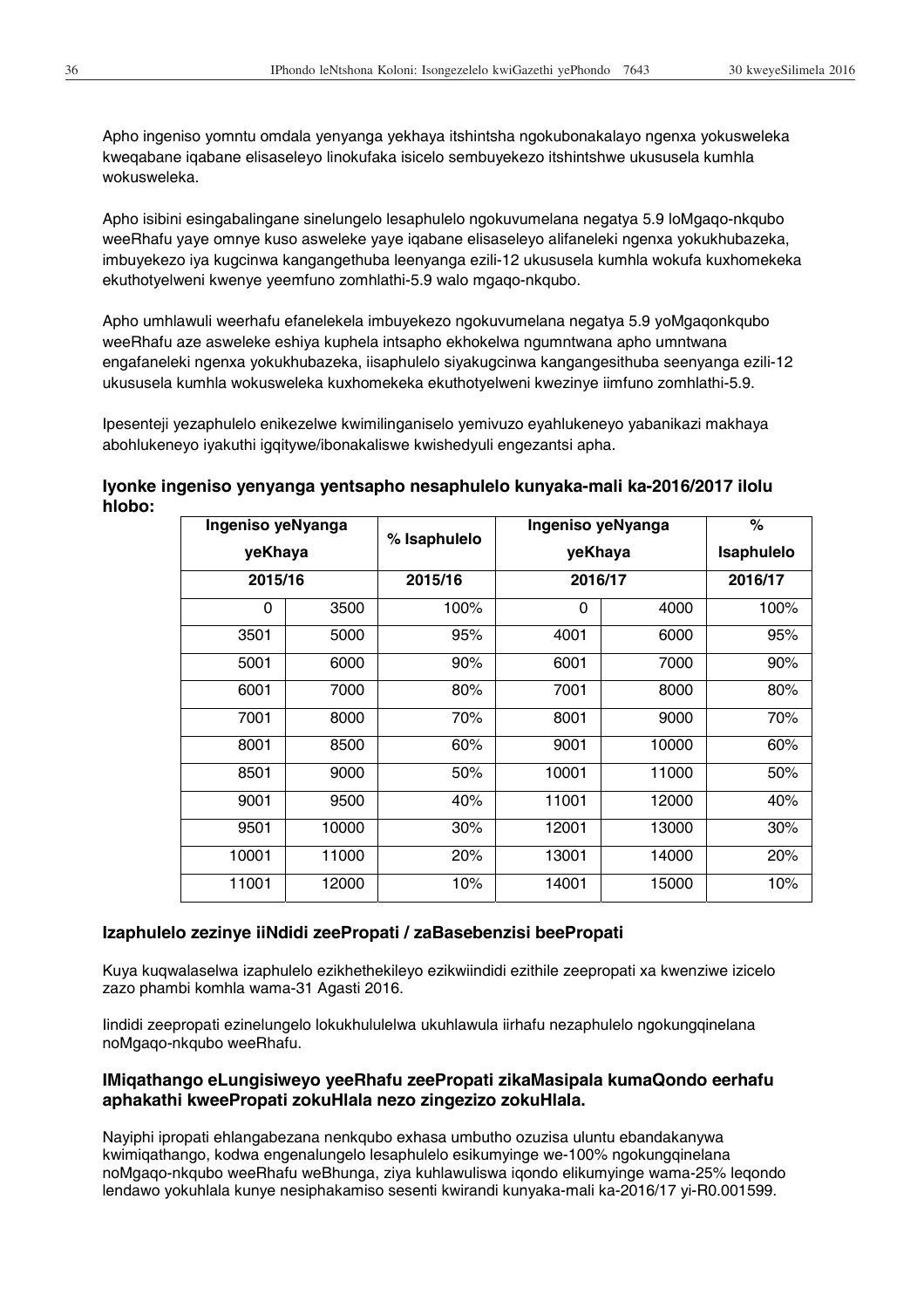# **IiMpembelelo zoHlahlo-lwabiwo-mali**

UHlahlo-lwabiwo-mali lonyaka-mali ka-2016/17 lulungelelaniswe kusetyenziswa ingeniso ethekelelwayo efunyenwe kwiirhafu ezihlawuliswayo ezichazwe kule ngxelo.

Kwenziwe amalungiselelo kuHlahlo-lwabiwo-mali lonyaka-mali ka-2016/17 lwengeniso eyenziweyo kakade olubangelwa zizaphulelo neemvume ezikule ngxelo njengoko kuchaziwe kuMgaqo-nkqubo weeRhafu.

|     |                                                                  |                 | EZEMALI - IIRHAFU ZEPROPATI |         |                                 |         |
|-----|------------------------------------------------------------------|-----------------|-----------------------------|---------|---------------------------------|---------|
|     |                                                                  |                 |                             |         |                                 |         |
|     | INKONZO ENIKEZELWEYO                                             | <b>IYUNITHI</b> | <b>IZIMVO</b>               |         |                                 |         |
|     |                                                                  |                 |                             | 2015/16 | <b>IRHAFU-</b><br><b>NTENGO</b> | 2016/17 |
|     |                                                                  |                 |                             | R       | Ewe/Hay<br>i                    | R       |
|     |                                                                  |                 |                             |         |                                 |         |
| 1.  | Amaxabiso ePropati<br>aqulunqwe                                  |                 |                             |         | n                               |         |
|     | ngokwecandelo-3<br>leSahluko-2 soMthetho<br>kaMasipala           |                 |                             |         |                                 |         |
|     | ongamaXabiso ePropati<br>ongunomb.6 wango-<br>2004.              |                 |                             |         |                                 |         |
| 1.1 | Imirhumo yepropati<br>kufuneka ihlawulwe<br>ngokoLuhlu loqingqo- |                 |                             |         | n                               |         |
|     | maxabiso<br>ngokuphangaleleyo<br>lango-2015                      |                 |                             |         |                                 |         |
|     | nangokoMgaqo-nkqubo<br>oluYilo ongeeRhafu<br>wango-2016/17.      |                 |                             |         |                                 |         |
| 1.2 | Kuzo zonke iipropati<br>zokuhlala njengoko                       |                 |                             |         | n                               |         |
|     | kumiselwe kuMgaqo-                                               |                 |                             |         |                                 |         |
|     | nkqubo ongeeRhafu,<br>ixabiso lokuqala                           |                 |                             |         |                                 |         |
|     | lama-R200 000<br>lexabiso lepropati                              |                 |                             |         |                                 |         |
|     | liyakuthi                                                        |                 |                             |         |                                 |         |
|     | libenesaphulelo<br>sesixa-mali                                   |                 |                             |         |                                 |         |
|     | esifikelele                                                      |                 |                             |         |                                 |         |
|     | kwiintlawulo<br>zobuhlali ezihlawulwa                            |                 |                             |         |                                 |         |
|     | kwixabiso le[propati                                             |                 |                             |         |                                 |         |
| 1.3 | elingama-R200 000.<br>Makunikezelwe                              |                 |                             |         |                                 |         |
|     | isaphulelo esisodwa                                              |                 |                             |         | n                               |         |
|     | kuzo zonke iipropati                                             |                 |                             |         |                                 |         |
|     | zabanini abanelungelo                                            |                 |                             |         |                                 |         |
|     | ngokomthetho<br>nangokweNkqubo                                   |                 |                             |         |                                 |         |
|     | eluYilo engeSaphulelo                                            |                 |                             |         |                                 |         |
|     | seeRhafu esijoliswe                                              |                 |                             |         |                                 |         |
|     | kwiiNkonde nabo                                                  |                 |                             |         |                                 |         |
|     | bakhubazekileyo                                                  |                 |                             |         |                                 |         |
|     | njengoko<br>kubonakaliswe                                        |                 |                             |         |                                 |         |
|     | kuMgaqo-nkqubo                                                   |                 |                             |         |                                 |         |
|     | ongeeRhafu kwaye                                                 |                 |                             |         |                                 |         |
|     | omiselwe liBhunga.                                               |                 |                             |         |                                 |         |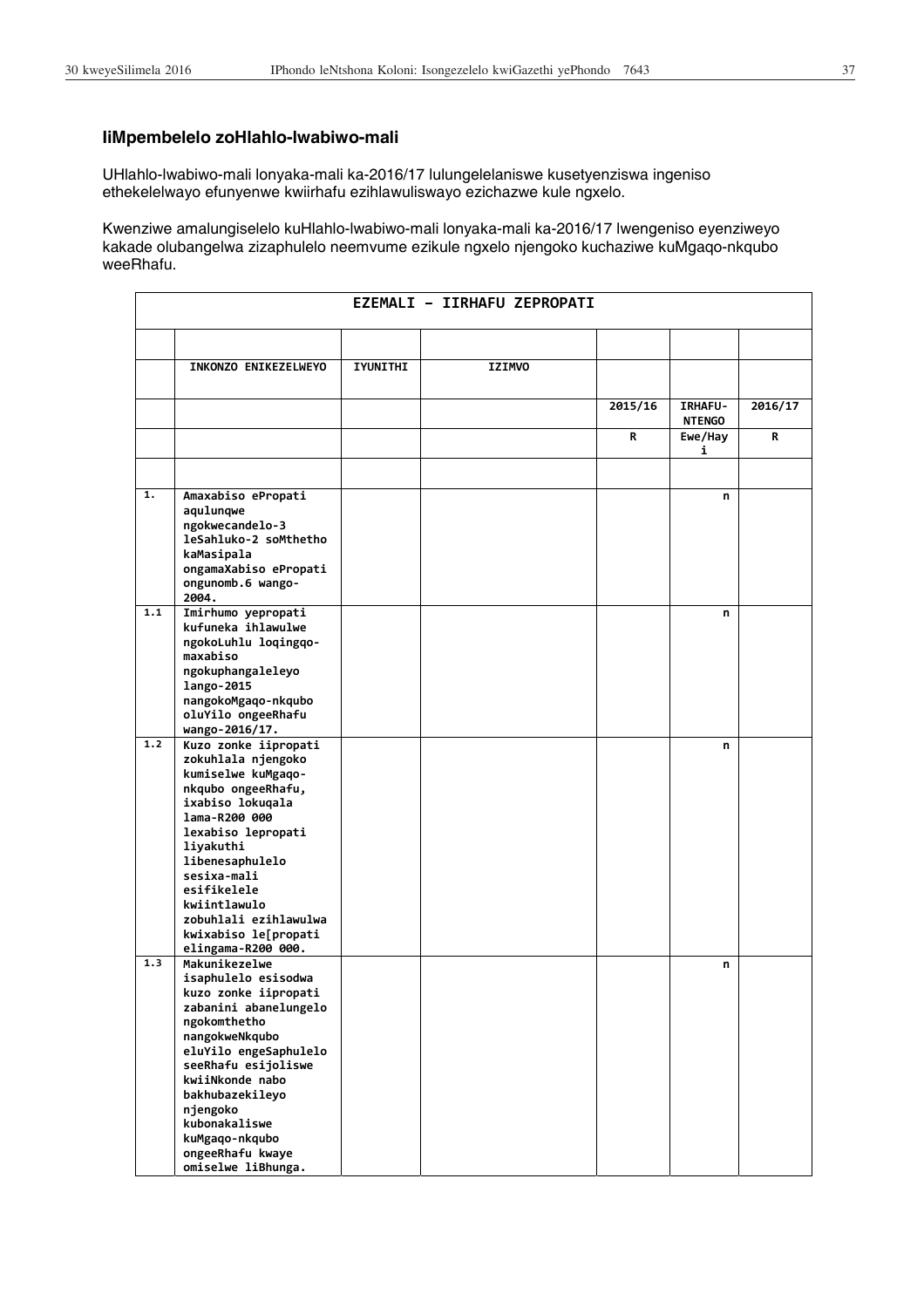| 1.4                   | Iipropati<br>ezingezolimo<br>ezinelungelo<br>lesaphulelo esisodwa.                                                                                                                                           |                    | Isaphulelo sokuhlala<br>80%           |          | n |          |
|-----------------------|--------------------------------------------------------------------------------------------------------------------------------------------------------------------------------------------------------------|--------------------|---------------------------------------|----------|---|----------|
| 1.5                   | Iipropati zolimo<br>neMihlatyana<br>ekwimimandla<br>eliphandle enelungelo<br>lesaphulelo<br>sokuhlala.                                                                                                       | IRandi<br>erandini |                                       | 0.006879 | n | 0.006397 |
| 1.6                   | Ipropati zamafama<br>oqobo                                                                                                                                                                                   | IRandi<br>erandini |                                       | 0.001376 | n | 0.001280 |
| 1.7                   | Iipropati zokuhlala                                                                                                                                                                                          | IRandi<br>erandini |                                       | 0.006879 | n | 0.006397 |
| 1.8                   | Zonke iipropati<br>ngaphandle<br>kweepropati<br>ezingenalungelo<br>lesaphulelo.                                                                                                                              | IRandi<br>erandini |                                       | 0.013759 | n | 0.012795 |
| 1.9                   | Iziseko zophuhliso<br>zikarhulumente                                                                                                                                                                         | IRandi<br>erandini | Ijoliswe kuma-70%<br>oqingqo-maxabiso | 0.001720 | n | 0.001599 |
| 1.1<br>ø              | Iziseko zophuhliso<br>zikarhulumente<br>(Ukumiselwa<br>ngokwsigaba)                                                                                                                                          | IRandi<br>erandini |                                       | 0.001376 | n | 0.000959 |
| 1.1<br>$\mathbf{1}$   | Maskunikezelwe<br>isaphulelo esisodwa<br>kwiipropati<br>ezikumanganaba athile<br>emva kokuba kwenziwe<br>isicelo kumnaka<br>ngamnye ngaphambi<br>kowama-31 Agasti<br>ngokoMgaqo-nkqubo<br>oluYilo ongeeRhafu |                    |                                       |          |   |          |
| 1.1<br>$\overline{2}$ | Zonke iipropati<br>ezithi zithobelele<br>ummiselo ongoMbutho<br>woXhamlo loLuntu<br>ngokommiselo oqukwe<br>kuMgaqo we-MPRA apho<br>zithi<br>zingabinalungelo<br>ngokomhlathi-1.10<br>ongentla apha.          | Irandi<br>erandini |                                       | 0.001720 | n | 0.001599 |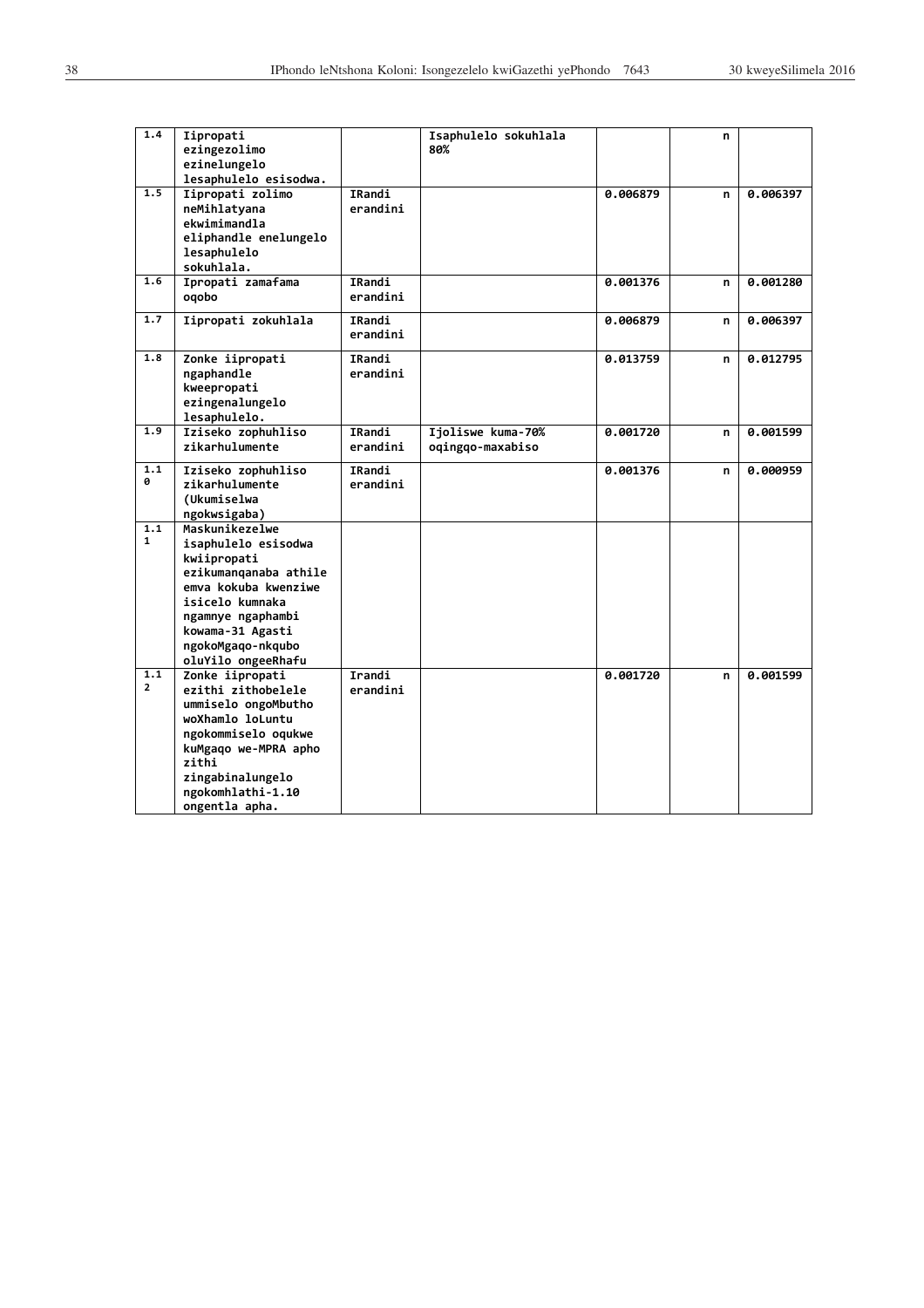## **ISIHLOMELO 3**

# **IINDAWO EZIHLAWULELWA IIRHAFU EZIKHETHEKILEYO (SRAs) IIRHAFU EZONGEZIWEYO 2016/2017**

I-SRA nganye myingenise kwiSixeko uhlahlo-lwabiwo-mali rhoqo ngenyanga ngokwemigaqo yoMthetho kaMasipala olawula iiNdawo eziHlawulelwa iiRhafu eziKhethekileyo. Olu hlahlo-lwabiwomali malwenziwe ngokungqinelana nesicwangciso somsebenzi se-SRA nganye kwakhona luphunyezwe ngamalungu enkampani kwiNtlanganiso yawo yoNyaka okanye kwiNtlanganiso yawo yoNyaka eyodwa. Isiphakamiso soHlahlo-lwabiwo-zimali zowama-2016/17 kuquka itafile engezantsi apha, zonke ziye zaphunyezwa ngokwalo mmiselo phambi kokuba zithi zangeniswa kwiSixeko ukuze ziqukwe kuxwebhu olungohlahlo-lwabiwo-mali leSixeko.

UMthetho kaMasipala onge-SRA (iCandelo-14(3)) livumela iBhunga ukuba liphumeze isilungiso kuhlahlo-lwabiwo-mali lwe-SRA phantsi komqathango wokuba ulungiso olu lungayikuchaphazela ngokungqalileyo amalungelo nokusemdleni kwabanini beepropati ngokwesicwangciso somsebenzi esiphunyeziweyo se-SRA echaphazelekayo.

Uqingqo-maxabiso olujoliswe kwiSithili soPhuculo sase-Wynberg luye lwenyuka ngenxa yokuqukwa kweepropati ebezifudula zikhutshelwe ngaphandle, apho ziye emva koko zangumphumela wokucuthwa kwexabiso elongezelelweyo lokuhlala nelingelolakuhlala ukususela kwathi kwandandalaziswa uhlahlo-lwabiwo-mali ngoMatshi.

Iirhafu ezongeziweyo zonyaka-mali ka-2016/17, eboniswa njengeRandi kwirandi nezisekelwe kuqingqo-maxabiso lulonke lweepropati nge-SRA nganye, mazingeniswe kwiBhunga ukuze ziphunyezwe.

| INdawo eHlawuliswa<br>iRhafu eKhethekileyo | UHlahlo-Iwabiwo-<br>mali<br>oluPhunyeziwe-yo<br>2015/16 | laondo<br>elongeziwe-yo<br>2015/16 | UHlahlo-lwabiwo-mali<br>oluPhakanyisiwe-yo<br>2016/17 | IQondo eliPhakanyisi-<br>weyo eloNgeziwe-yo<br>2016/17 |
|--------------------------------------------|---------------------------------------------------------|------------------------------------|-------------------------------------------------------|--------------------------------------------------------|
|                                            | R                                                       | R                                  | $\mathbf{R}$                                          | R                                                      |
| Airport Industria                          | 3,070,722                                               | 0.002360                           | 3,377,278                                             | 0.001946                                               |
| <b>Athlone</b>                             | 685,715                                                 | 0.002482                           | 733,715                                               | 0.001989                                               |
| *Blackheath                                | 1,679,685                                               | 0.001250                           | 1,943,939                                             | 0.001111                                               |
| <b>Brackenfell</b>                         | 2,375,348                                               | 0.002954                           | 2,556,638                                             | 0.002541                                               |
| <b>Cape Town Central</b><br>City           | 48.490.000                                              | 0.002140                           | 52,977,266                                            | 0.001846                                               |
| Claremont                                  |                                                         |                                    |                                                       |                                                        |
| -liNdawo<br>ezingezozakuhlala              | 510,065                                                 | 0.000527                           | 634,207                                               | 0.000418                                               |
| -liNdawo zoRhwebo                          | 6,622,300                                               | 0.001662                           | 7,068,751                                             | 0.001361                                               |
| ZiZonke                                    | 7,132,365                                               |                                    | 7,702,958                                             |                                                        |
| <b>Claremont Boulevard</b>                 |                                                         |                                    |                                                       |                                                        |
| -liNdawo<br>ezingezozakuhlala              | 3,093,696                                               | 0.000776                           | 3,232,912                                             | 0.000623                                               |
| <b>Elsies River</b>                        | 1,974,536                                               | 0.002840                           | 2,239,272                                             | 0.002867                                               |
| <b>Epping</b>                              | 7,334,148                                               | 0.001472                           | 7,884,478                                             | 0.001165                                               |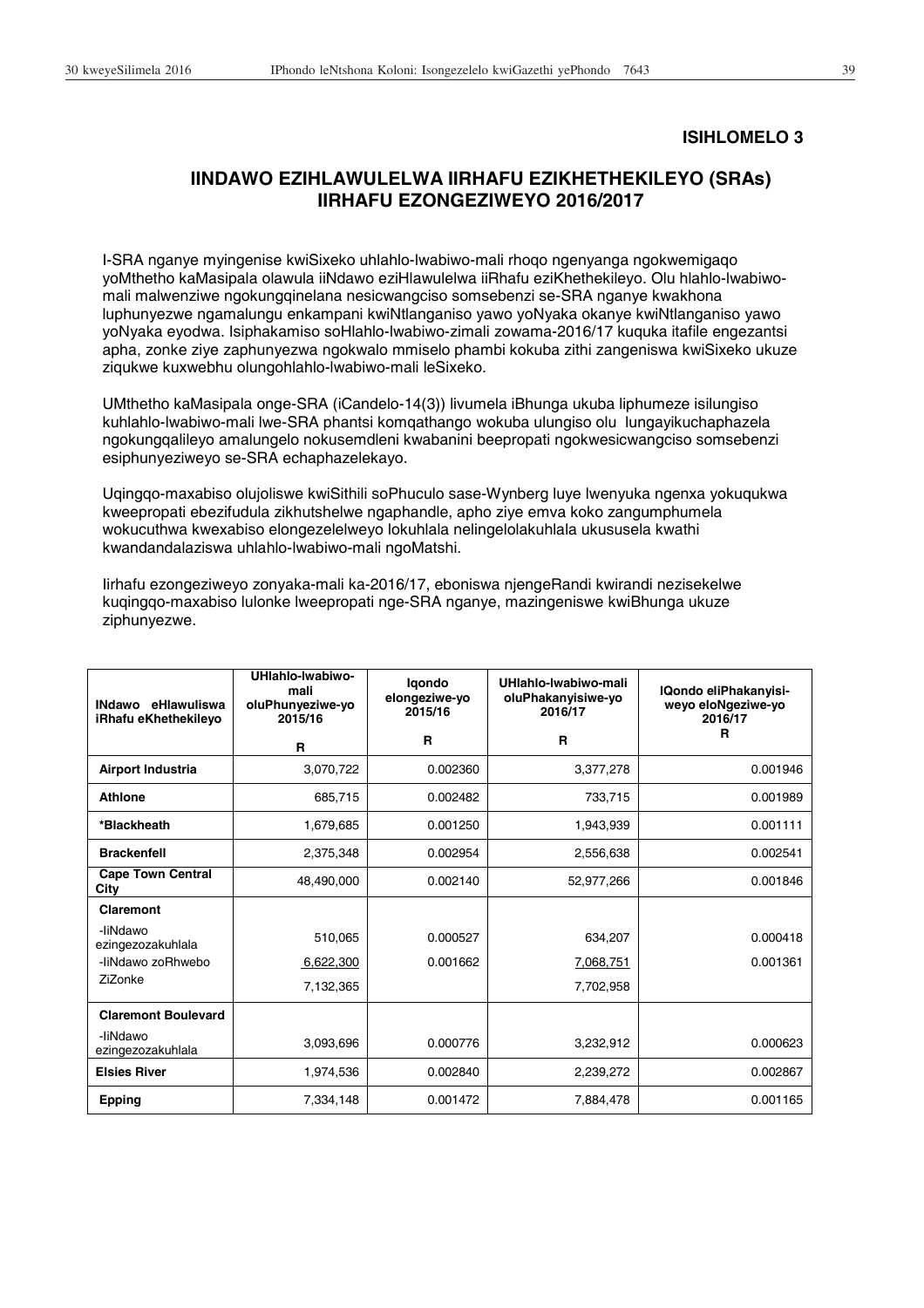| <b>Fish Hoek</b>                          |             |          |                      |                      |
|-------------------------------------------|-------------|----------|----------------------|----------------------|
| -liNdawo zokuHlala                        | 171,316     | 0.000654 | 183,893              | 0.000575             |
| -liNdawo<br>ezingezozakuhlala             | 609,885     | 0.002145 | 651,983              | 0.001443             |
| ZiZonke                                   | 781,201     |          | 835,875              |                      |
| Glosderry                                 | 1,215,539   | 0.002232 | 1,307,844            | 0.001707             |
| <b>Green Point</b>                        |             |          |                      |                      |
| -liNdawo zokuHlala                        | 966,463     | 0.000487 | 1,024,303            | 0.000442             |
| -liNdawo<br>ezingezozakuhlala             | 4, 147, 275 | 0.002330 | 4,611,041            | 0.002159             |
| ZiZonke                                   | 5 113 738   |          | 5,635,344            |                      |
| <b>Groote Schuur</b>                      | 5,155,134   | 0.001808 | 5,515,994            | 0.001739             |
| Kalk Bay and St<br>James                  |             |          |                      |                      |
| - lindawo zokuHlala                       | 1,052,381   |          | 1,147,897            | 0.000475             |
| - liNdawo                                 | 232,619     | 0.000549 | 235,112 1,383,009    | 0.001496             |
| ezingezozakuhlala<br>ZiZonke              | 1,285,000   | 0.001612 |                      |                      |
| Little Mowbay /<br>Rosebank               |             |          |                      |                      |
| -lindawo zokuhlala<br>- Ezingezozakuhlala | N/A         | N/A      | 1.258.249<br>510,279 | 0.000652<br>0.001293 |
| Zizonke                                   |             |          | 1,768,528            |                      |
| Llandudno                                 | 387,793     | 0.000145 | 433,587              | 0.000111             |
| <b>Maitland</b>                           | 2,248,845   | 0.002307 | 2,423,392            | 0.001965             |
| Muizenberg                                |             |          |                      |                      |
| -liNdawo zokuHlala                        | 800,829     | 0.000929 | 876,677              | 0.000847             |
| -liNdawo<br>ezingezozakuhlala             | 731,626     | 0.002842 | 785,611              | 0.002435             |
| ZiZonke                                   | 1,532,455   |          | 1,662,288            |                      |
| Observatory                               |             |          |                      |                      |
| -liNdawo zokuHlala<br>-liNdawo            | 2,145,609   | 0.001119 | 2,306,211            | 0.000908             |
| ezingezozakuhlala                         | 1,961,251   | 0.001762 | 2,425,042            | 0.001633             |
| ZiZonke                                   | 4,106,860   |          | 4,731,253            |                      |
| Oranjekloof                               |             |          |                      |                      |
| -liNdawo zokuHlala                        | 714,485     | 0.000527 | 724,501              | 0.000442             |
| -liNdawo<br>ezingezozakuhlala             | 3 530 014   | 0.002375 | 4,054,753            | 0.002087             |
| ZiZonke                                   | 4,244,499   |          | 4,779,254            |                      |
| Paarden Eiland                            | 3,499,225   | 0.001437 | 3,779,193            | 0.001072             |
| Parow Industria                           | 3,747,700   | 0.002000 | 4,005,747            | 0.001665             |
| <b>Salt River</b>                         | 2,782,091   | 0.002520 | 3,039,781            | 0.002229             |
| *Sea Point                                |             |          |                      |                      |
| -liNdawo zokuHlala                        | 1,551,355   | 0.001165 | 1,607,120            | 0.000967             |
| -liNdawo<br>ezingezozakuhlala             | 2,612,700   | 0.002501 | 3,270,286            | 0.002148             |
| ZiZonke                                   | 4,164,055   |          | 4,877,406            |                      |
| <b>Somerset West</b>                      | 2,110,103   | 0.002886 | 2,434,614            | 0.002466             |
| <b>Stikland Industrial</b>                | 2,896,772   | 0.002070 | 3,077,339            | 0.001881             |
| <b>Strand</b>                             | 991,275     | 0.002856 | 1,009,293            | 0.002334             |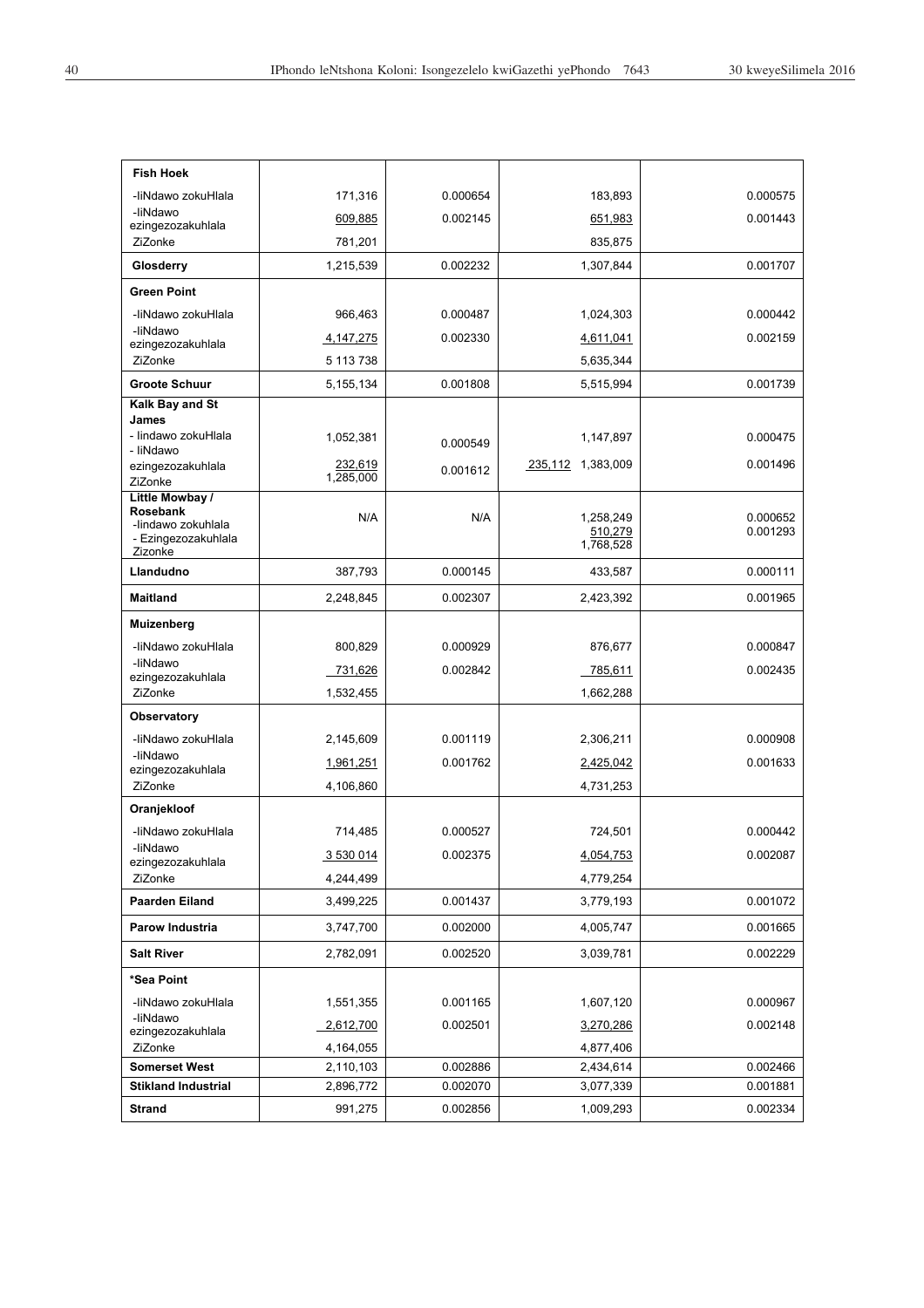| *Triangle Industrial                       | 1,890,507   | 0.003621 | 2,009,285   | 0.002953 |
|--------------------------------------------|-------------|----------|-------------|----------|
| <b>Tygervalley</b>                         | N/A         | N/A      | 2,974,046   | 0.001709 |
| <b>Voortrekker Road</b><br><b>Corridor</b> | 14,335,984  | 0.002554 | 15,408,476  | 0.002334 |
| <b>Vredekloof</b>                          |             |          |             |          |
| -liNdawo zokuHlala                         | 2,660,939   | 0.002103 | 2,825,932   | 0.001938 |
| -liNdawo<br>ezingezozakuhlala              | 55,087      | 0.002409 | 68,897      | 0.002226 |
| ZiZonke                                    | 2,716,026   |          | 2,894,829   |          |
| Woodstock                                  | 4,429,442   | 0.001861 | 4,772,059   | 0.001762 |
| Wynberg                                    |             |          |             |          |
| -liNdawo zokuHlala                         | 547,873     | 0.000952 | 630,560     | 0.000978 |
| -liNdawo<br>ezingezozakuhlala              | 3,087,179   | 0.003662 | 3,776,141   | 0.003414 |
| ZiZonke                                    | 3,635,052   |          | 4,406,701   |          |
| *Zeekoevlei<br>Peninsula                   | 429,196     | 0.002066 | 445,980     | 0.001823 |
| Zwaanswyk                                  | 922,680     | 0.001078 | 1,000,390   | 0.000972 |
| Zizonke                                    | 150,457,387 |          | 169,259,963 |          |

\*Ngokuxhomekeke kwiBhunga ukuphumeza ukuba i-SRA imisele isicwangciso saso esitsha sokuqhuba umsebenzi kwisithuba seminyaka emihlanu oqalisa ngowo-1 Julayi 2016.

Qaphela: IiRhafu eziphunyeziweyo ezongeziweyo ziboniswe ngaphandle kwe-VAT. Iirhafu eziquka i-VAT zifumaneka kwisihlomelo-6 (Incwadi yeeRhafu, iMirhumo neeNtlawulo kumaphepha 23.1 ukuya ku-23.3.

| EZEMALI - IIRHAFU EZONGEZIWEYO ZEPROPATI (SRA's)                                                                                                                          |                        |               |                                   |                                   |                                                             |                               |                                   |  |
|---------------------------------------------------------------------------------------------------------------------------------------------------------------------------|------------------------|---------------|-----------------------------------|-----------------------------------|-------------------------------------------------------------|-------------------------------|-----------------------------------|--|
| <b>IINKONZO</b><br><b>EZINIKEZELW</b><br><b>EYO</b>                                                                                                                       | <b>UYUNIT</b><br>HI.   | <b>IZIMVO</b> |                                   |                                   |                                                             |                               |                                   |  |
|                                                                                                                                                                           |                        |               | 2015/16                           | 2015/16                           | <b>IRHAFU</b><br>$\blacksquare$<br><b>NTENG</b><br>$\Omega$ | 2016/17                       | 2016/17                           |  |
|                                                                                                                                                                           |                        |               | $\mathbf R$                       | $\overline{R}$                    | Ewe/Ha<br>уi                                                | $\overline{R}$                | $\overline{R}$                    |  |
|                                                                                                                                                                           |                        |               | Ngaphandle<br>kweRhafu-<br>ntengo | Ngaphandle<br>kweRhafu-<br>ntengo |                                                             | Ngaphandle<br>kweRhafu-ntengo | Ngaphandle<br>kweRhafu-<br>ntengo |  |
| lirhafu<br>ezongeziweyo<br>zichazwe<br>ngokwerandi<br>erandini<br>kuzo<br>zonke ii-SRAs<br>ngokoMthetho<br>kaMasipala we-<br><b>SRA</b><br>nangokwecand<br>elo-22 le-MPRA |                        |               |                                   |                                   |                                                             |                               |                                   |  |
|                                                                                                                                                                           |                        |               |                                   |                                   |                                                             |                               |                                   |  |
| Airport<br>Industria                                                                                                                                                      | IRandi<br>erandin<br>i |               | 0.002360                          | 0.002690                          | y                                                           | 0.001946                      | 0.002218                          |  |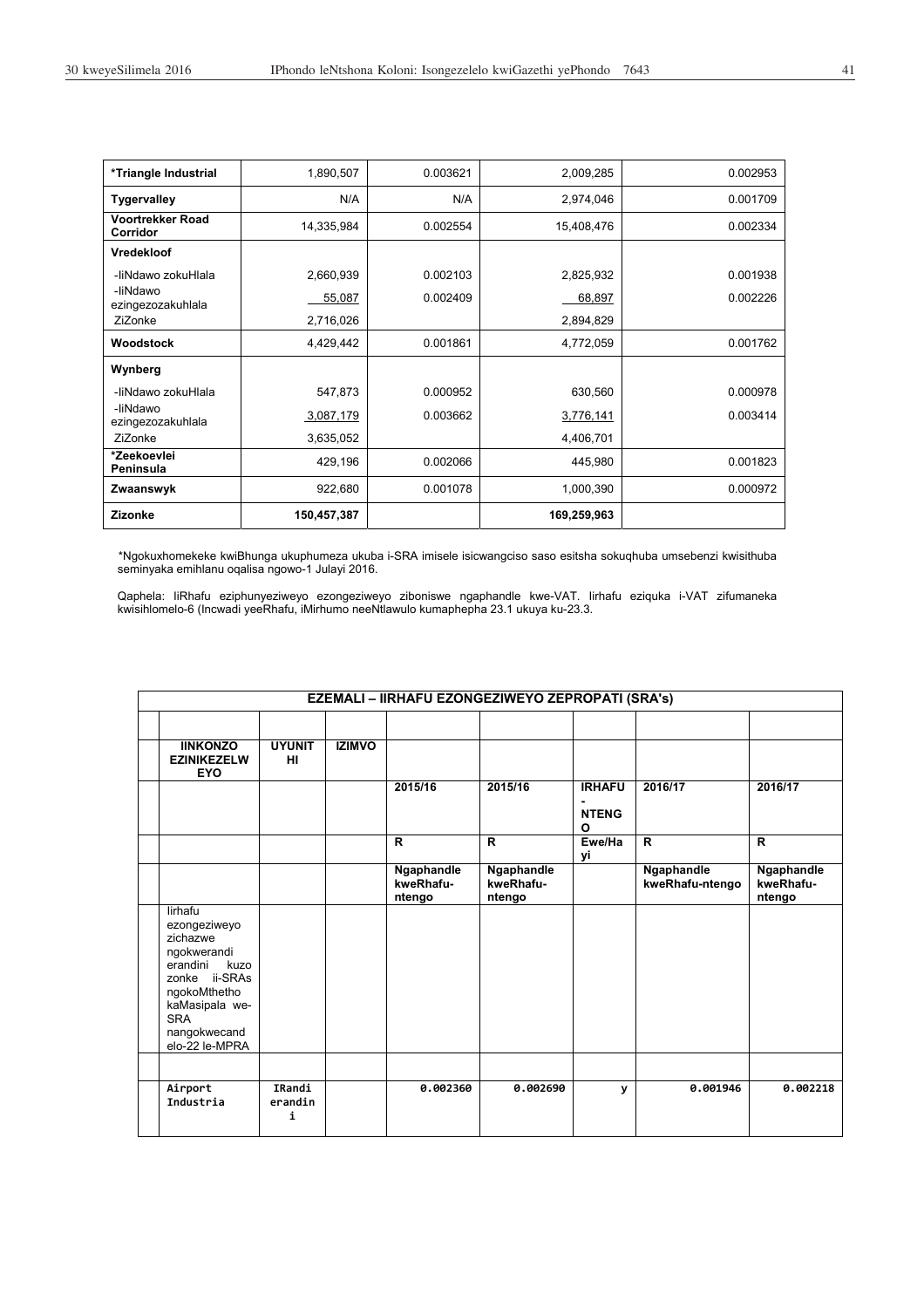| Athlone                                      | IRandi<br>erandin<br>i | 0.002482 | 0.002829 | У | 0.001989 | 0.002267 |
|----------------------------------------------|------------------------|----------|----------|---|----------|----------|
| <b>Blackheath</b>                            | IRandi<br>erandin<br>i | 0.001250 | 0.001425 | У | 0.001111 | 0.001267 |
| <b>Brackenfell</b>                           | IRandi<br>erandin<br>i | 0.002954 | 0.003368 | У | 0.002541 | 0.002897 |
| Cape Town<br>Central City                    | IRandi<br>erandin<br>i | 0.002140 | 0.002440 | У | 0.001846 | 0.002104 |
| Claremont -<br>Non-<br>Residential           | IRandi<br>erandin<br>i | 0.001662 | 0.001895 | У | 0.001361 | 0.001552 |
| Claremont -<br>Residential                   | IRandi<br>erandin<br>i | 0.000527 | 0.000601 | У | 0.000418 | 0.000477 |
| Claremont<br><b>Boulevard</b>                | IRandi<br>erandin<br>i | 0.000776 | 0.000885 | У | 0.000623 | 0.000710 |
| Elsies River                                 | IRandi<br>erandin<br>i | 0.002840 | 0.003238 | У | 0.002867 | 0.003268 |
| Epping                                       | IRandi<br>erandin<br>i | 0.001472 | 0.001678 | У | 0.001165 | 0.001328 |
| Fish Hoek -<br>Non-<br>Residential           | IRandi<br>erandin<br>i | 0.002145 | 0.002445 | У | 0.001443 | 0.001645 |
| Fish Hoek -<br>Residential                   | IRandi<br>erandin<br>i | 0.000654 | 0.000746 | У | 0.000575 | 0.000656 |
| Glosderry                                    | IRandi<br>erandin<br>i | 0.002232 | 0.002544 | У | 0.001707 | 0.001946 |
| Green Point -<br>Non-<br>Residential         | IRandi<br>erandin<br>i | 0.002330 | 0.002656 | У | 0.002159 | 0.002461 |
| Green Point -<br>Residential                 | IRandi<br>erandin<br>i | 0.000487 | 0.000555 | У | 0.000442 | 0.000504 |
| Groote Schuur                                | IRandi<br>erandin<br>i | 0.001808 | 0.002061 | У | 0.001739 | 0.001982 |
| Kalk Bay / St<br>James - Non-<br>Residential | IRandi<br>erandin<br>i | 0.001612 | 0.001838 | У | 0.001496 | 0.001705 |
| Kalk Bay / St<br>James -<br>Residential      | IRandi<br>erandin<br>i | 0.000549 | 0.000626 | У | 0.000475 | 0.000542 |
| Little<br>Mowbray /<br>Rosebank -<br>Non     | IRandi<br>erandin<br>i | N/A      | N/A      | У | 0.001293 | 0.001474 |
| residential                                  |                        |          |          |   |          |          |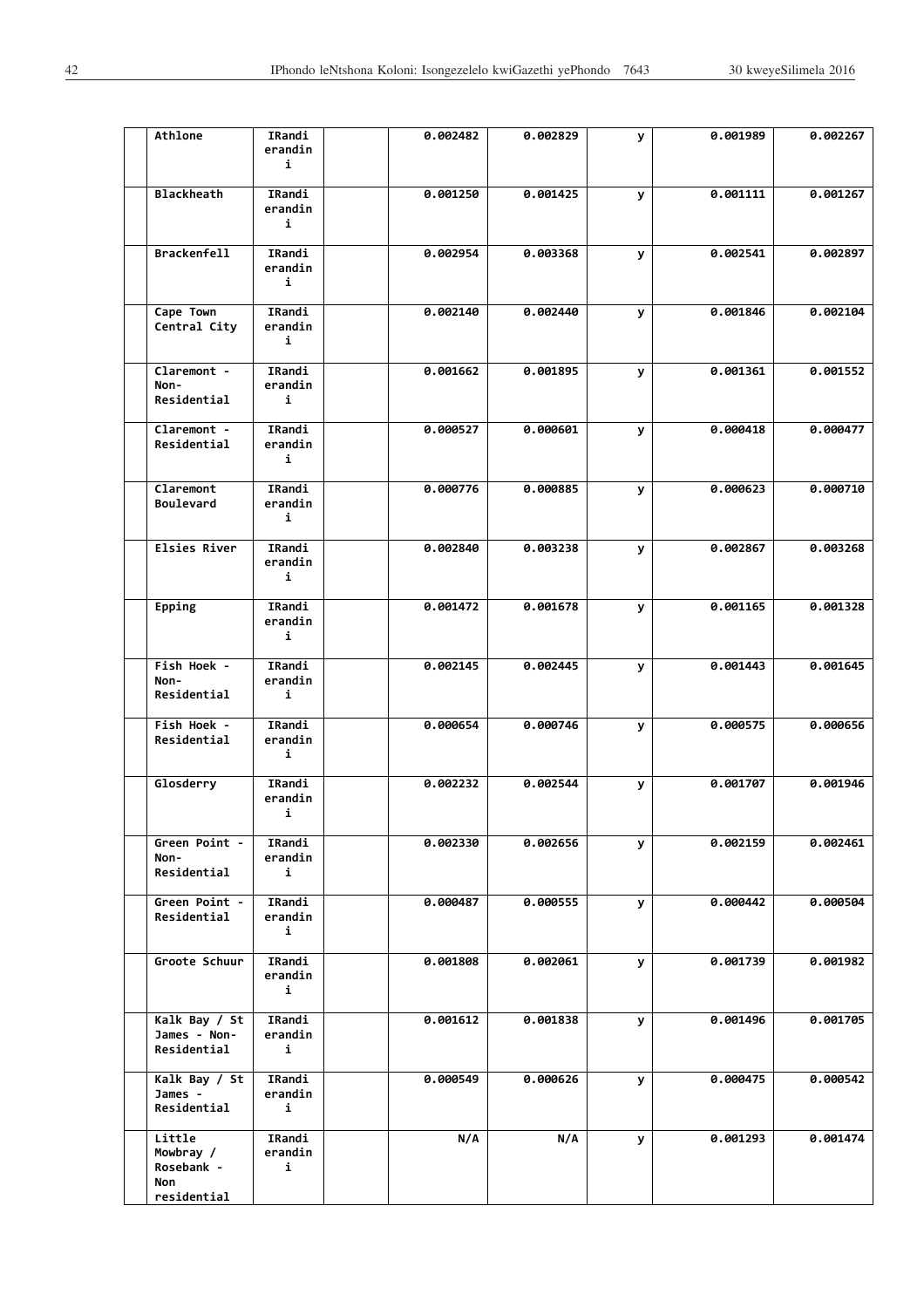| Little<br>Mowbray /<br>Rosebank -<br>Residential | IRandi<br>erandin<br>i | N/A      | N/A      | У | 0.000652 | 0.000743 |
|--------------------------------------------------|------------------------|----------|----------|---|----------|----------|
| Llandudno                                        | IRandi<br>erandin<br>i | 0.000145 | 0.000165 | У | 0.000111 | 0.000127 |
| Maitland                                         | IRandi<br>erandin<br>i | 0.002307 | 0.002630 | У | 0.001965 | 0.002240 |
| Muizenberg -<br>Non-<br>Residential              | IRandi<br>erandin<br>i | 0.002842 | 0.003240 | У | 0.002435 | 0.002776 |
| Muizenberg -<br>Residential                      | IRandi<br>erandin<br>i | 0.000929 | 0.001059 | У | 0.000847 | 0.000966 |
| Observatory -<br>Non-<br>Residential             | IRandi<br>erandin<br>i | 0.001762 | 0.002009 | У | 0.001633 | 0.001862 |
| Observatory -<br>Residential                     | IRandi<br>erandin<br>i | 0.001119 | 0.001276 | У | 0.000908 | 0.001035 |
| Oranjekloof -<br>Non-<br>Residential             | IRandi<br>erandin<br>i | 0.002375 | 0.002708 | У | 0.002087 | 0.002379 |
| Oranjekloof -<br>Residential                     | IRandi<br>erandin<br>i | 0.000527 | 0.000601 | У | 0.000442 | 0.000504 |
| Paarden<br>Eiland                                | IRandi<br>erandin<br>i | 0.001437 | 0.001638 | У | 0.001072 | 0.001222 |
| Parow<br>Industria                               | IRandi<br>erandin<br>i | 0.002000 | 0.002280 | У | 0.001665 | 0.001898 |
| Salt River                                       | IRandi<br>erandin<br>i | 0.002520 | 0.002873 | У | 0.002229 | 0.002541 |
| Sea Point -<br>Non-<br>Residential               | IRandi<br>erandin<br>i | 0.002501 | 0.002851 | У | 0.002148 | 0.002449 |
| Sea Point -<br>Residential                       | IRandi<br>erandin<br>i | 0.001165 | 0.001328 | У | 0.000967 | 0.001102 |
| Somerset West                                    | IRandi<br>erandin<br>i | 0.002886 | 0.003290 | У | 0.002466 | 0.002811 |
| Stikland<br>Industrial                           | IRandi<br>erandin<br>i | 0.002070 | 0.002360 | У | 0.001881 | 0.002144 |
| Strand                                           | IRandi<br>erandin<br>i | 0.002856 | 0.003256 | У | 0.002334 | 0.002661 |
| Triangle<br>Industrial                           | IRandi<br>erandin<br>i | 0.003621 | 0.004128 | У | 0.002953 | 0.003366 |